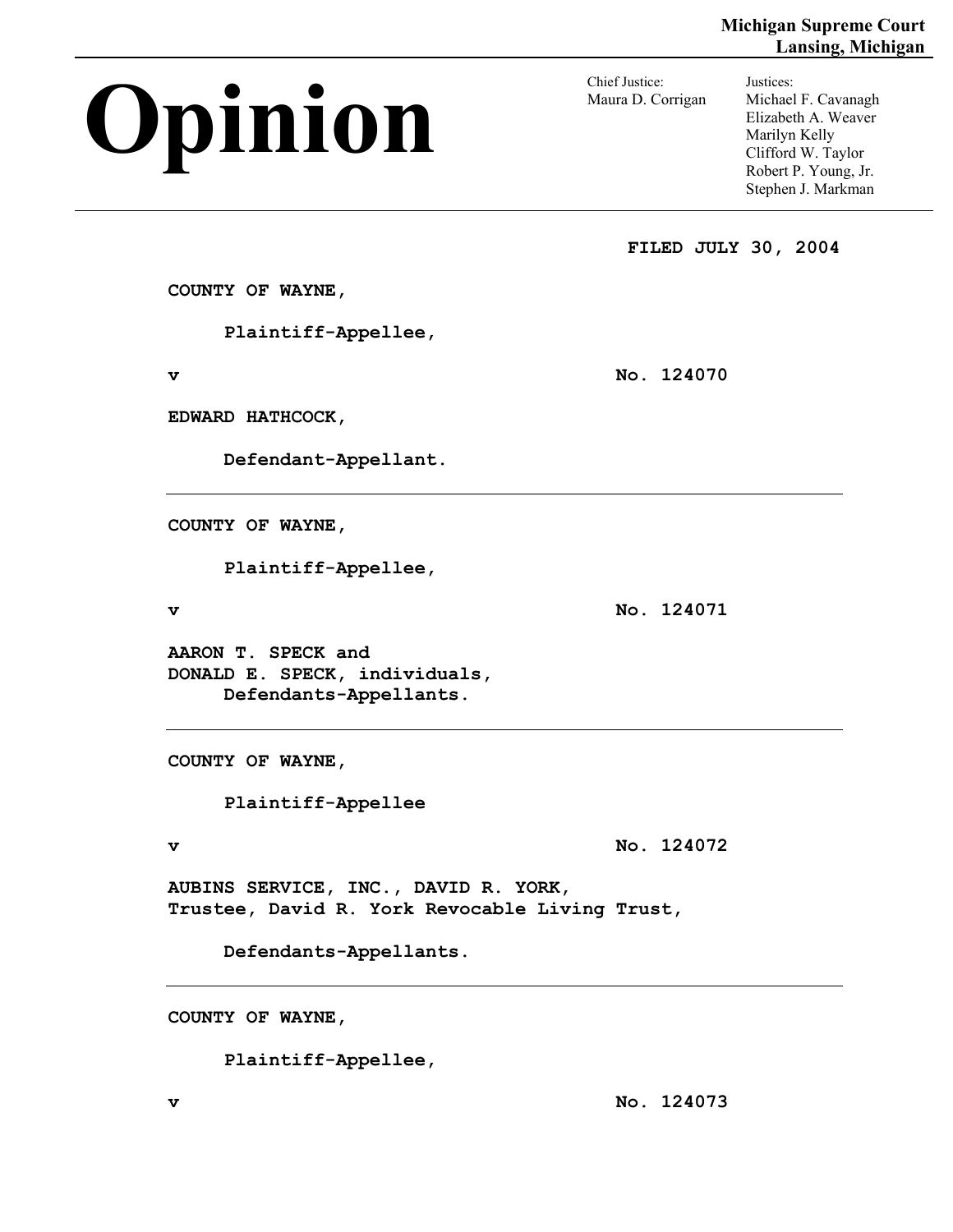**JEFFREY J. KOMISAR, Defendant-Appellant.** 

**COUNTY OF WAYNE,** 

 **Plaintiff-Appellee,** 

**v No. 124074** 

**ROBERT WARD and LELA WARD,** 

 **Defendants-Appellants,** 

**and** 

**HENRY Y. COOLEY, Defendant.** 

**COUNTY OF WAYNE,** 

 **Plaintiff-Appellee,** 

**v No. 124075** 

**MRS. JAMES GRIZZLE and MICHAEL A. BALDWIN,** 

 **Defendant-Appellants,** 

**and** 

**RAMIE FAKHOURY,** 

 **Defendant.** 

**COUNTY OF WAYNE,** 

 **Plaintiff-Appellee,** 

**v No. 124076** 

**STEPHANIE A. KOMISAR,** 

 **Defendant-Appellant.**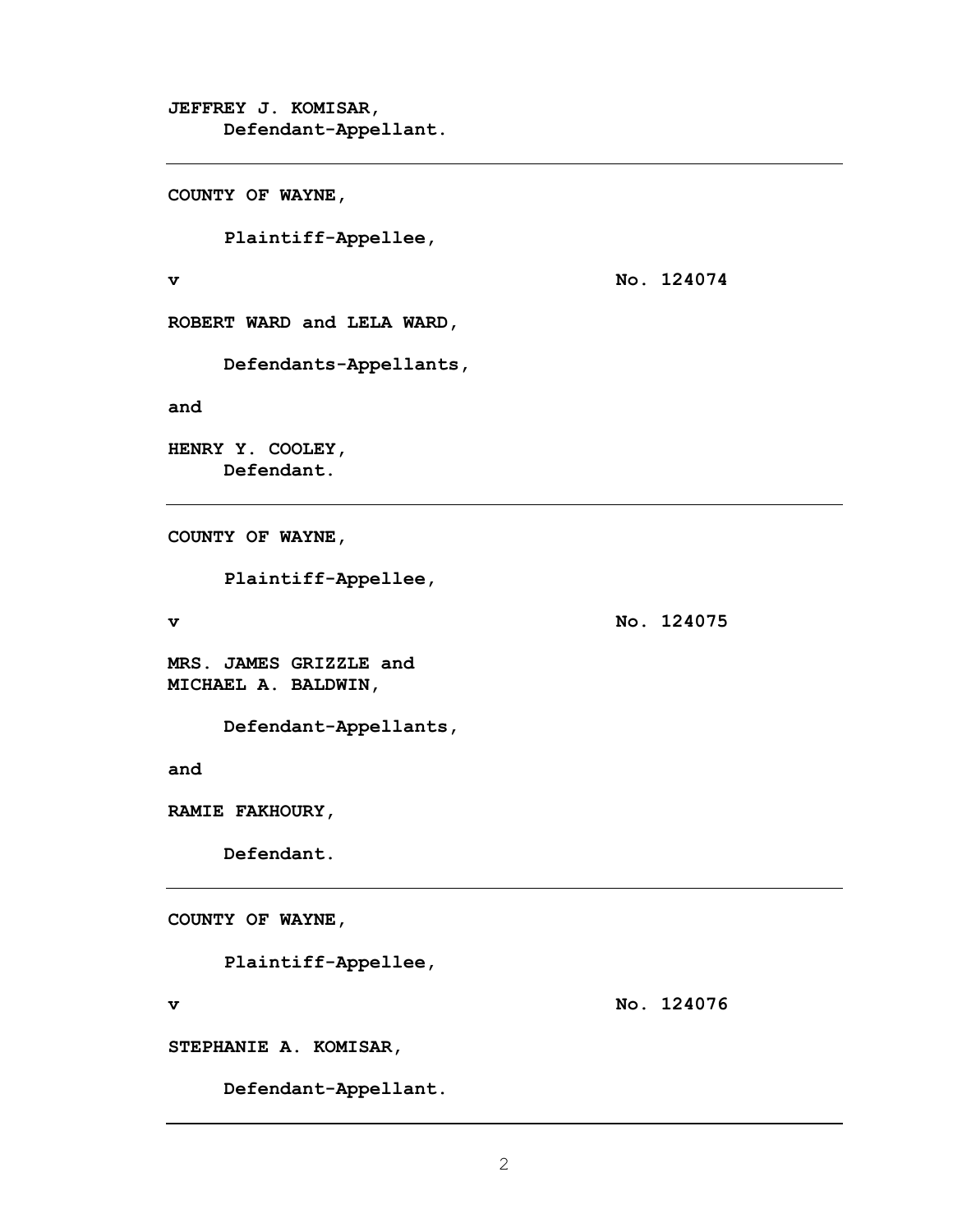**COUNTY OF WAYNE,** 

 **Plaintiff-Appellee,** 

**v** No. 124077

**THOMAS L. GOFF, NORMA GOFF, MARK A. BAKER, JR., and KATHLEEN A. BARKER,** 

 **Defendants-Appellants.** 

**COUNTY OF WAYNE, Plaintiff-Appellee,** 

**v No. 124078** 

**VINCENT FINAZZO,** 

 **Defendant-Appellant,** 

**and** 

**AUBREY L. GREGORY and DULCINA GREGORY,** 

 **Defendants.** 

**BEFORE THE ENTIRE BENCH** 

**YOUNG, J.** 

 **We are presented again with a clash of two bedrock principles of our legal tradition: the sacrosanct right of individuals to dominion over their private property, on the one hand and, on the other, the state's authority to condemn private property for the commonweal. In this case, Wayne County would use the power of eminent domain to condemn defendants' real properties for the construction of a 1,300-acre business and technology park. This proposed**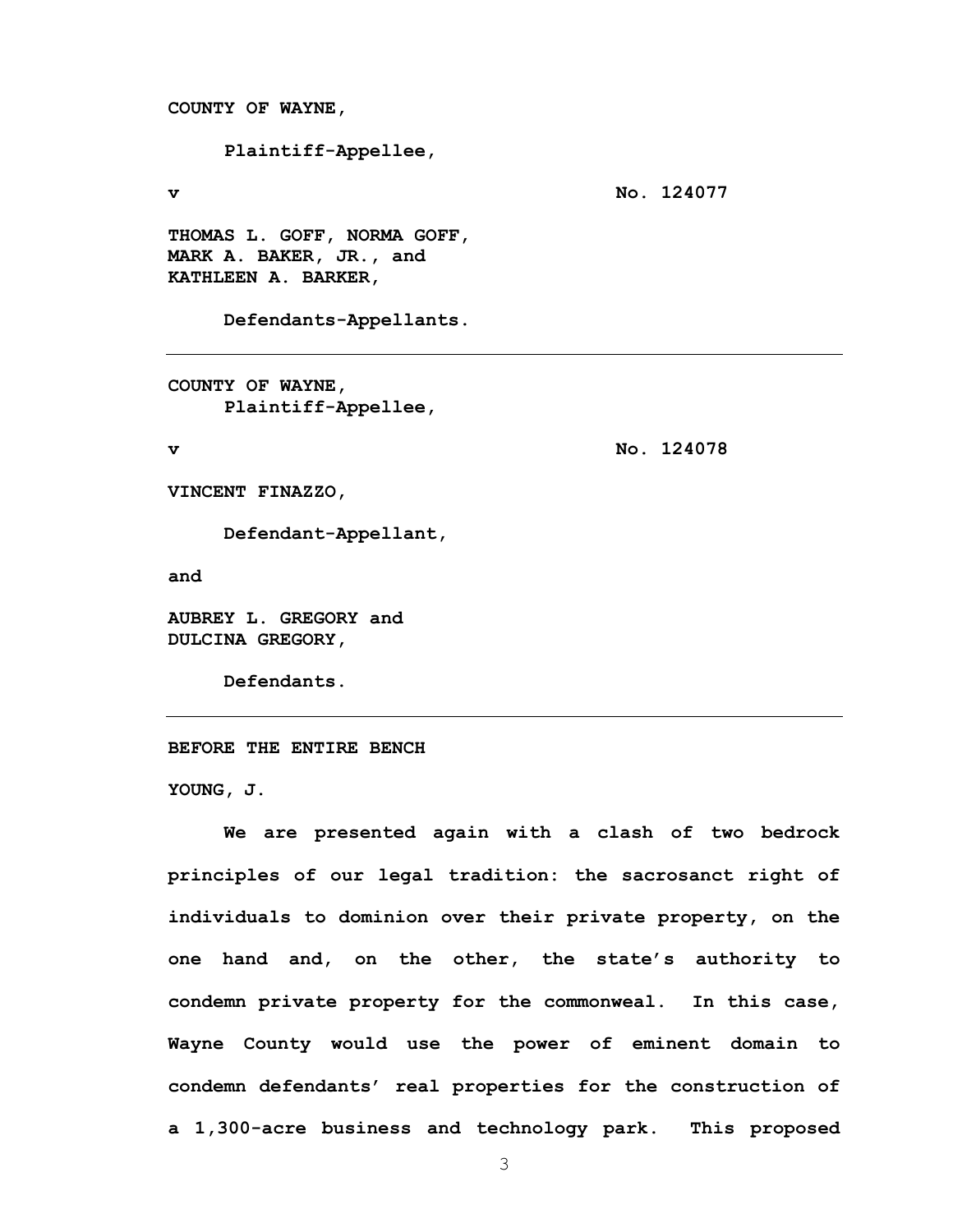**commercial center is intended to reinvigorate the struggling economy of southeastern Michigan by attracting businesses, particularly those involved in developing new technologies, to the area.** 

 **Defendants argue that this exercise of the power of eminent domain is neither authorized by statute nor permitted under article 10 of the 1963 Michigan Constitution, which requires that any condemnation of private property advance a "public use." Both the Wayne Circuit Court and the Court of Appeals rejected these arguments—compelled, in no small measure, by this Court's opinion in** *Poletown Neighborhood Council v Detroit***.1 We granted leave in this case to consider the legality of the proposed condemnations under MCL 213.23 and art 10, § 2 of our 1963 Constitution.** 

 **We conclude that, although these condemnations are authorized by MCL 213.23, they do not pass constitutional muster under art 10, § 2 of our 1963 constitution. Section 2 permits the exercise of the power of eminent domain only for a "public use." In this case, Wayne County intends to transfer the condemned properties to private parties in a manner wholly inconsistent with the common understanding of "public use" at the time our Constitution was ratified.** 

**1 410 Mich 616; 304 NW2d 455 (1981).** 

1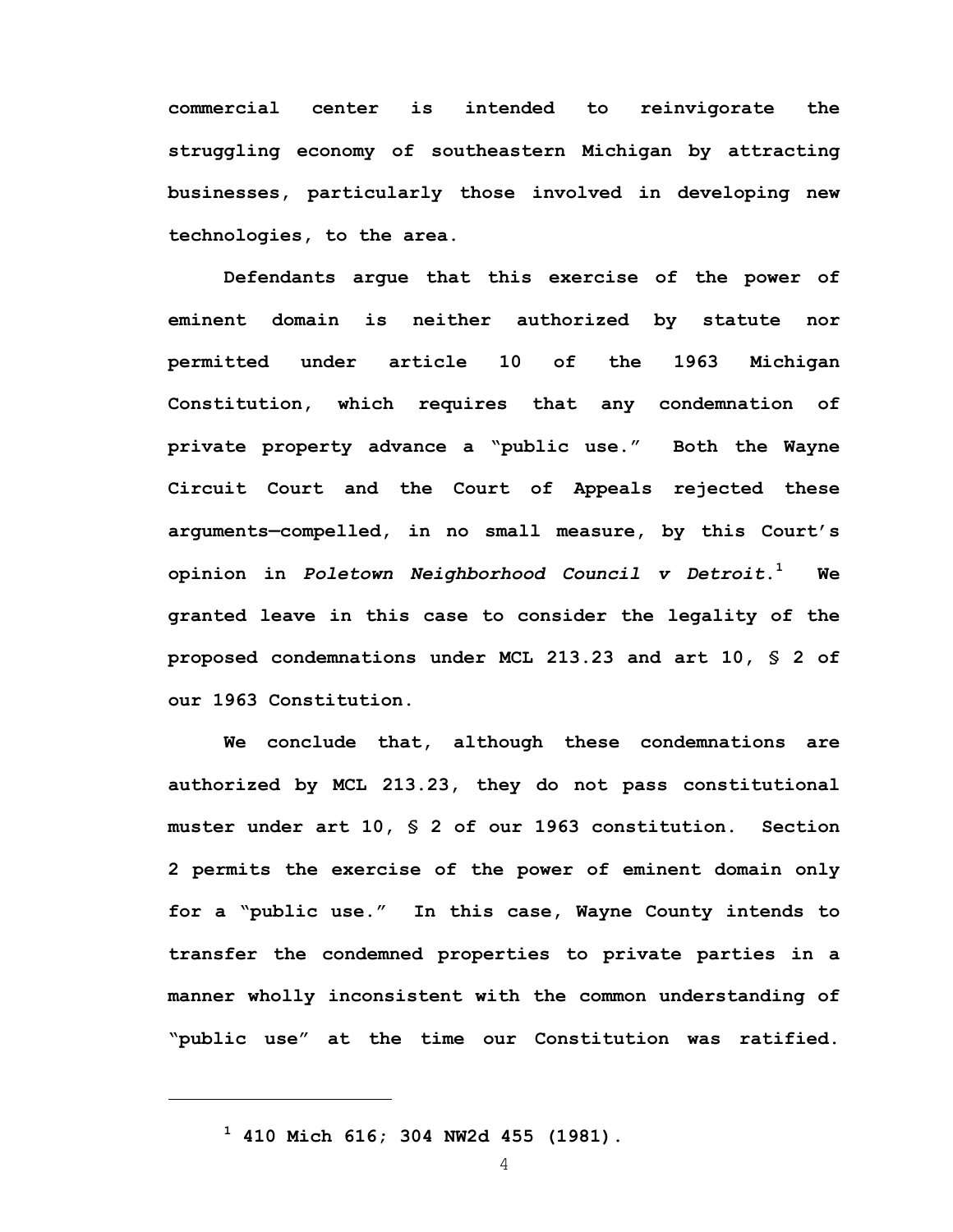**Therefore, we reverse the judgment of the Court of Appeals and remand the case to the Wayne Circuit Court for entry of summary disposition in defendants' favor.** 

## **FACTS AND PROCEDURAL HISTORY**

**In April 2001, plaintiff Wayne County initiated actions to condemn nineteen parcels of land immediately south of Metropolitan Airport. The owners of those parcels, defendants in the present actions, maintain that these condemnations lack statutory authorization and exceed constitutional bounds.** 

**This dispute has its roots in recent renovations of Metropolitan Airport. The county's \$2 billion construction program produced a new terminal and jet runway and, consequently, raised concerns that noise from increased air traffic would plague neighboring landowners. In an effort to obviate such problems, the county, funded by a partial grant of \$21 million from the Federal Aviation Administration (FAA), began a program of purchasing neighboring properties through voluntary sales. Eventually, the county purchased approximately five hundred acres in nonadjacent plots scattered in a checkerboard pattern throughout an area south of Metropolitan Airport.** 

**Wayne County's agreement with the FAA provided that any properties acquired through the noise abatement program were to be put to economically productive use. In order to**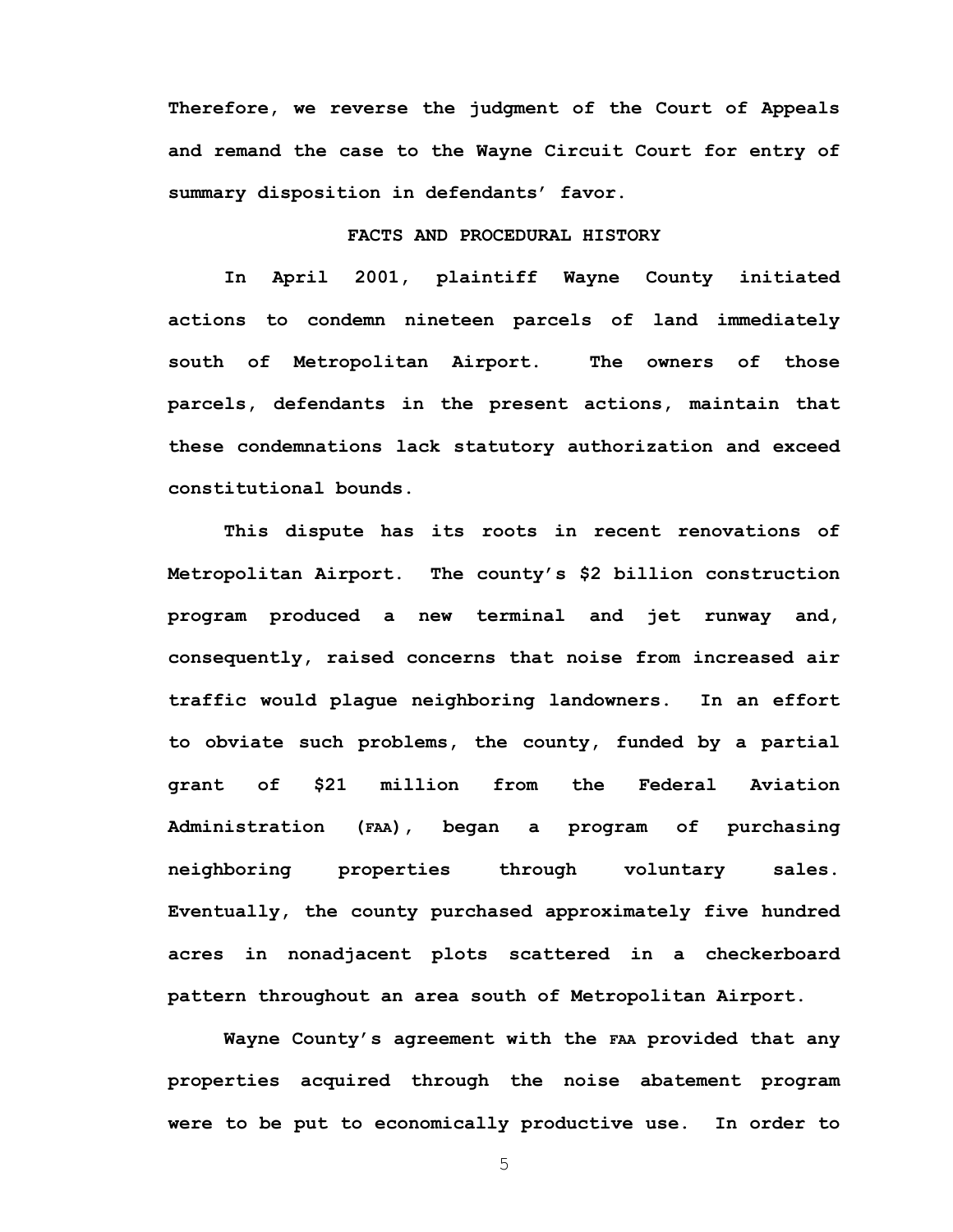**fulfill this mandate, the county, through its Jobs and Economic Development Department, developed the idea of constructing a large business and technology park with a conference center, hotel accommodations, and a recreational facility. Thus, the "Pinnacle Project" was born.** 

 **The Pinnacle Project calls for the construction of a state-of-the-art business and technology park in a 1,300 acre area adjacent to Metropolitan Airport. The county avers that the Pinnacle Project will** 

**create thousands of jobs, and tens of millions of dollars in tax revenue, while broadening the County's tax base from predominantly industrial to a mixture of industrial, service and technology. The Pinnacle Project will enhance the image of the County in the development community, aiding in its transformation from a high industrial area, to that of an arena ready to meet the needs of the 21st century. This cutting-edge development will attract national and international businesses, leading to accelerated economic growth and revenue enhancement.** 

**According to expert testimony at trial, it is anticipated that the Pinnacle Project will create thirty thousand jobs and add \$350 million in tax revenue for the county.** 

**The county planned to construct the business and technology park in a 1,300-acre area that included the five hundred acres purchased under the federally funded noise abatement program. Because the county needed to acquire more land within the project area, it began anew to solicit voluntary sales from area landowners. This round of sales**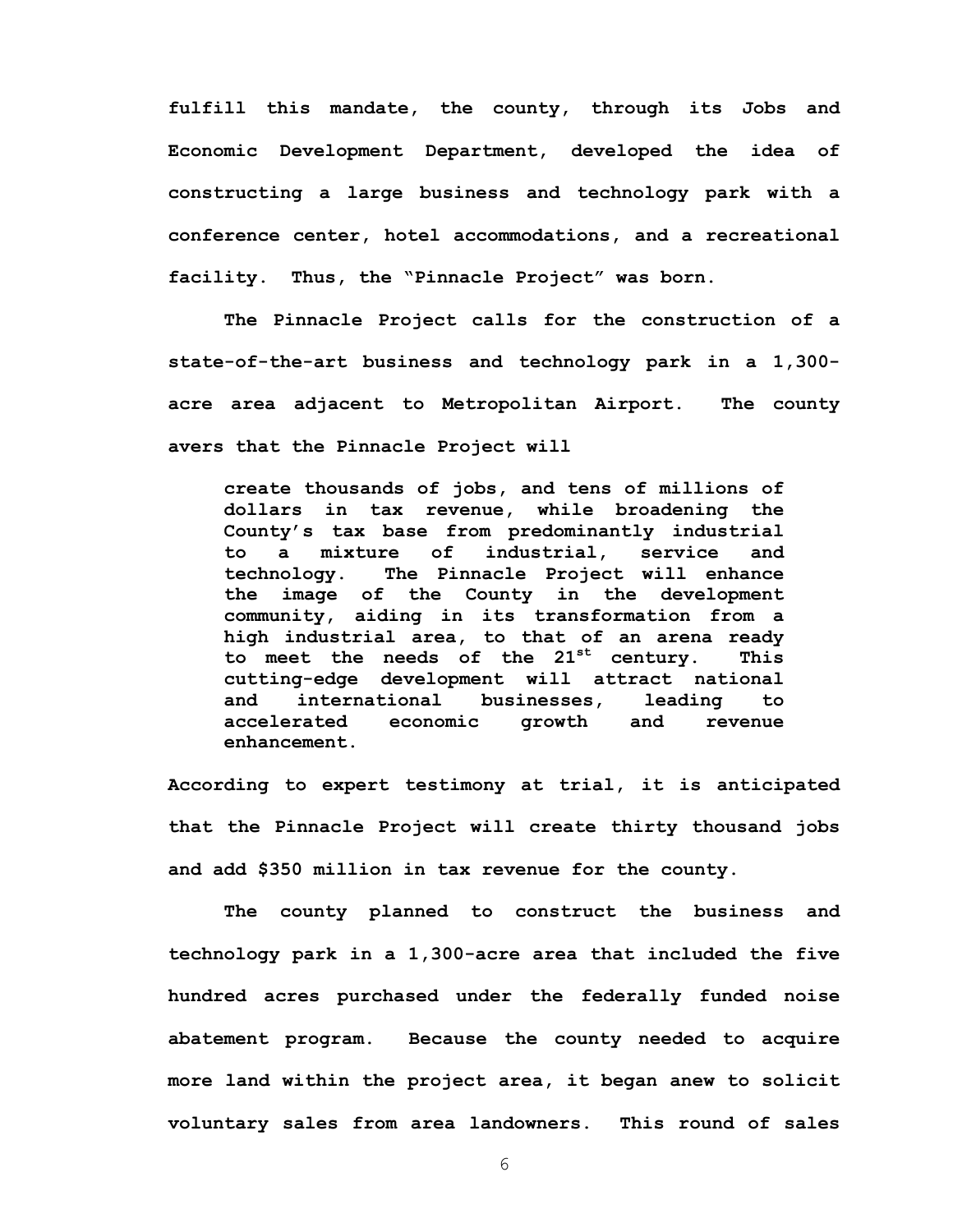**negotiations enabled the county to purchase an additional five hundred acres within the project area.** 

**Having acquired over one thousand acres, the county determined that an additional forty-six parcels distributed in a checkerboard fashion throughout the project area were needed for the business and technology park. The county apparently determined that further efforts to negotiate additional voluntary sales would be futile and decided instead to invoke the power of eminent domain. Thus, on July 12, 2000, the Wayne County Commission adopted a Resolution of Necessity and Declaration of Taking (Resolution of Necessity) authorizing the acquisition of the remaining three hundred acres needed for the Pinnacle Project.** 

**The remaining properties were appraised as required by the Uniform Condemnation Procedures Act (UCPA),<sup>2</sup> and the county issued written offers based on these appraisals to the property owners. Twenty-seven more property owners accepted these offers and sold their parcels to the county. But according to the county's estimates, nineteen additional parcels were still needed for the Pinnacle Project. These properties, owned by defendants, are the subject of the present condemnation actions.** 

**<sup>2</sup> MCL 213.51** *et seq***.**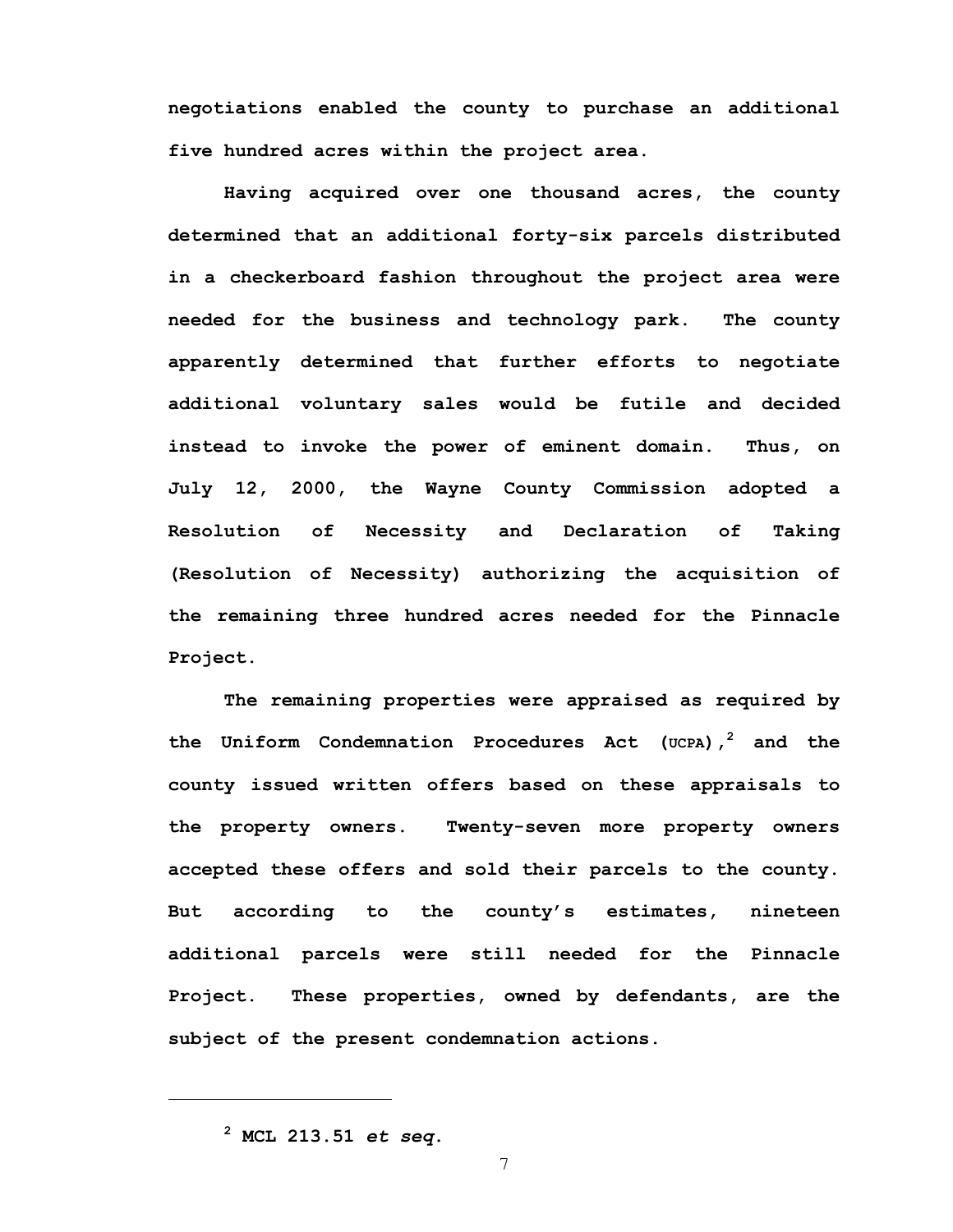**In late April 2001, plaintiff initiated condemnation actions under the UCPA***.* **In response, each property owner filed a motion to review the necessity of the proposed condemnations.<sup>3</sup> They argued, first, that the county lacked statutory authority to exercise the power of eminent domain in this manner. Second, defendants contended that acquisition of the subject properties was not necessary as required by statute. Finally, they challenged the constitutionality of these condemnation actions, maintaining that the Pinnacle Project would not serve a public purpose.** 

**An evidentiary hearing on the consolidated cases was held over four weeks in the Wayne Circuit Court. On December 19, 2001, the trial court affirmed the county's determination of necessity. The court held that the takings were authorized by MCL 213.23, that the county did not abuse its discretion in determining that condemnation was necessary, and that the Pinnacle Project served a public purpose as defined by** *Poletown***. The trial court denied defendants' motions for reconsideration on January 24, 2002.** 

**Defendants appealed the matter to the Court of Appeals, which granted leave on April 24, 2003. The Court** 

**<sup>3</sup> See MCL 213.56.**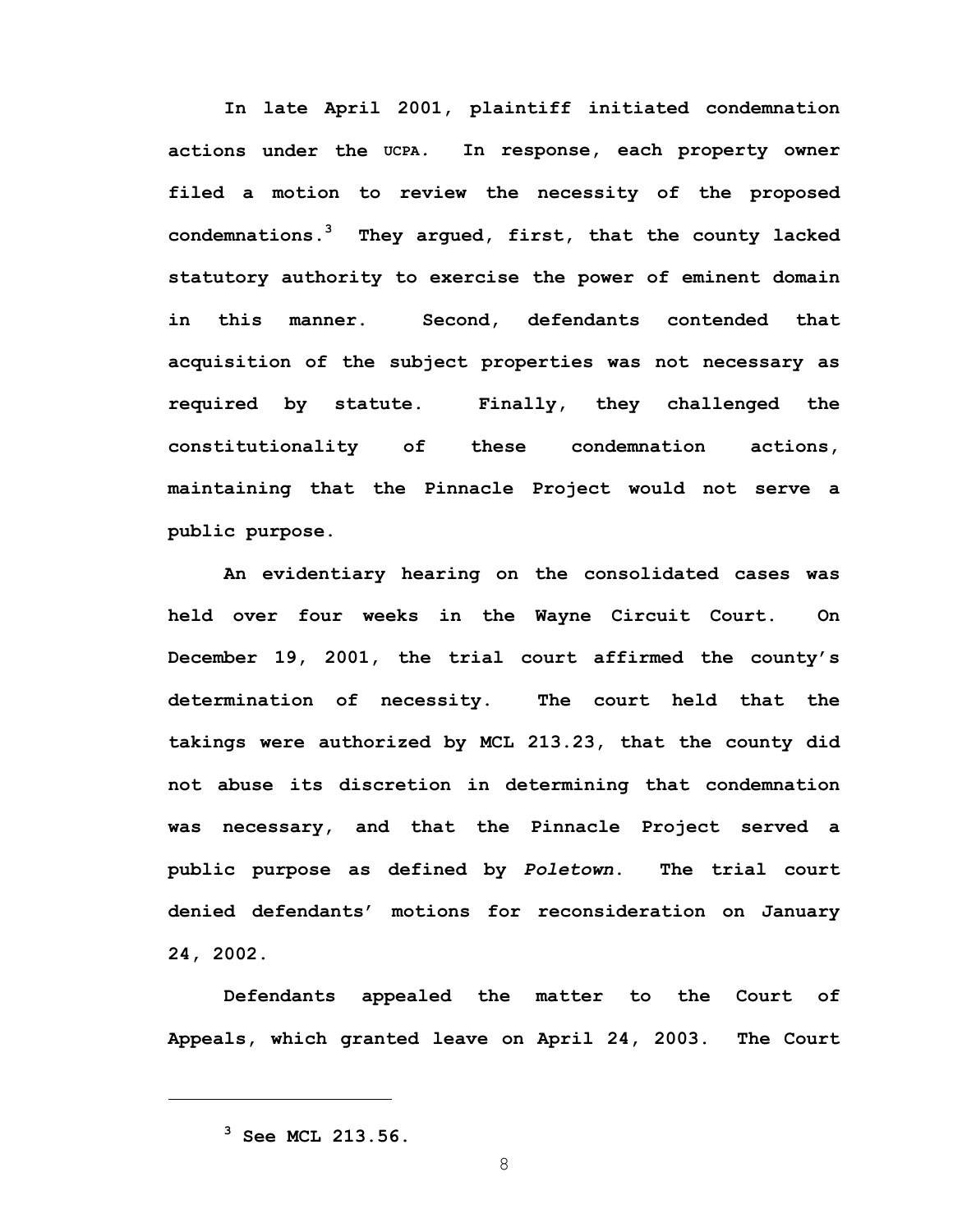**of Appeals affirmed the trial court's decision.<sup>4</sup> The panel concluded that the proposed condemnations passed statutory and constitutional muster under MCL 213.21** *et seq.* **and our**  *Poletown* **decision. Judge MURRAY, joined by Judge FITZGERALD, concurred with Presiding Judge O'CONNELL, but opined that**  *Poletown* **was poorly reasoned, wrongly decided, and ripe for reversal by this Court.<sup>5</sup>** 

 **We granted defendants' applications for leave to appeal on November 17, 2003.<sup>6</sup> Our grant order directed the parties to the following issues:** 

**(1) whether plaintiff has the authority, pursuant to MCL 213.23 or otherwise, to take defendants' properties; (2) whether the proposed taking, which are at least partly intended to result in later transfers to private entities, are for a "public purpose," pursuant to** *Poletown Neighborhood Council v Detroit,* **410 Mich 616 (1981); and (3) whether the "public purpose" test set forth in** *Poletown, supra,* **is consistent with Const 1963, art 10, § 2 and, if not, whether this test should be overruled. Further, the parties should discuss whether a decision overruling**  *Poletown, supra***, should apply retroactively or prospectively only, taking into consideration the reasoning in** *Pohutski v City of Allen Park,* **465 Mich 675 (2002).** 

**We also solicited briefs amicus curiae.** 

**STANDARD OF REVIEW** 

**5 Slip op at 5-6 (MURRAY, J, concurring).** 

**6 469 Mich 952 (2003).** 

**<sup>4</sup> Unpublished opinion per curiam, issued April 24, 2003 (Docket Nos. 239438, 239563, 240187, 240189, 240190, 240193-420195).**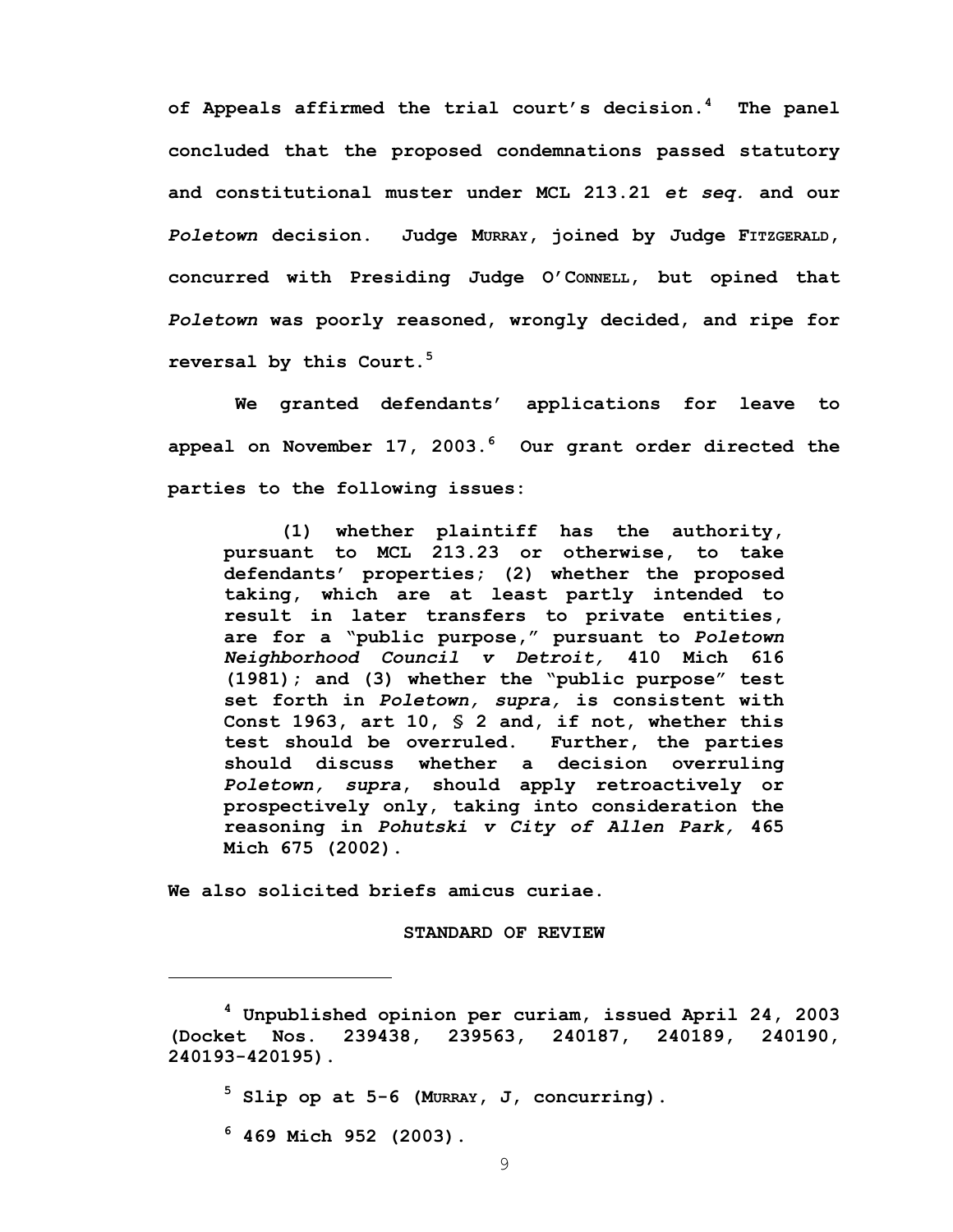**Statutory construction is a question of law subject to review de novo.<sup>7</sup> In the eminent domain context, the UCPA limits our review of a public agency's determination that a condemnation is necessary. We may vacate an agency's finding that a condemnation serves a public necessity only if a party establishes that the finding is predicated on "fraud, error of law, or abuse of discretion."<sup>8</sup>** 

 **Constitutional issues, like questions of statutory construction, are subject to review de novo.<sup>9</sup>** 

### **ANALYSIS**

### **A. MCL 213.23**

**Defendants, the property owners whose lands Wayne County now seeks to condemn, assert that the proposed takings exceed the county's statutory and constitutional authority. If it were correct that the county lacks statutory authorization to condemn defendants' properties, this Court need not—and must not, under well-established prudential principles—determine whether the takings also violate our Constitution.10 We begin, therefore, with the** 

1

**<sup>9</sup>** *People v Nutt***, 469 Mich 565, 573; 677 NW2d 1 (2004).** 

**<sup>10</sup>** *Federated Publications, Inc v Michigan State Univ Bd of Trustees,* **460 Mich 75, 93; 594 NW2d 491 (1999) (CAVANAGH,** 

**<sup>7</sup>** *Morales v Auto-Owners Ins Co (After Remand)***, 469 Mich 487, 490; 672 NW2d 849 (2003).** 

**<sup>8</sup> MCL 213.56(2).**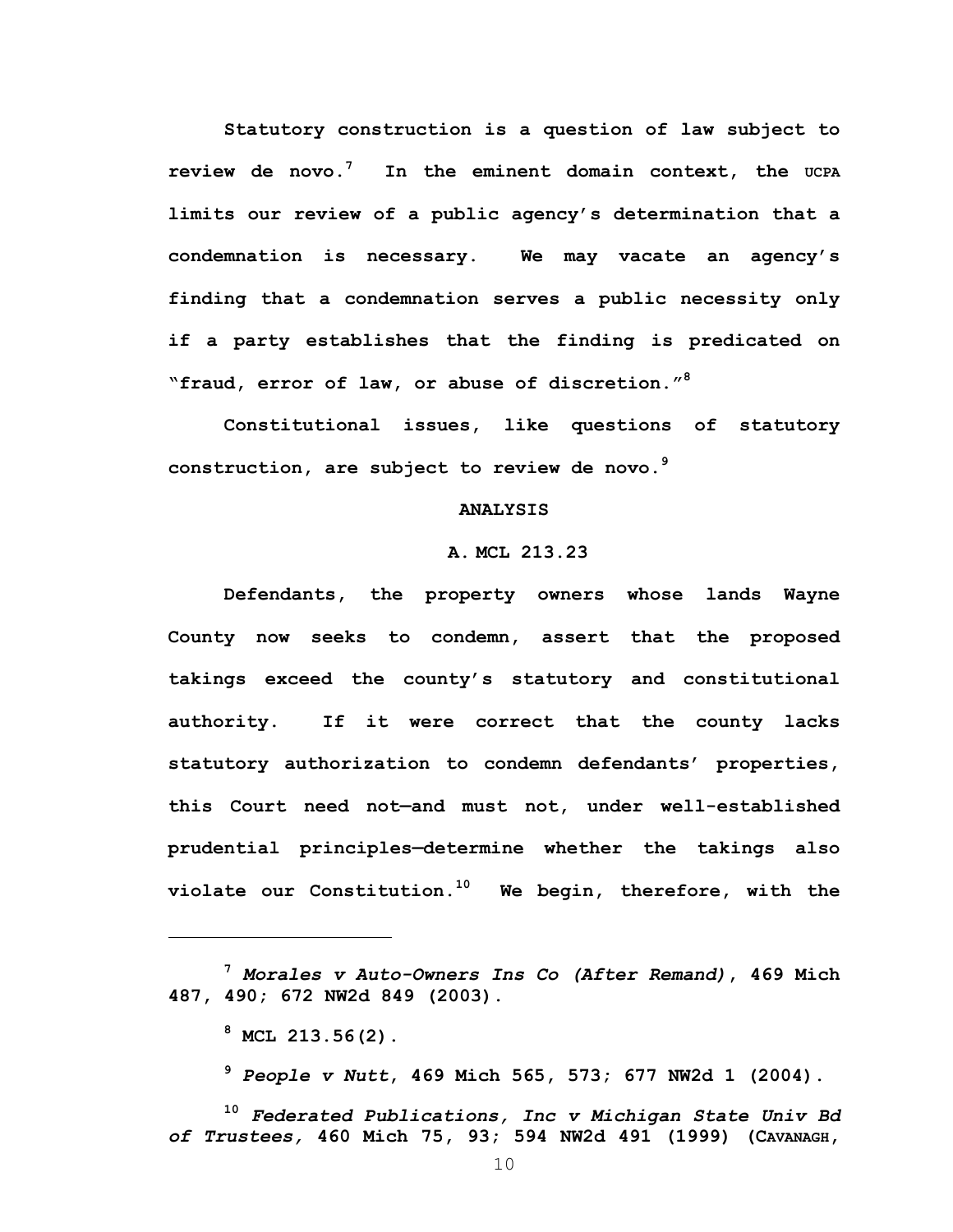**county's contention that MCL 213.23 authorizes the proposed condemnations.** 

**MCL 213.23 provides:** 

**Any public corporation or state agency is authorized to take private property necessary for a public improvement or for the purposes of its incorporation or for public purposes within the scope of its powers for the use or benefit of the public and to institute and prosecute proceedings for that purpose. When funds have been appropriated by the legislature to a state agency or division thereof or the office of the governor or a division thereof for the purpose of acquiring lands or property for a designated public purpose, such unit to which the appropriation has been made is authorized on behalf of the people of the state of Michigan to acquire the lands or property either by purchase, condemnation or otherwise. For the purpose of condemnation the unit may proceed under the provisions of this act.** 

**In interpreting this statutory language, this Court's primary goal is to give effect to the Legislature's intent.11 If the Legislature has clearly expressed its intent in the language of a statute, that statute must be enforced as written, free of any "contrary judicial gloss."12** 

**J., concurring in part and dissenting in part) (noting a "longstanding rule [that] requires us to consider constitutional questions only as a last resort, and to avoid such questions where a nonconstitutional basis exists for resolving the matter").** 

**<sup>11</sup>** *Morales, supra* **at 490.** 

**<sup>12</sup>** *Id.*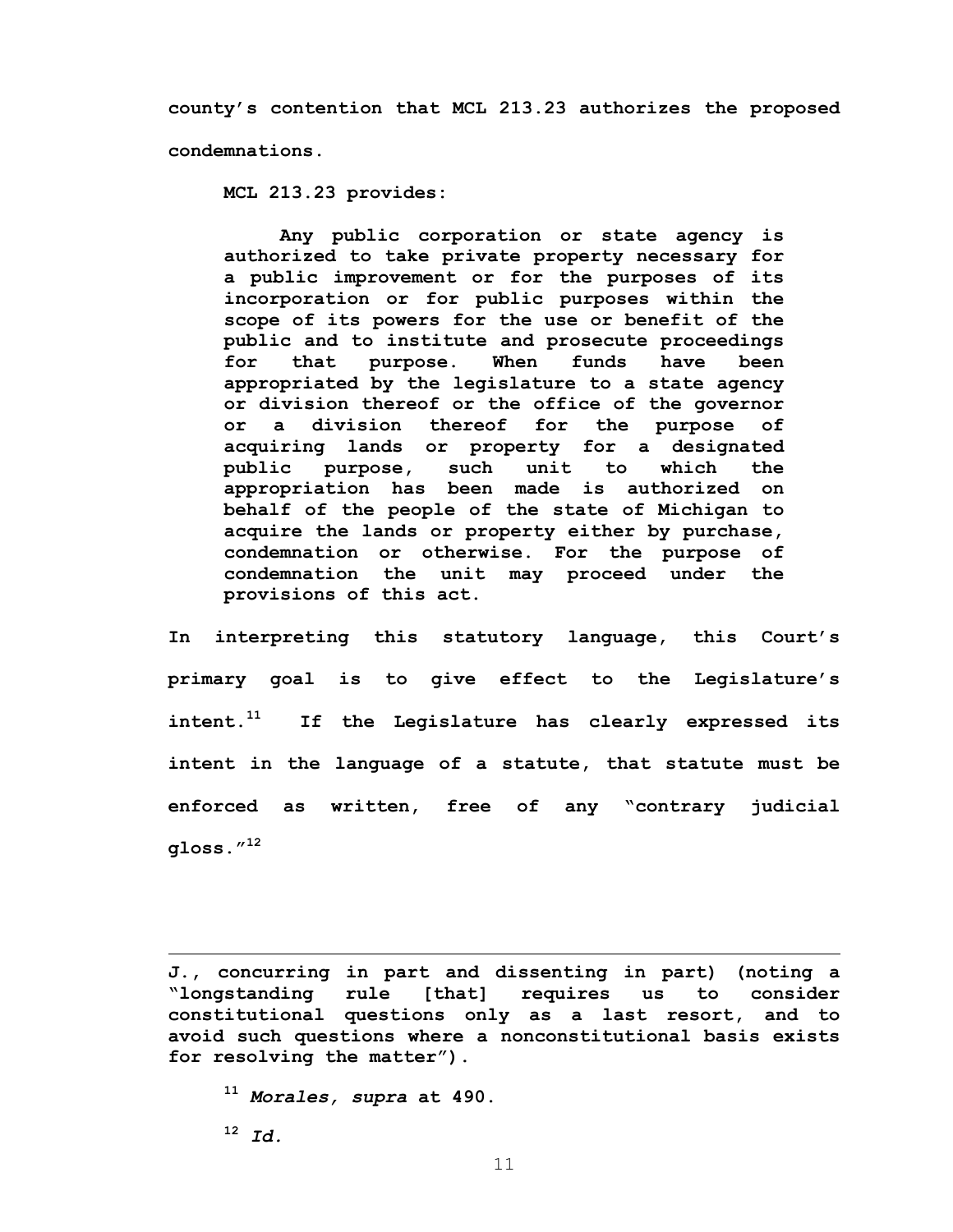**Wayne County is a "public corporation" as the term is used in this statute,13 and is therefore subject to the provisions of this section. Under MCL 213.23, a condemnation must be "necessary" for one of three ends: "a public improvement or for the purposes [to be advanced by the public corporation or state agency's] incorporation or for public purposes within the scope of [the corporation's or agency's] powers. . . ." Additionally, a proposed condemnation must be "for the use or benefit of the public. .** . .  $^{\prime\prime}$ <sup>14</sup>

 **Plaintiff does not argue that the takings at issue are a "public improvement" or that they advance purposes of the county's incorporation. Consequently, this Court must determine only whether the proposed condemnations are**  *necessary* **for** *public purposes,* **whether those purposes are**  *within the scope of the county's powers***, and whether the takings are "***for the use or benefit of the public* **. . . ."15** 

**1. "FOR PUBLIC PURPOSES WITHIN THE SCOPE OF ITS POWERS"** 

 $\overline{a}$ 

**15 MCL 213.23** 

**<sup>13</sup> Const 1963, art 7, § 1 ("Each organized county shall be a body corporate with powers and immunities provided by law."); MCL 213.21 ("The term 'public corporations' as herein used shall include all counties, cities, villages, boards, commissions and agencies made corporations for the management and control of public business and property . . ..").** 

**<sup>14</sup>** *Id.*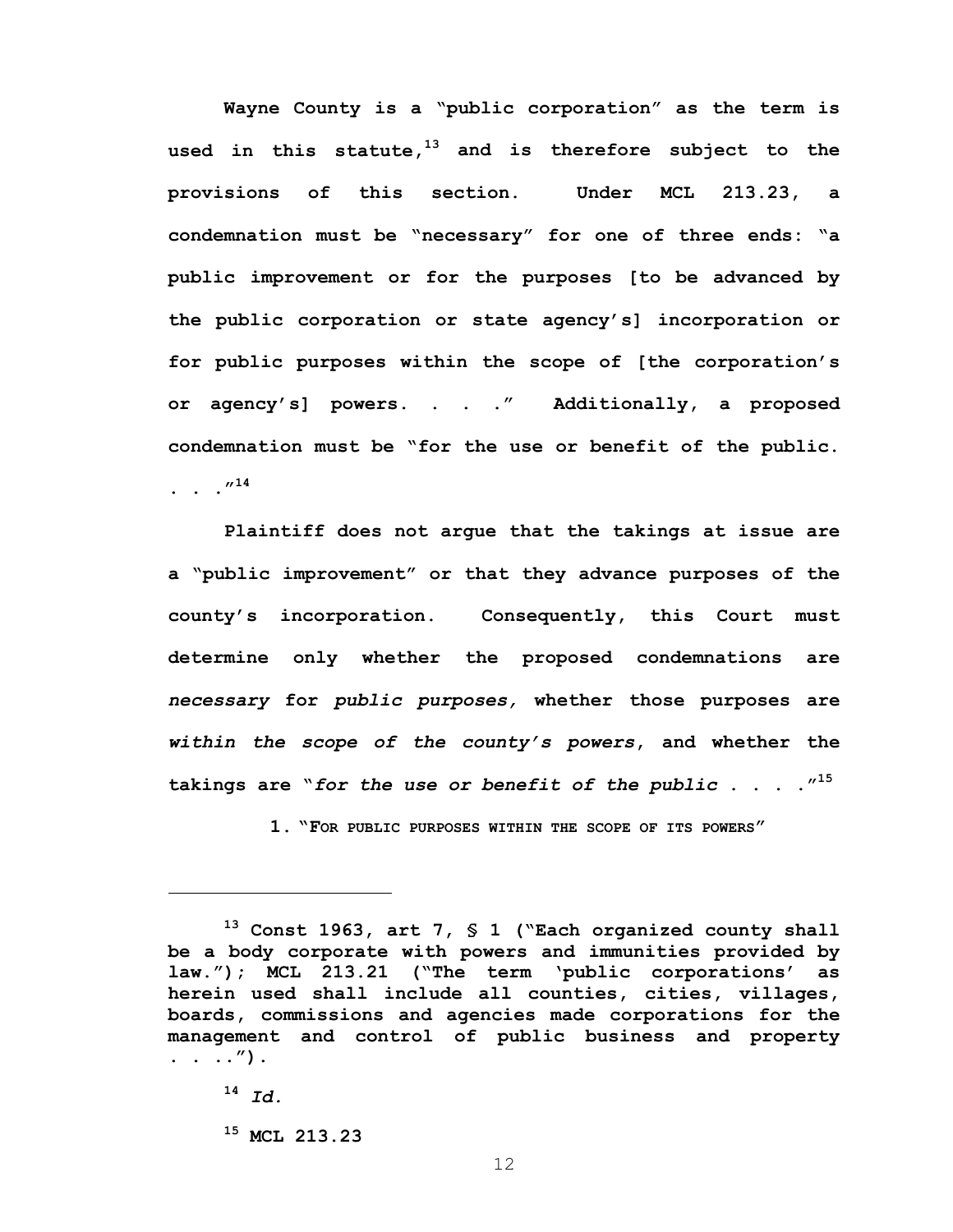**Wayne County's assertion that the proposed condemnations are "for public purposes within the scope of its powers"16 raises two discrete questions—first, whether Wayne County is authorized to exercise the power of eminent domain at all and, second, whether this particular exercise of the eminent domain power is within the county's powers.** 

**There is no question that the** *state* **possesses the power of eminent domain.17 The state's authority to condemn private property for public use is preserved by our Constitution18 and has been expressly acknowledged by this Court on a number of occasions.19 But whether that eminent domain power extends to counties within the state is another matter.** 

**Plaintiff argues that the Legislature has expressly conferred that power upon public corporations such as Wayne County through the plain language of MCL 213.23. This statute begins by stating that "[a]ny public corporation or state agency** *is authorized* **to take private property** 

 $\overline{a}$ 

**<sup>17</sup>** *Peterman v Dep't of Natural Resources,* **446 Mich 177, 185; 521 NW2d 499 (1994) ("[E]ach State by virtue of its statehood has the right to exercise the power of eminent domain."), quoting** *Loomis v Hartz***, 165 Mich 662, 665; 131 NW 85 (1911).** 

**18 Const 1963, art 10, § 2.** 

**19 See, for example,** *Peterman, supra* **at 185-186, quoting** *People ex rel Trombley v Humphrey,* **23 Mich 471, 474 (1871).** 

**<sup>16</sup>** *Id.*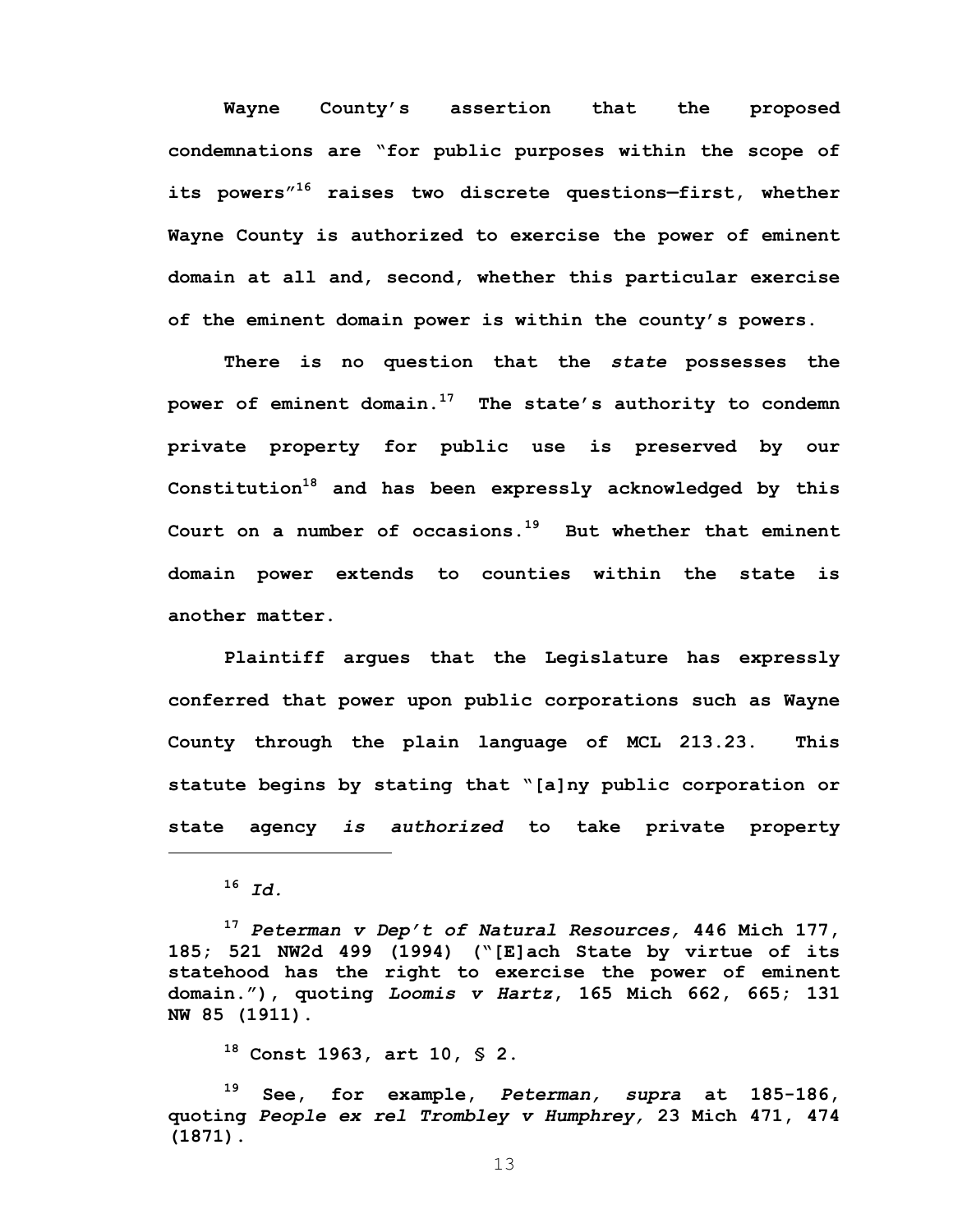**. . . ."20 Plaintiff argues that this language is a separate and independent delegation of the power to condemn private property for public purposes. Because § 23 "authoriz[es]" public corporations to condemn property in certain circumstances, a public corporation need not rely on any other statutory provision in order to exercise the power of eminent domain.** 

**Defendants maintain, however, that plaintiff's reading renders the second sentence of MCL 213.23 a nullity. This sentence provides:** 

**When funds have been appropriated by the legislature to a state agency or division thereof or the office of the governor or a division thereof for the purpose of acquiring lands or property for a designated public purpose, such unit to which the appropriation has been made** *is authorized* **on behalf of the people of the state of Michigan to acquire the lands or property either by purchase, condemnation or otherwise.[21]**

**If the first sentence of MCL 213.23 is a separate grant of authority to condemn, defendants argue, the second sentence—which also confers the authorization to condemn land—is redundant.** 

 **A careful reading of MCL 213.23 reveals that this statute is indeed a separate grant of authority and, thus, that plaintiff has parsed this statute correctly. The** 

**<sup>21</sup>** *Id.*

**<sup>20</sup> MCL 213.23 (emphasis added).**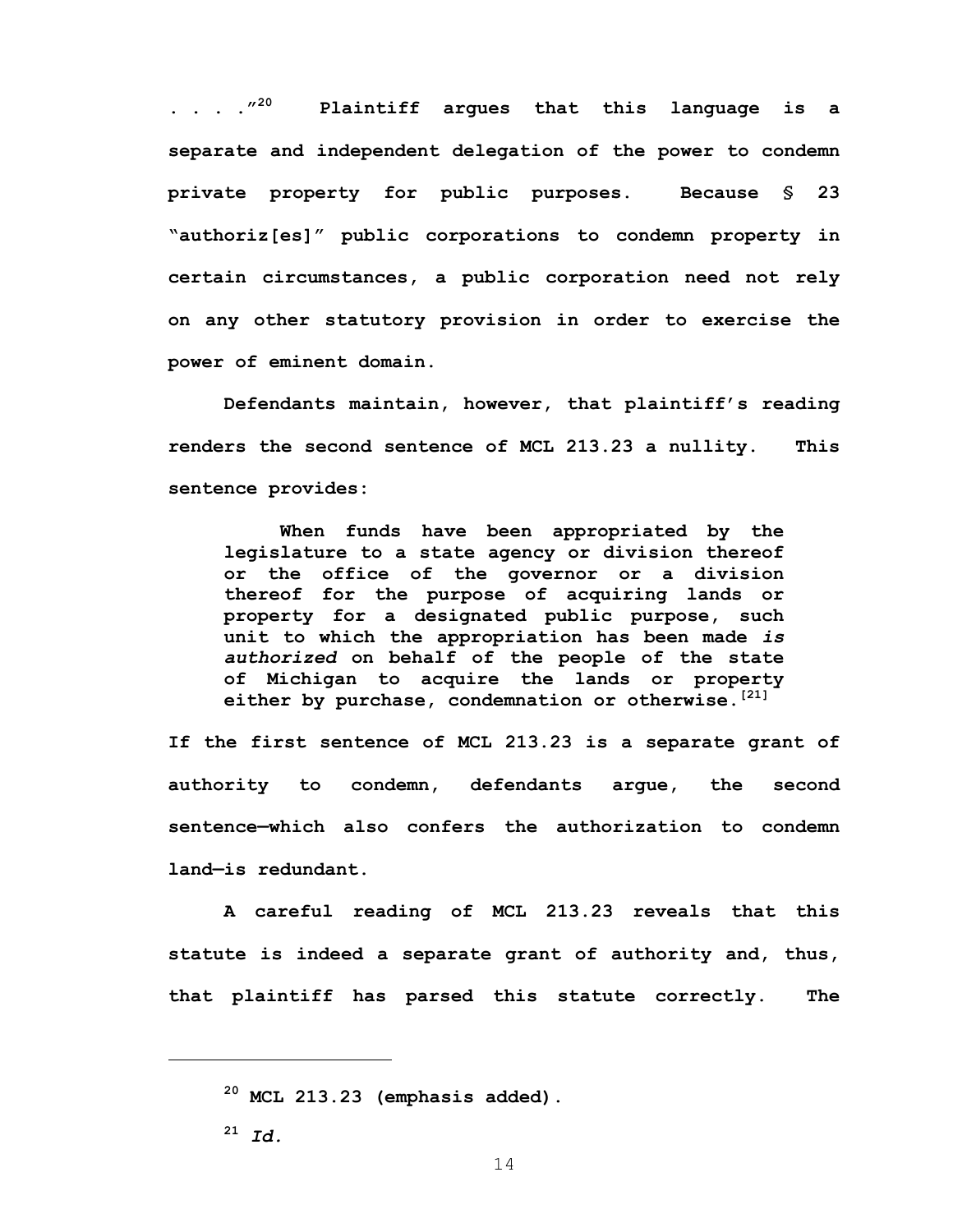**first sentence of MCL 213.23 states that a public corporation such as Wayne County "is authorized" to condemn private property if the other preconditions of § 23 are met. To "authorize" is to "to give the authority or official power to" or "to empower."22 By its plain language, this first sentence is an affirmative grant of eminent domain power to public corporations and state agencies.** 

**Contrary to defendants' arguments, giving effect to the plain language of the first sentence does not render the remainder of § 23 nugatory. The second sentence applies only to condemnation by the state, its agencies or their divisions; thus, it applies to a subset of the groups covered by the first sentence. Further, it establishes a precondition to the condemnation for a public purpose designated by the Legislature—namely, the appropriation of funds to the state agency or division for that purpose. Finally, the second sentence, unlike the first, authorizes specific methods of exercising the power of eminent domain. Accordingly, the second sentence of MCL 213.23 does not alter the plain meaning of the first: Wayne County, as a public corporation, is authorized by MCL 213.23 to condemn** 

**<sup>22</sup>** *Random House Webster's Unabridged Dictionary* **(2nd ed, 2001).**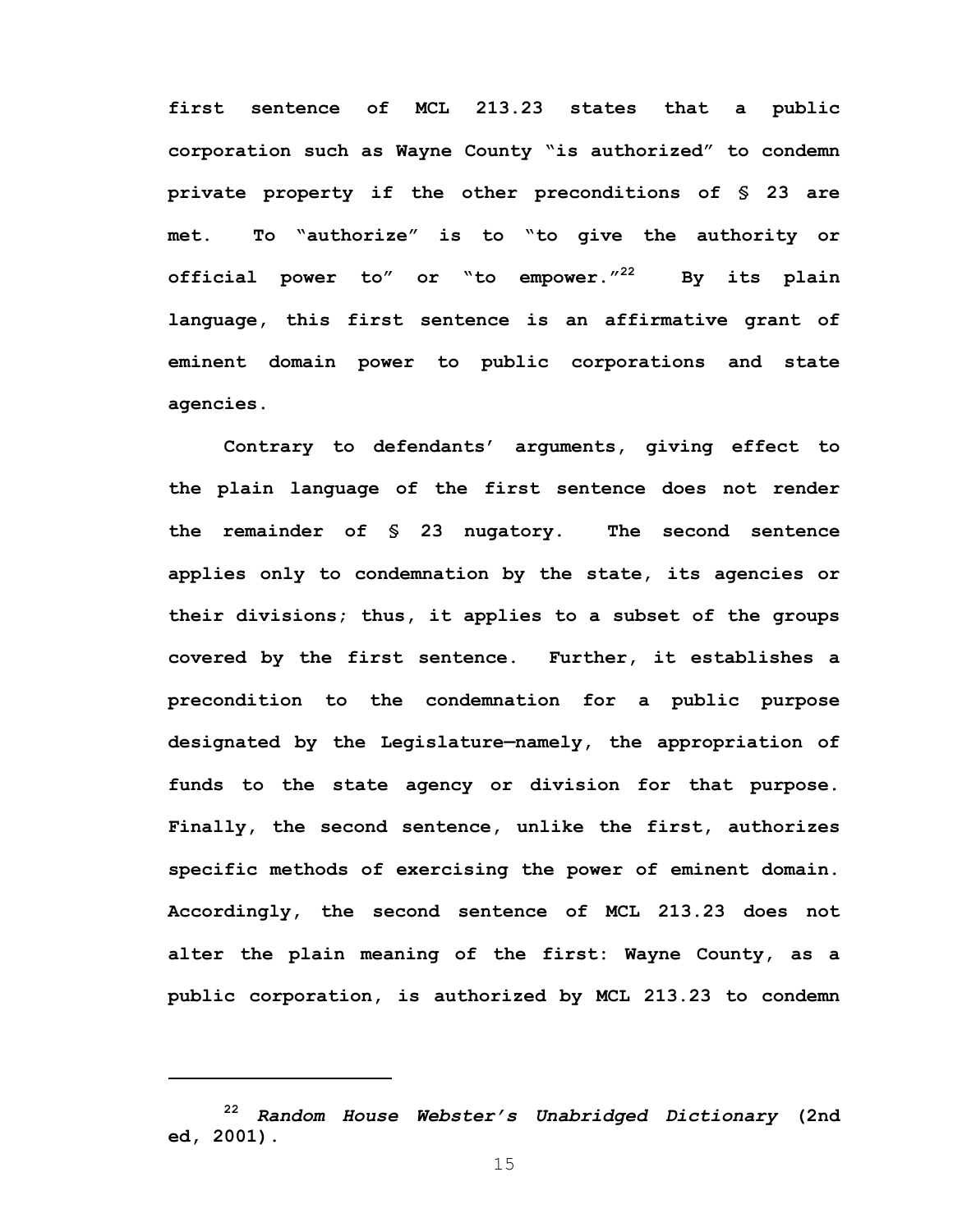**property, albeit subject to other constitutional and statutory limitations.** 

**The second question raised by the county's reliance on the "for public purposes within the scope of its powers" phrase in § 23 is whether these** *particular* **condemnations are "within the scope of [Wayne County's] powers." The power upon which plaintiff relies—the authority to condemn "for public purposes** *within the scope of its powers***"—calls for an analysis of the scope of Wayne County's "powers," and an assessment of whether the proposed condemnations are within those powers.** 

 **Art 7, § 1 of our 1963 Constitution provides that "[e]ach organized county shall be a body corporate with powers and immunities provided by law." The Constitution also declares that a county may codify in its charter the power "to adopt resolutions and ordinances relating to its concerns."23 These constitutional provisions are to be "liberally construed":** 

**The provisions of this constitution and law concerning counties, townships, cities and villages shall be liberally construed in their favor. Powers granted to counties and townships by this constitution and by law shall include those fairly implied and not prohibited by this constitution.[24]**

**<sup>23</sup> Const 1963, art 7, § 2.** 

**<sup>24</sup> Const 1963, art 7, § 34.**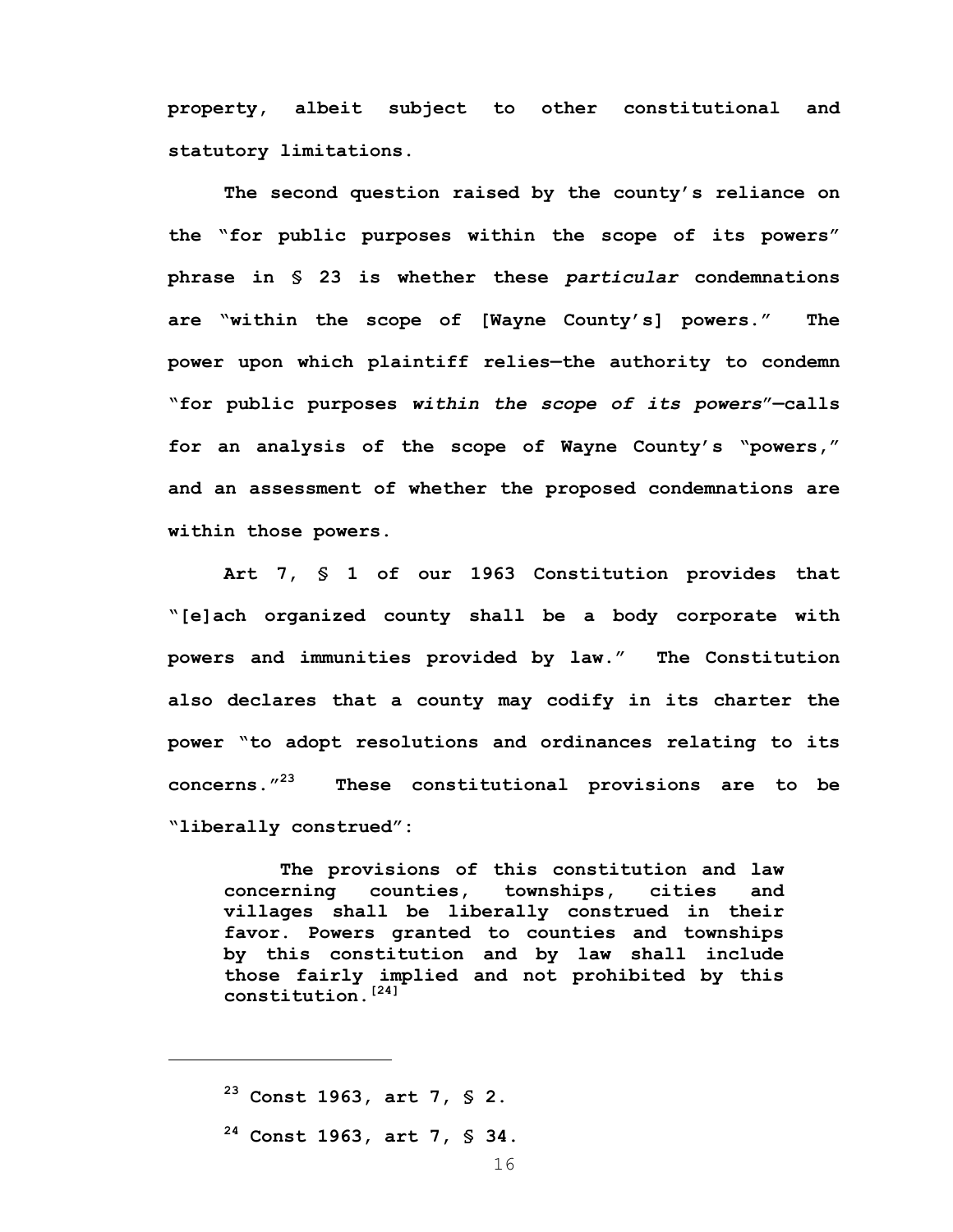**Given the broad authority conferred by the Constitution upon local governments, this Court has acknowledged that Michigan "is a home rule state," in which "local governments are vested with general constitutional authority to act on all matters of local concern not forbidden by state law."25 The Legislature has also recognized that the Michigan constitution establishes a system of home rule. The charter county act,26 enacted in 1966, states that county charters may expressly provide for** 

**[t]he authority to perform at the county level any function or service not prohibited by law, which shall include, by way of enumeration and not limitation: Police protection, fire protection, planning, zoning, education, health, welfare, recreation, water, sewer, waste disposal, transportation, abatement of air and water pollution, civil defense,** *and any other function or service necessary or beneficial to the public health, safety, and general welfare of the county.***[27]** 

**Plaintiff Wayne County has claimed all the authority granted by these constitutional and statutory provisions. Its charter states:** 

**Wayne County, a body corporate, possesses home rule power enabling it to provide for any matter of County concern and all powers conferred by the constitution or law upon charter counties** 

 $\overline{a}$ 

**27 MCL 45.515(c) (emphasis added).** 

**<sup>25</sup>** *Airlines Parking v Wayne Co,* **452 Mich 527, 537 n 18; 550 NW2d 490 (1996).** 

**<sup>26</sup> MCL 45.501** *et seq.*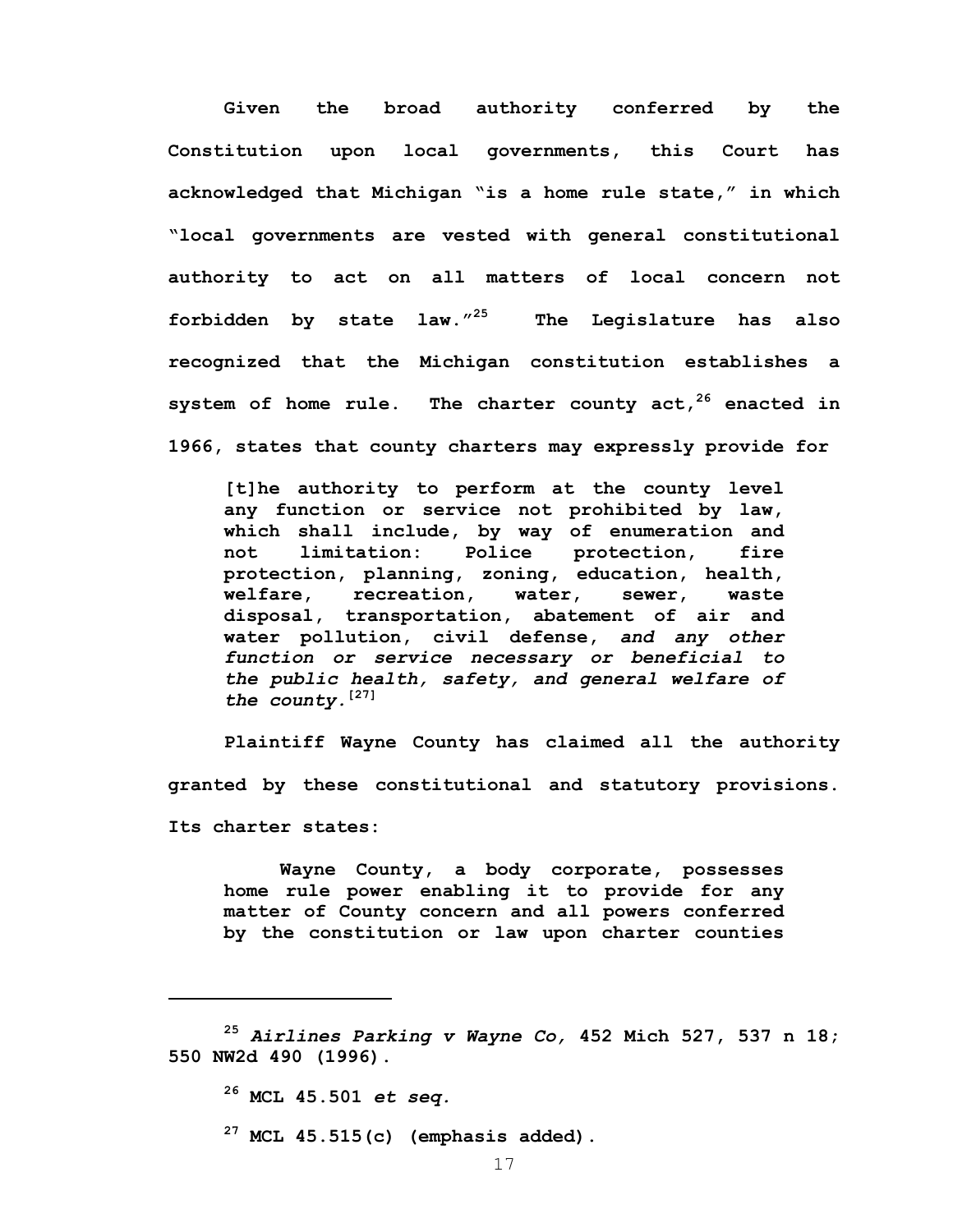**or upon general law counties, their officers, or agencies.[28]**

**With this charter provision, Wayne County has claimed for itself the power to act in all matters not specifically reserved by statute or constitution to the state. The county's "powers" include the authority to pursue any end that is "necessary or beneficial to the public health, safety, and general welfare" of the county,29 assuming that the pursuit of that objective is not reserved by our Constitution or by statute to the state.** 

 **In this case, Wayne County has condemned the defendants' real properties for the following purposes: "(1) the creation of jobs for its citizens, (2) the stimulation of private investment and redevelopment in the county to insure a healthy and growing tax base so that the county can fund and deliver critical public services, (3) stemming the tide of disinvestment and population loss, and (4) supporting development opportunities which would otherwise remain unrealized."30 The analysis provided in this opinion demonstrates that, unless the pursuit of one or more of these objectives has been assigned to the state by law, any condemnation in furtherance of these goals is** 

- **29 See MCL 45.515(c) (emphasis added).**
- **30 Quoted from complaint for condemnation.**

**<sup>28</sup> Wayne County Charter, § 1.112.**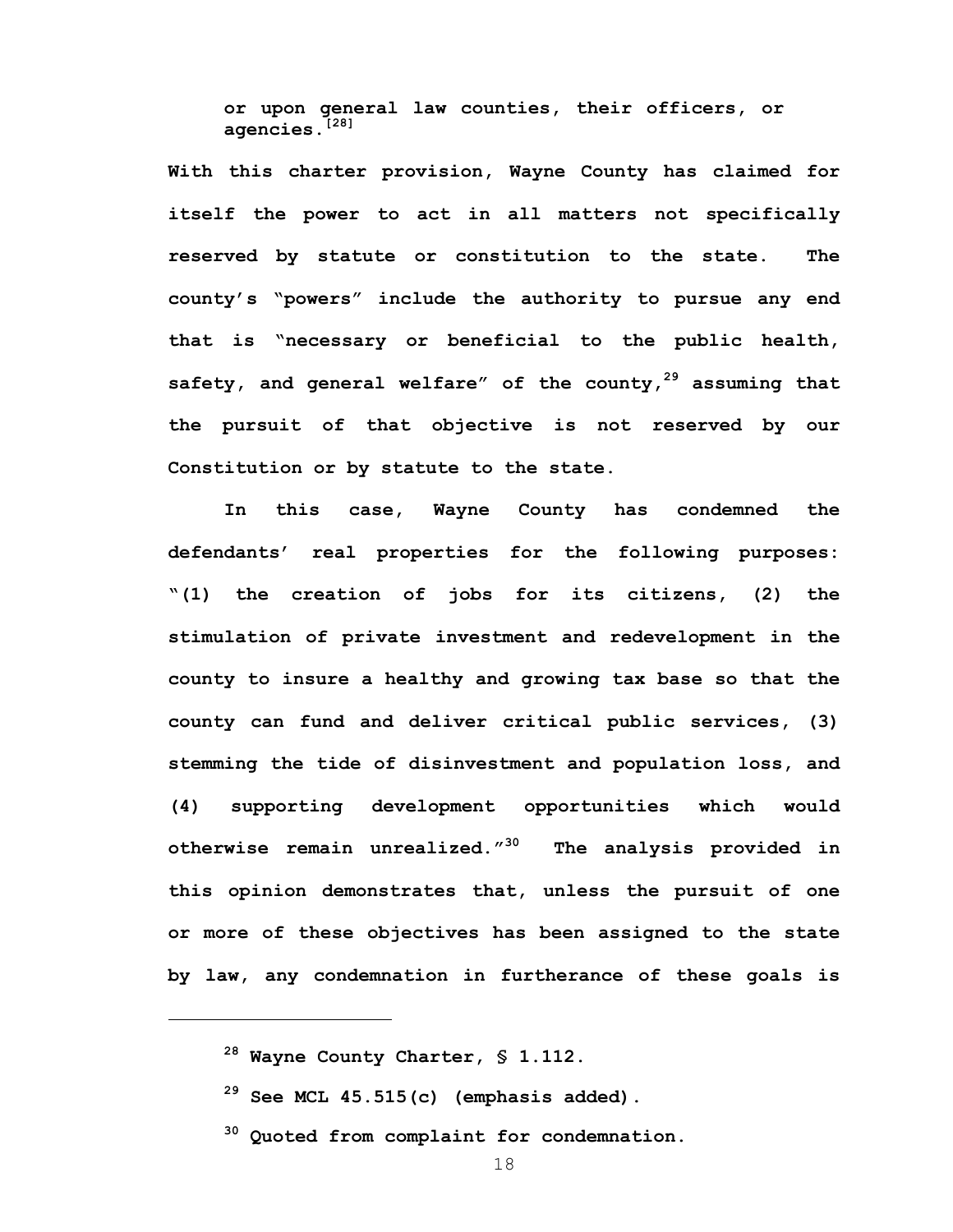**"within the scope of Wayne County's powers," as required by MCL 213.23. Defendants have adduced no constitutional or statutory support for the proposition that a home rule county such as Wayne County may not pursue these objectives. Accordingly, the proposed condemnations are at least for statutory purposes—within the scope of Wayne County's powers.** 

**The pursuit of the goals cited above is within the scope of Wayne County's powers, and each goal certainly advances a "public purpose." A "public purpose" has been defined as that which "'has for its objective the promotion of the public health, safety, morals, general welfare, security, prosperity, and contentment of all the inhabitants or residents within the municipal corporation, the sovereign powers of which are used to promote such public purpose.'"31 A transition from a declining rustbelt economy to a growing, technology-driven economy would, no doubt, promote prosperity and general welfare. Consequently, the county's goal of drawing commerce to metropolitan Detroit and its environs by converting the subject properties to a state-of-the-art technology and** 

**<sup>31</sup>** *Gaylord v Gaylord City Clerk,* **378 Mich 273, 300; 144 NW2d 460 (1966), quoting** *Hays v Kalamazoo,* **316 Mich 443, 454; 25 NW2d 787 (1947), quoting 37 Am Jur, Municipal Corporations, § 120, p 734.**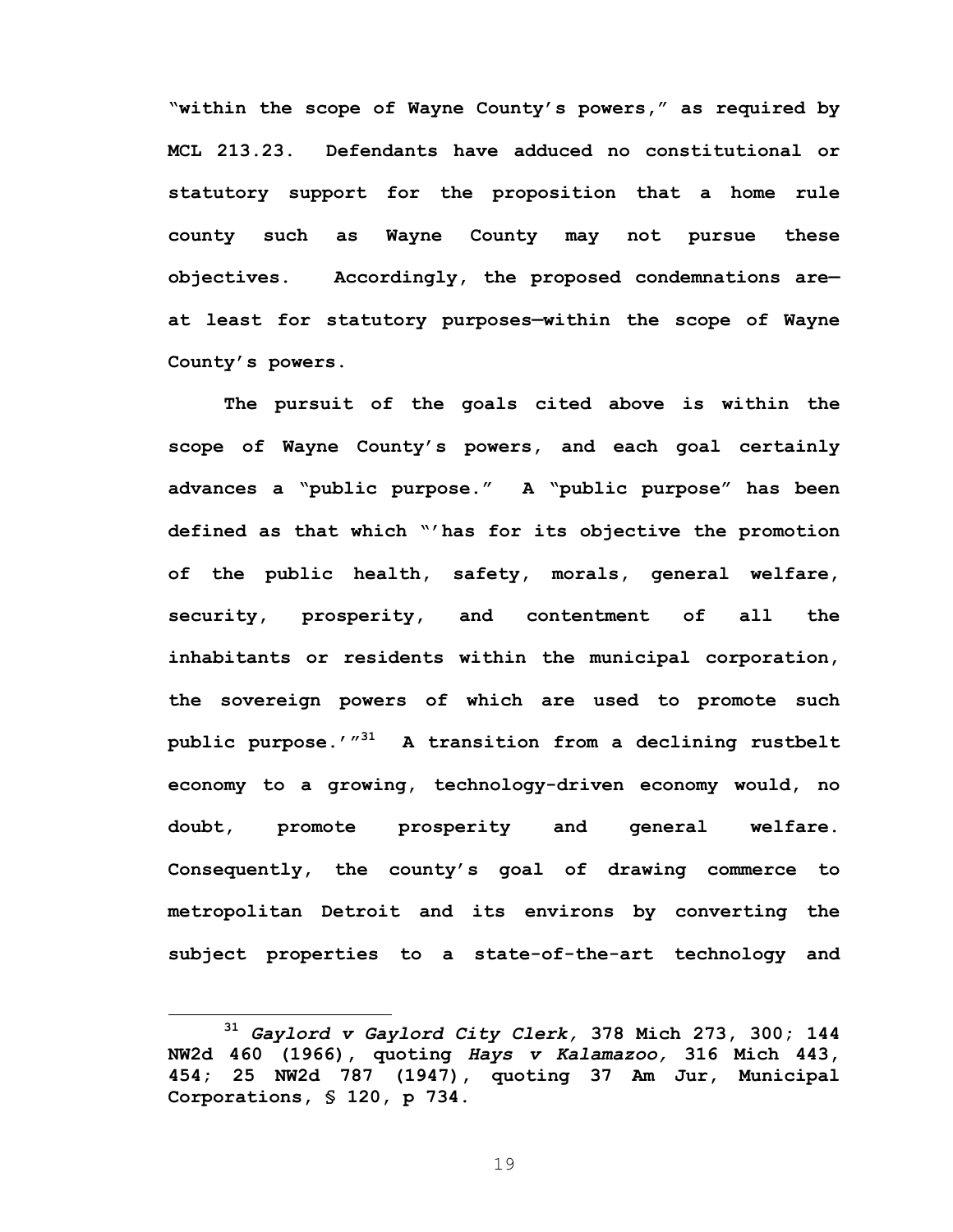**business park is within this definition of a "public purpose."** 

**That is not to say, of course, that the exercise of eminent domain in this case passes constitutional muster. While the proposed condemnations satisfy the broad parameters established by MCL 213.23, it must also be determined whether these condemnations pass the more narrow requirements of our Constitution. We address this question later.** 

### **2. "NECESSARY"**

**For a public corporation to condemn property under MCL 213.23, a proposed taking must not only advance one of the three objectives listed in that statute, but it must also be "necessary" to that end. The Legislature has vested the authority to determine the necessity required under MCL 213.23 in those entities authorized to condemn private property under that statute.32 Accordingly, Michigan's courts are bound by a public corporation's determination that a proposed condemnation serves a public necessity** 

**<sup>32</sup> MCL 213.56(2) ("With respect to an acquisition by a public agency, the determination of public necessity by that agency is binding on the court in the absence of a showing of fraud, error of law, or abuse of discretion.").**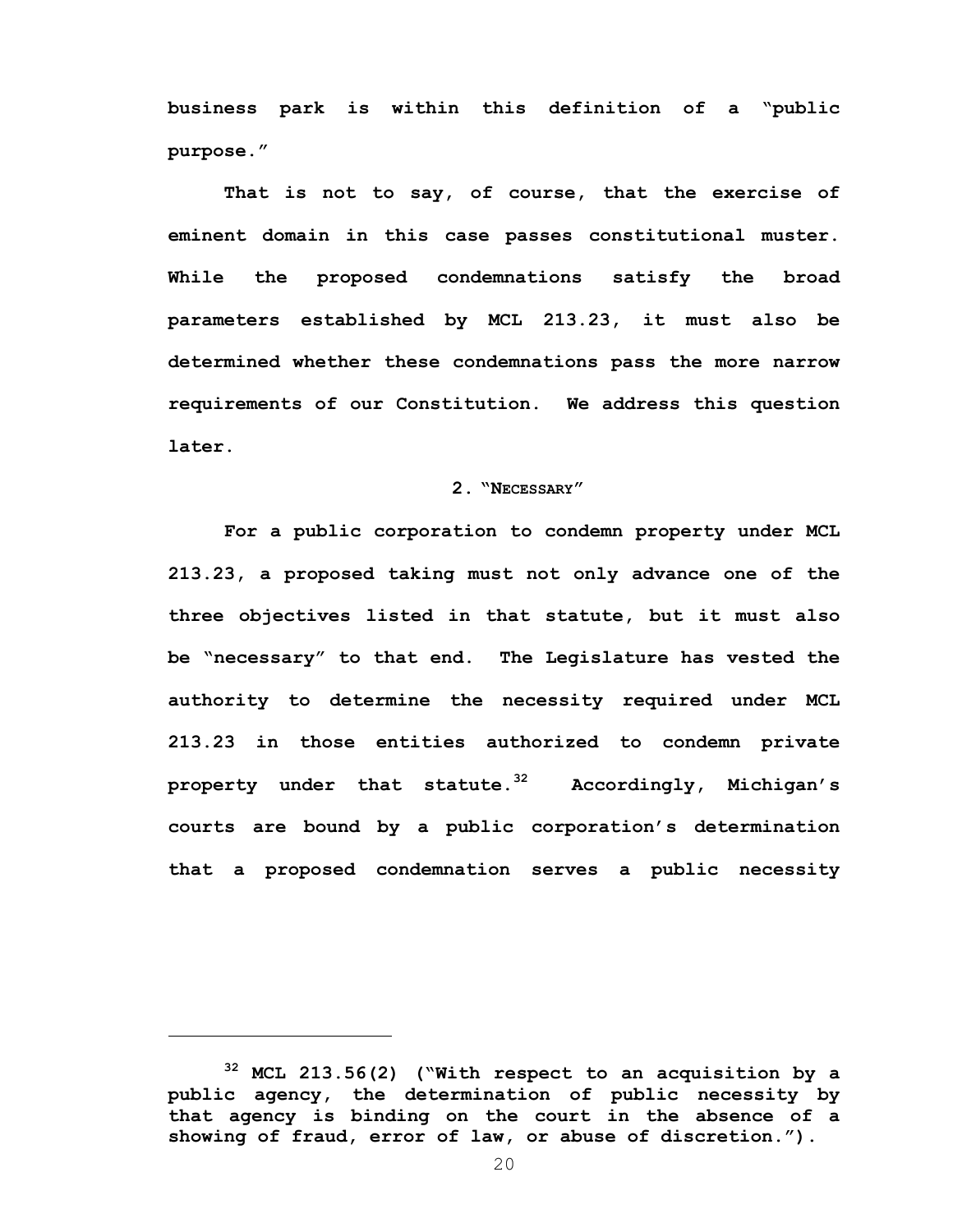**unless the party opposing the condemnation demonstrates "fraud, error of law, or abuse of discretion."33** 

**Defendants advance three basic arguments for the proposition that plaintiff has failed to establish that the takings are "necessary" as required by MCL 213.23 and therefore abused its discretion in condemning the subject properties. They contend, first, that the county has neither identified specific private purchasers for each of the defendants' parcels nor demonstrated that the parcels will be put to productive use now or in the immediate future. Thus, defendants argue that Wayne County is impermissibly using the power of eminent domain to "stockpile" land for speculative future use, a practice expressly prohibited fifty years ago in** *Grand Rapids Bd of Ed v Baczewski***.34** 

**We disagree. The proposed condemnations are quite unlike the exercise of eminent domain prohibited in**  *Baczewski***. There, a local board of education attempted to condemn property near a high school because it surmised that the high school would need to expand in approximately** 

 $\overline{a}$ 

**<sup>33</sup>** *Id.* **See also** *Detroit v Lucas,* **180 Mich App 47, 53; 446 NW2d 596 (1989).** 

**<sup>34</sup>** *Grand Rapids Bd of Ed v Baczewski***, 340 Mich 265, 272; 65 NW2d 810 (1954).**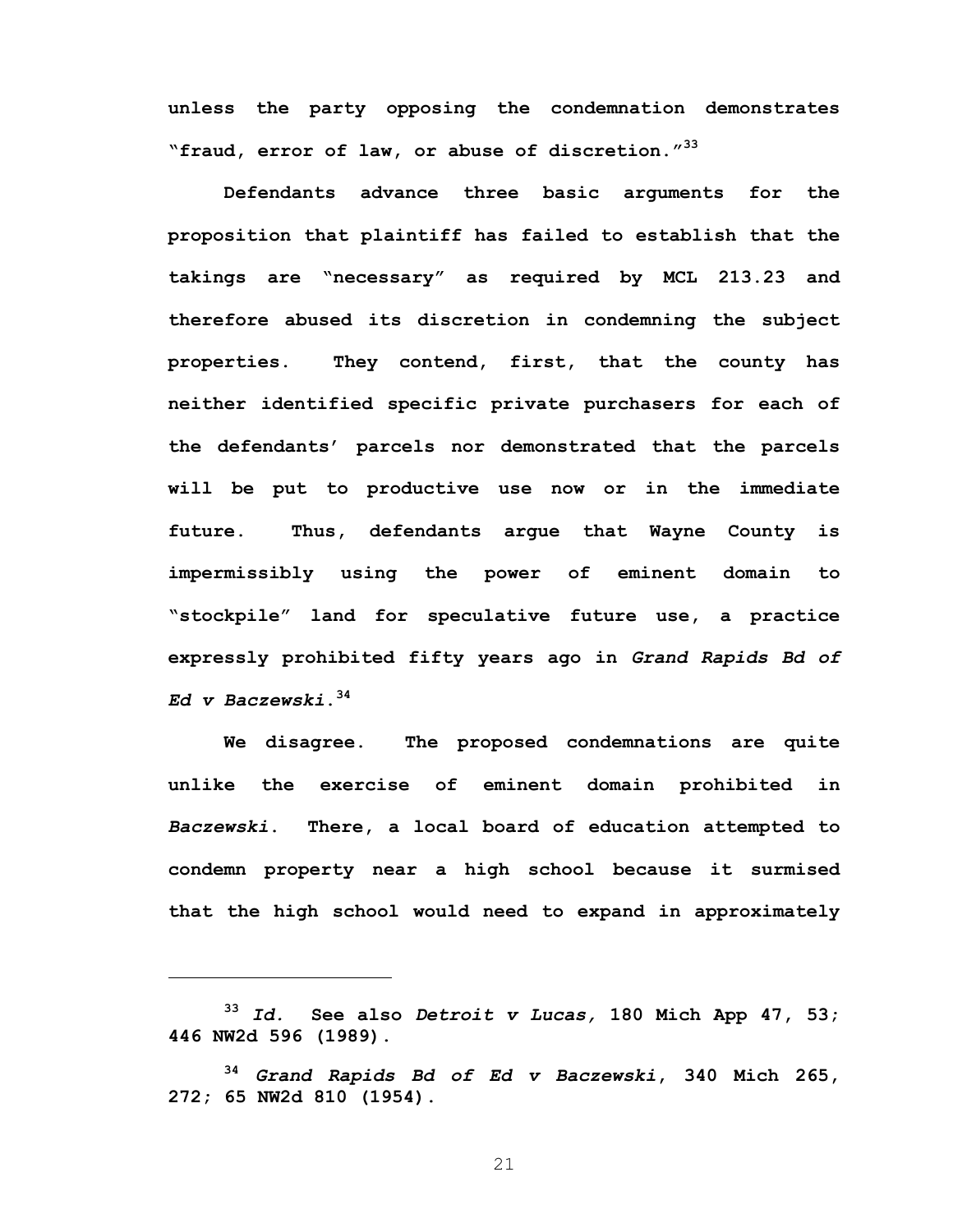**thirty years. The affected landowner challenged the condemnation under the 1908 Constitution,35 which—in contrast to the 1963 Constitution36—expressly required any exercise of eminent domain to be "necessary." This Court held that a condemnation is "necessary" only if the condemned property will be used "immediately" or "within a period of time that the jury determines to be the 'near future' or a 'reasonably immediate use.'"37 The speculative need for property in thirty years time lacked any of the urgency of a "necessary" condemnation.** 

**Even if we grant, arguendo, that the definition of "necessity" under the 1908 Constitution applies to MCL 213.23 as well, the present case is nevertheless distinguishable from** *Baczewski***. Whereas the school board in** *Baczewski* **admitted that it would not need the defendant's property for thirty years after its condemnation, plaintiff has a definite plan for defendants' properties and intends to construct a business and** 

**<sup>37</sup>** *Baczewski, supra* **at 272.** 

**35 Const 1908, art 13, § 1 ("Private property shall not be taken by the public nor by any corporation for public use, without the necessity therefor being first determined and just compensation therefor being first made or secured in such manner as shall be prescribed by law.").** 

**<sup>36</sup> Const 1963, art 10, § 2 ("Private property shall not be taken for public use without just compensation therefor being first made or secured in a manner prescribed by law. Compensation shall be determined in proceedings in a court of record.").**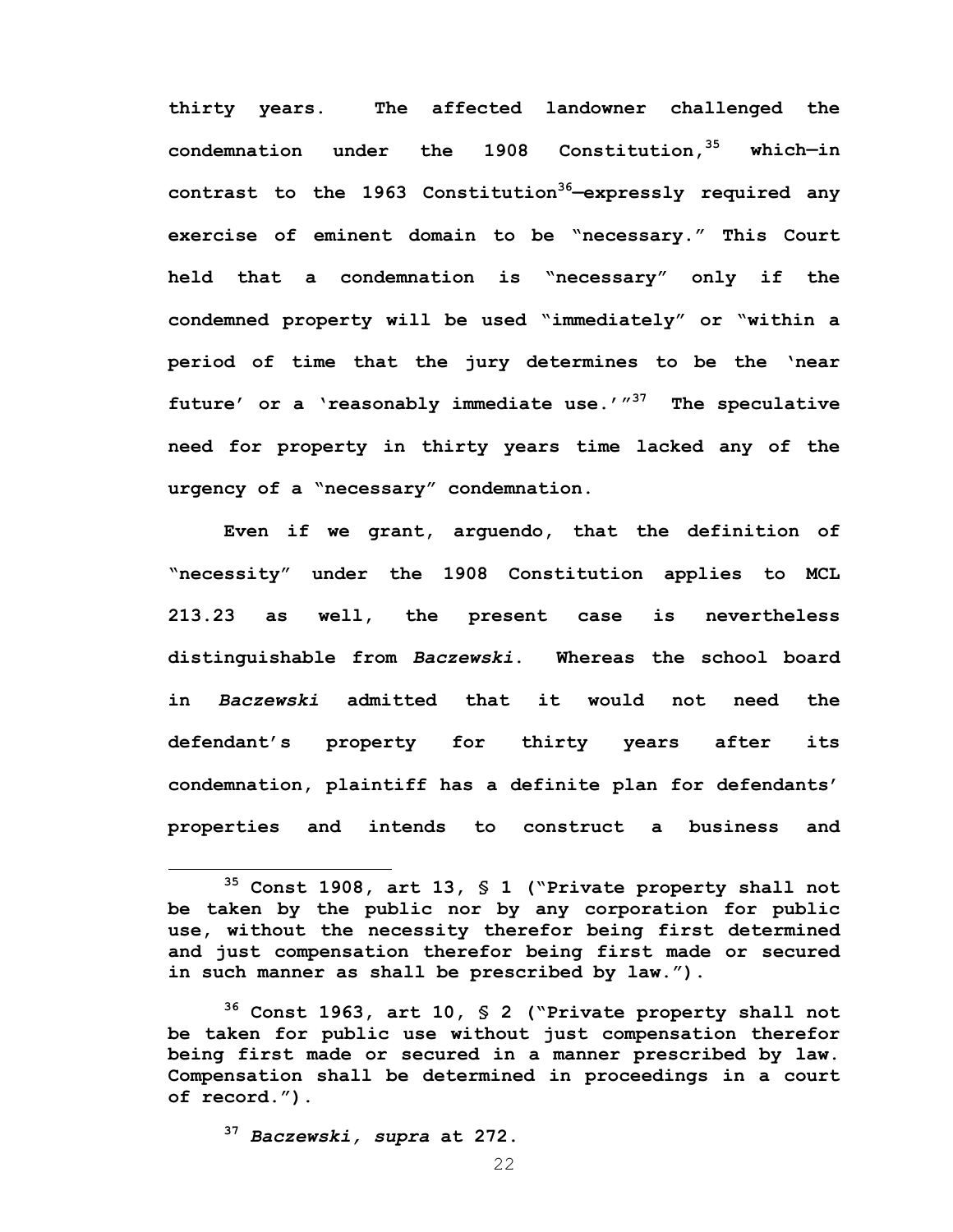**technology park as soon as possible. According to the trial court's summary of testimony at trial, the acquisition of defendants' properties would also enable the county to achieve a "critical mass of property," and would thereby facilitate investment in the project.** *Baczewski* **does not bar an exercise of the power of eminent domain simply because the ultimate owner of the condemned land has yet to be identified.** 

**Second, defendants argue that the proposed condemnations are not "necessary" under MCL 213.23 because plaintiff must still clear a number of procedural hurdles in order to proceed with the Pinnacle Project. These include the need for a special exclusion from the FAA in order to use land acquired through the noise abatement program for the Pinnacle Project, environmental concerns that may arise if construction of the project disturbs extant wildlife habitats, and the creation of local district finance authority and tax increment finance plan under the Local Development Financing Act.<sup>38</sup>**

 **This argument is unpersuasive. MCL 213.23 requires a proposed condemnation to be "necessary" to advance one of the specified purposes. It does not, however, require that the condemning authority clear all other statutory and** 

**38 MCL 125.2151** *et seq.*

 $\overline{a}$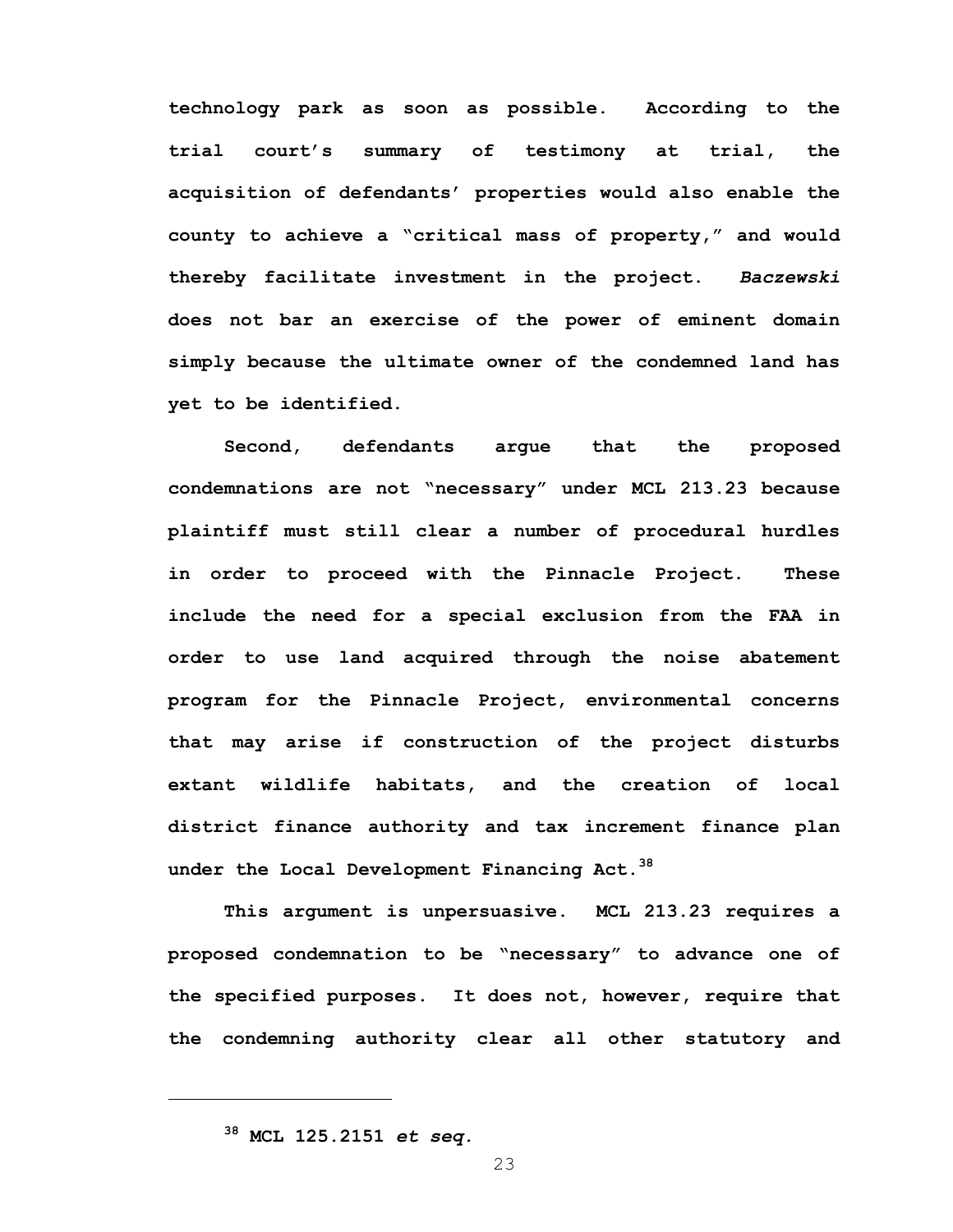**procedural hurdles before commencing condemnation proceedings. In arguing that the plaintiff has failed to demonstrate necessity, defendants have essentially read new requirements into MCL 213.23.** 

 **Finally, defendants assert, without supporting argument, that plaintiff has failed to establish that "the [business and technology] park is necessary for the public." Given defendants' failure to brief the issue, this Court may consider it abandoned.39 In any event, the argument erroneously shifts the burden of proof to plaintiff when the party opposing condemnation bears the burden of proving fraud, error of law, or abuse of discretion by the condemning authority.40** 

**3. "FOR THE USE OR BENEFIT OF THE PUBLIC"** 

**A condemnation that is necessary for a public purpose within the scope of the condemning authority's powers must also be "for the use or benefit of the public" in order to be valid under MCL 213.23. There is ample evidence in the record that the Pinnacle Project would benefit the public. The development is projected to bring jobs to the struggling local economy, add to tax revenues and thereby increase the resources available for public services, and** 

**40 See n 14,** *supra,* **and accompanying text.** 

<u>.</u>

**<sup>39</sup>** *Gross v Gen Motors Corp,* **448 Mich 147, 162 n 8; 528 NW2d 707 (1995).**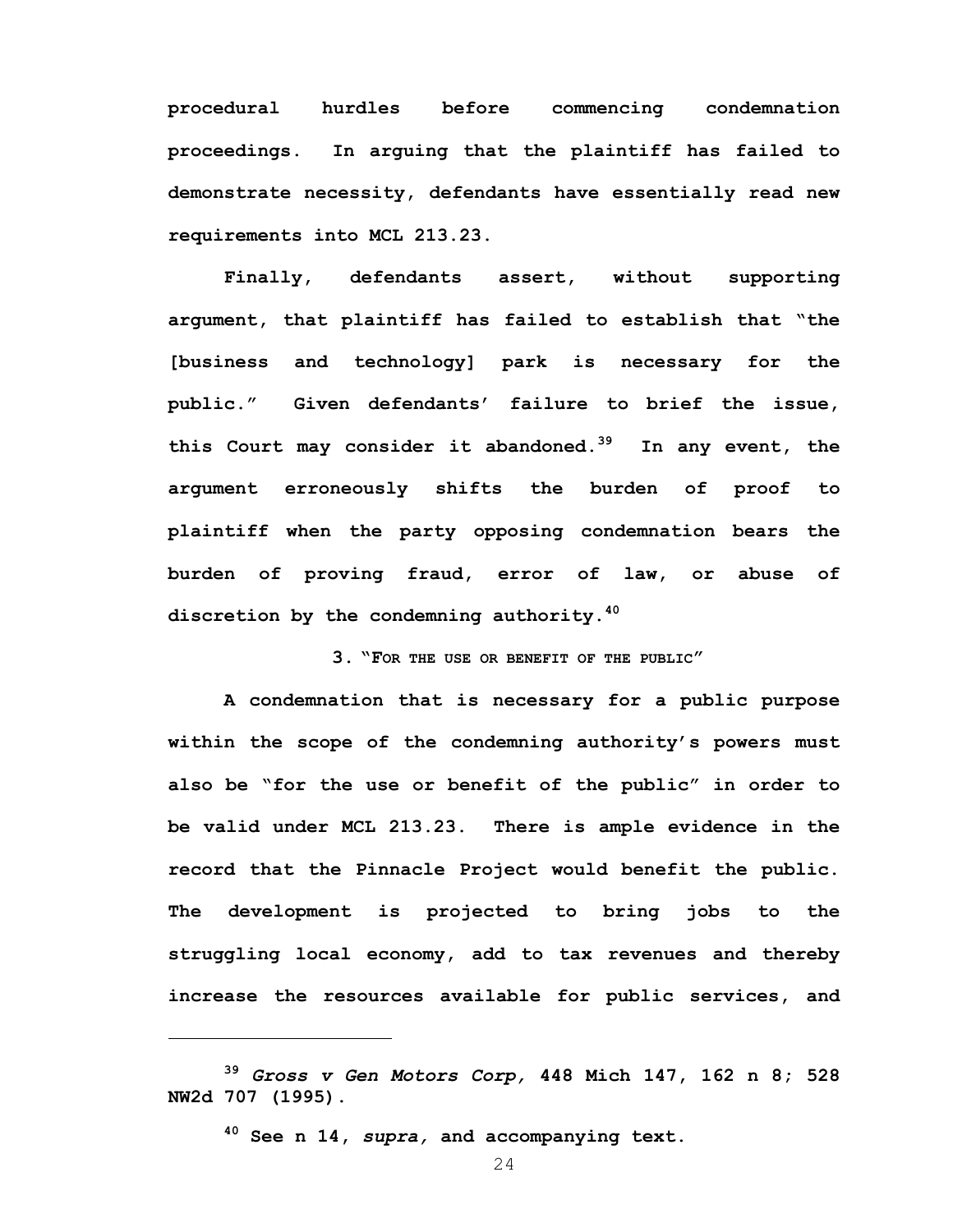**attract investors and businesses to the area, thereby reinvigorating the local economy.** 

 **In fact, defendants do not dispute that the proposed condemnations would benefit the public. Instead, relying on** *City of Lansing v Edward Rose Realty, Inc,***<sup>41</sup> defendants argue that the benefits that private parties will receive through the Pinnacle Project outweigh any benefits that the general public is likely to receive and, therefore, that plaintiff has failed to establish a "public use or benefit."** 

**The two** *Edward Rose* **passages on which defendants rely, however, concern issues quite distinct from those under consideration here. The** *Edward Rose* **Court first engaged in a balancing of public and private interests in addressing whether a city ordinance authorizing the condemnation of private property was a legitimate exercise of the general authority conferred upon Lansing as a home rule city.42 The Court then returned to the balancing of public and private interests when evaluating the city's ordinance under the "heightened scrutiny" test of** *Poletown***.43 Neither passage concerns the meaning of the phrase "public benefit," much** 

**<sup>41</sup>** *City of Lansing v Edward Rose Realty, Inc,* **442 Mich 626; 502 NW2d 638 (1993).** 

**<sup>42</sup>** *Id.* **at 634-635** 

**<sup>43</sup>** *Poletown, supra* **at 634-635.**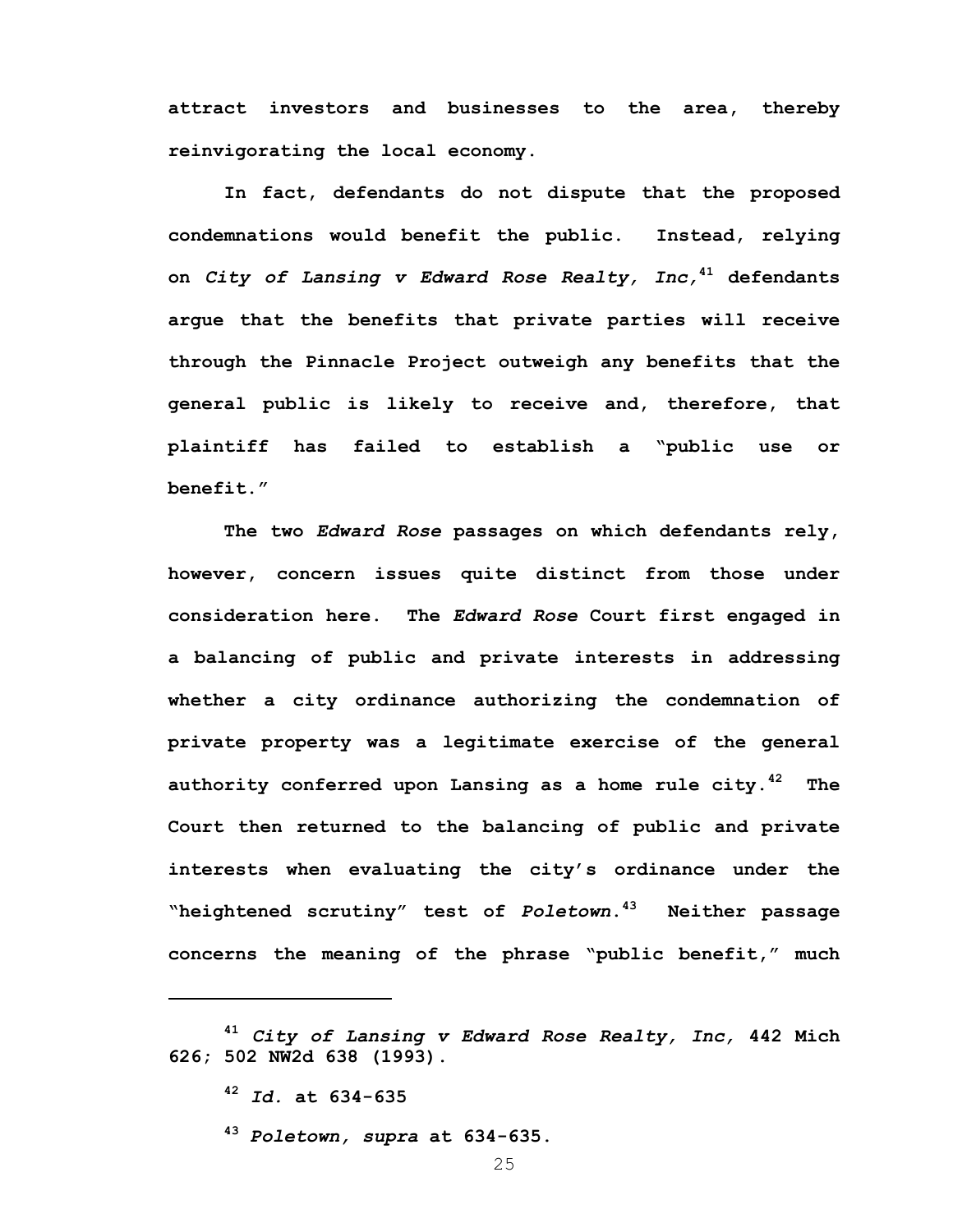**less the meaning of "public benefit" as used in MCL 213.23. Moreover,** *Edward Rose* **nowhere suggests that the "public use or benefit" element of MCL 213.23 requires a balancing of public and private benefits, or that public benefits must predominate over private ones under this statute. As such, defendants have failed to persuade us that the proposed condemnations will fail to provide a "public benefit" within the meaning of MCL 213.23.** 

**On the basis of the foregoing analysis, we conclude that the condemnations sought by Wayne County are consistent with MCL 213.23 and that this statute is a separate and independent grant of eminent domain authority to public corporations such as Wayne County. If the authority to condemn private property conferred by the Legislature lacked any constitutional limits, this Court would be compelled to affirm the decisions of the circuit court and the Court of Appeals. But our state Constitution does, in fact, limit the state's power of eminent domain. Therefore, it must be determined whether the proposed condemnations pass constitutional muster.** 

### **B. ART 10, § 2**

**Art 10, § 2 of Michigan's 1963 Constitution provides that "[p]rivate property shall not be taken for public use without just compensation therefor being first made or secured in a manner prescribed by law." Plaintiffs contend**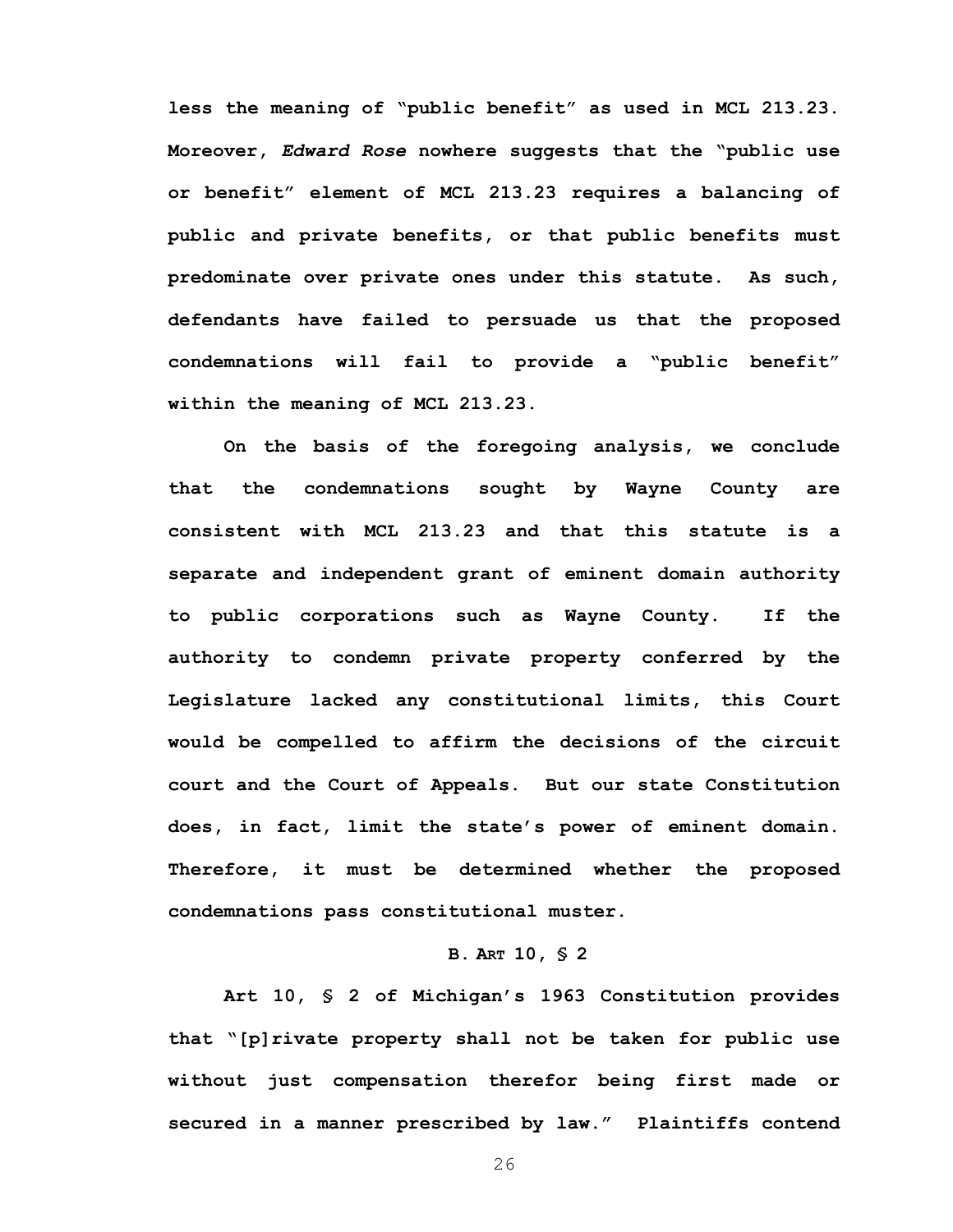**that the proposed condemnations are not "for public use," and therefore are not within constitutional bounds. Accordingly, our analysis must now focus on the "public use" requirement of Art 10, § 2.** 

**1. "Public Use" as a Legal Term of Art** 

**The primary objective in interpreting a constitutional provision is to determine the text's original meaning to the ratifiers, the people, at the time of ratification.44 This rule of "common understanding" has been described by Justice COOLEY in this way:**

**"A constitution is made for the people and by the people.** *The interpretation that should be given it is that which reasonable minds, the great* **mass** *of the people themselves, would give it***. 'For as the Constitution does not derive its force from the convention which framed, but from the people who ratified it,** *the intent to be arrived at is that of the people,* **and it is not to be supposed that they have looked for any dark or abstruse meaning in the words employed,** *but rather that they have accepted them in the sense most obvious to the common understanding,* **and ratified the instrument in the belief that that was the sense designed to be conveyed.'"[45]**

**In short, the primary objective of constitutional interpretation is to realize the intent of the people by whom and for whom the constitution was ratified.** 

**<sup>44</sup>** *Nutt, supra* **at 573***.*

**<sup>45</sup>** *Traverse City School Dist v Attorney General,* **384 Mich 390, 405; 185 NW2d 9 (1971) (emphasis in original), quoting COOLEY's Constitutional Limitations 81.**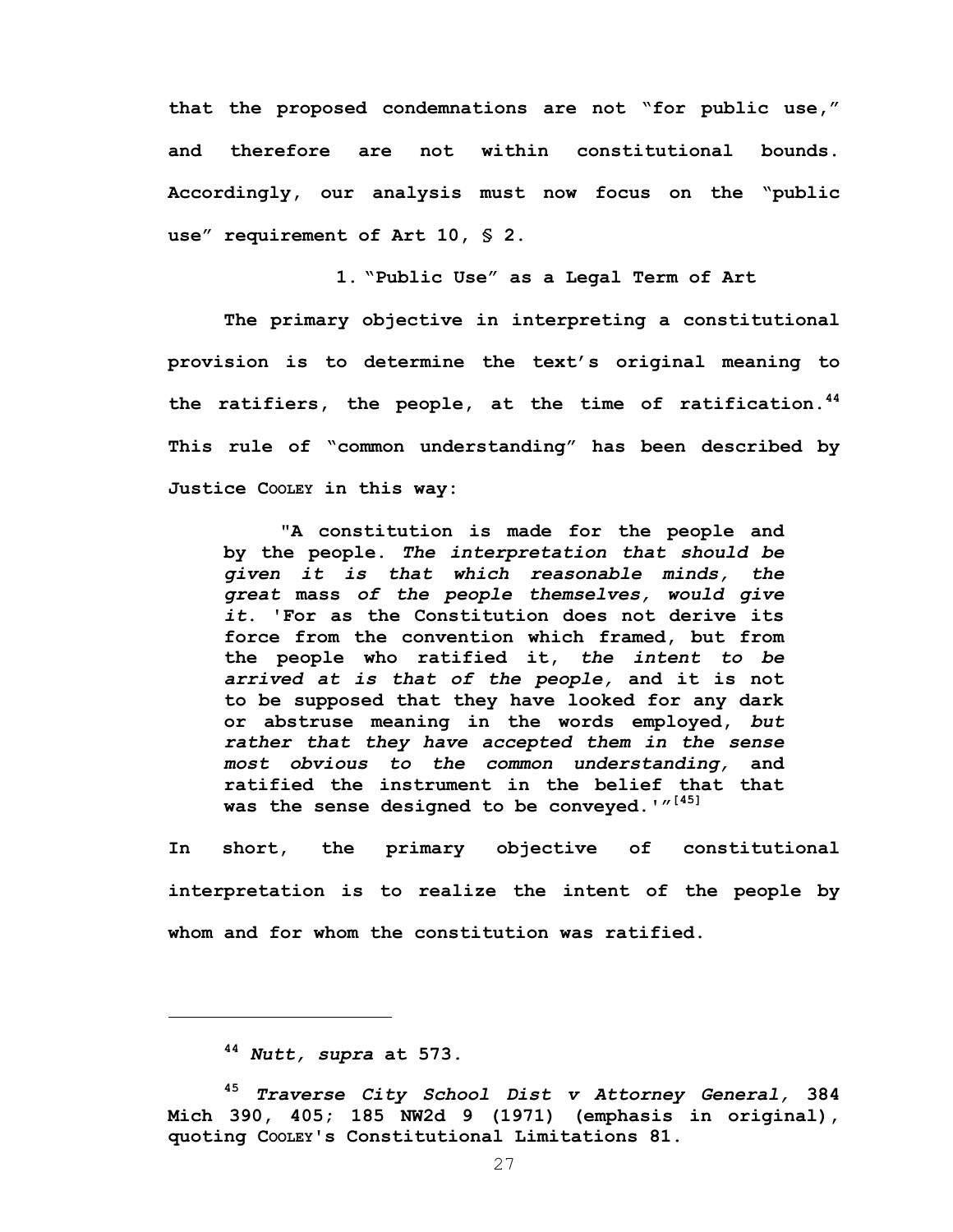**This Court typically discerns the common understanding of constitutional text by applying each term's plain meaning at the time of ratification.46 But if the constitution employs technical or legal terms of art, "we are to construe those words in their technical, legal sense."47 Justice COOLEY has justified this principle of constitutional interpretation in this way:** 

**[I]t must not be forgotten, in construing our constitutions, that in many particulars they are but the legitimate successors of the great charters of English liberty, whose provisions declaratory of the rights of the subject have acquired a well-understood meaning, which the people must be supposed to have had in view in adopting them. We cannot understand these provisions unless we understand their history, and when we find them expressed in technical words, and words of art, we must suppose these words to be employed in their technical sense. When the law speaks of an ex post facto law, it means a law technically known by that designation; the meaning of the phrase having become defined in the history of constitutional law, and being so familiar to the people that it is not necessary to employ language of a more popular character to designate it. The technical sense in these cases is the sense popularly understood, because that is the sense fixed upon the words in legal and constitutional history where they have been employed for the protection of popular rights.[48]**

**<sup>47</sup>** *Id.*

**<sup>46</sup>** *Silver Creek, supra* **at 375.** 

**<sup>48 1</sup> Cooley, Constitutional Limitations (8th ed), p 130-133. See also in** *In re Payne,* **444 Mich 679, 707 n 6; 512 NW2d 121 (1994) (RILEY, J., concurring in part and dissenting in part) (quoting a portion of this passage).**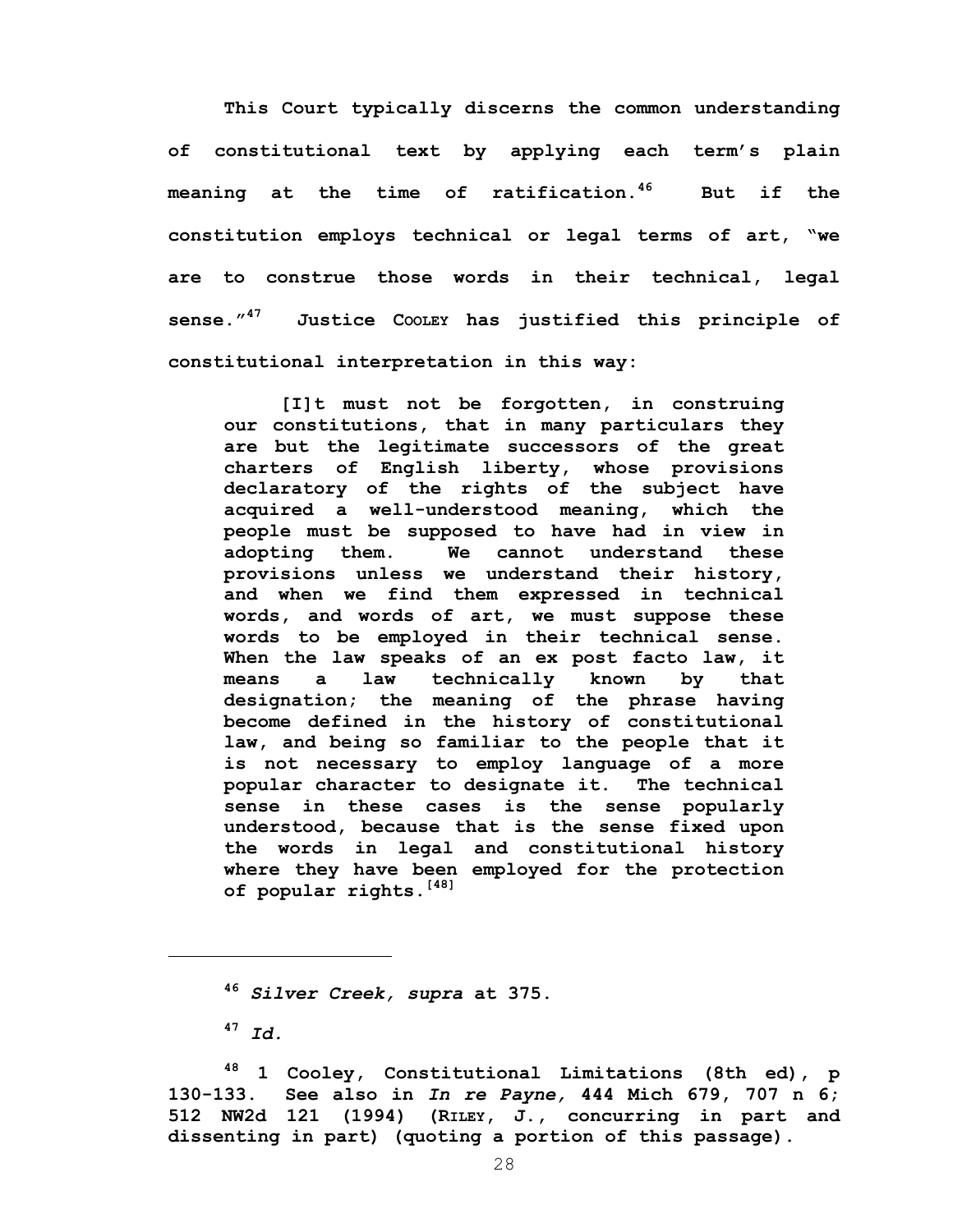**Justice COOLEY recognized, as demonstrated by the passage cited above, that, in ratifying a constitution, the people may understand that certain terms used in that document have a technical meaning within the law. Therefore, the people may ratify a constitution with the understanding that it incorporates legal terms of art—or, in Justice COOLEY's terms, words "employed in their technical sense." Cooley,** *supra* **at 132.** 

 $\overline{a}$ 

**When one actually engages in the mode of analysis described by Justice COOLEY and quoted by Justice WEAVER, one need look no farther than the COOLEY treatise upon which the concurrence relies to see that "public use" is indeed a term of art. See Cooley, Constitutional Limitations (5th ed, 1998), p 657-666. After surveying some of the many judicial opinions wrestling with this concept, Justice COOLEY concludes: "But accepting as correct the decisions which have been made, it must be conceded that the term 'public use' as employed in the law of eminent domain, has a meaning much controlled by the necessity,** *and somewhat different from that which it bears generally***." Cooley, Constitutional Limitations (5th ed, 1998), p 664-665 (emphasis added). See also** *id.* **at 659 ("We find ourselves somewhat at sea, however, when we undertake to define in the light of the judicial decisions, what constitutes a public use.").** 

**Thus, the notion that the meaning of "public use" was "commonly understood by the people, learned and unlearned, who ratified the constitution,"** *post* **at 22, is one that would have been quite foreign to Justice COOLEY. In fact, this eminent jurist admitted to being "somewhat at sea" in attempting to cull a single definition of "public use" from the complex case law on the power of eminent domain. Cooley,** *supra* **at 659. This admission from our patron saint of constitutional interpretation stands in stark contrast to fictionalized "common understanding" proffered by the concurring opinion.** 

**Frankly, we are hard pressed to understand what differentiates Justice WEAVER's construction from our own. Justice WEAVER herself acknowledges that "public use" must be read as a technical term. See** *post* **at 20-21. Justice WEAVER's recognition that "public use" must be read in light of its "legal and constitutional history" is precisely our point.**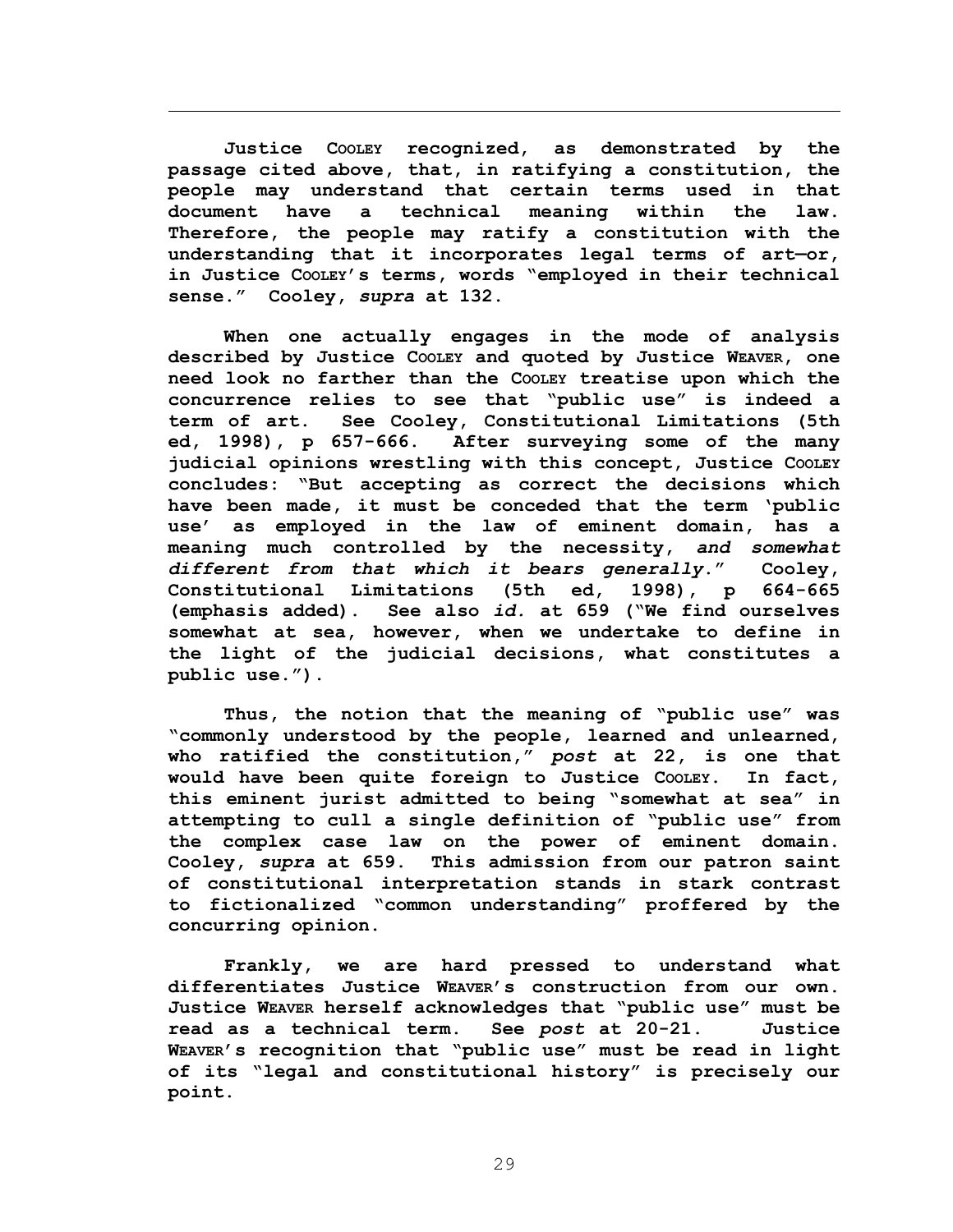**Thus, in** *Silver Creek,* **for example, we determined that the phrase "just compensation" was a legal term of art of enormous complexity, and that its meaning could be discerned only by canvassing legal precedent on "just compensation" before 1963 to determine how an individual versed in the law before the Constitution's ratification would understand that concept.49 Indeed, we have held that the** *whole* **of art 10, § 2 has a technical meaning that must be discerned by examining the "purpose and history" of the power of eminent domain.50** 

**"Public use" is a legal term of art every bit as complex as "just compensation." It has reappeared as a positive limit on the state's power of eminent domain in Michigan's constitutions of 1850,51 1908,52 and 1963,53 and** 

**If there is any meaningful difference between reading a constitutional term according to its legal history because the ratifiers understood that the term was one with a technical meaning (our position) or because the ratifiers themselves were familiar with that legal history (Justice WEAVER's position) it is one we find difficult to discern. Under either Justice Weaver's locution or ours, "public use" is read according to its "legal and constitutional history." Thus, it cannot be the case that our test leads more easily to "elitist" abuse than the hers, since Justice Weaver's "common understanding" approach is indistinguishable in result from our own.** 

**<sup>49</sup>** *Silver Creek, supra* **at 376.** 

1

**<sup>50</sup>** *Peterman, supra* **at 186-187.** 

**51 See Const 1850, art 15, § 9. ("The property of no person shall be taken by any corporation for public use,**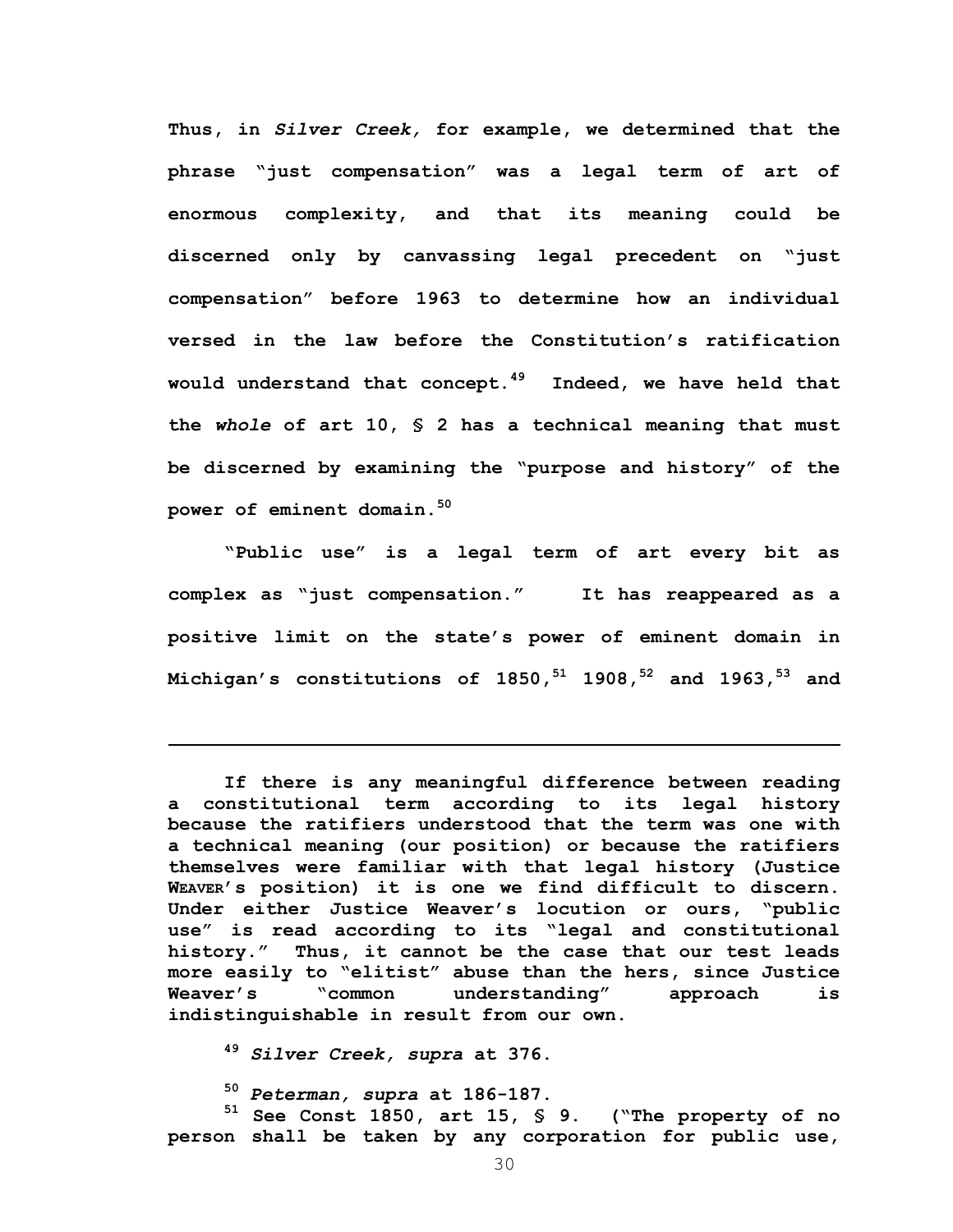**each invocation of "public use" has been followed by litigation over the precise contours of this language. Consequently, this Court has weighed in repeatedly on the meaning of this legal term of art. We can uncover the common understanding of art 10, § 2 only by delving into this body of case law, and thereby determining the "common understanding" among those sophisticated in the law at the time of the Constitution's ratification.** 

**This case does not require that this Court cobble together a single, comprehensive definition of "public use" from our pre-1963 precedent and other relevant sources. The question presented here is a fairly discrete one: are the condemnation of defendants' properties and the subsequent transfer of those properties to private entities pursuant to the Pinnacle Project consistent with the common understanding of "public use" at ratification? For the reasons stated below, we answer that question in the negative.** 

# **2. "PUBLIC USE" AND PRIVATE OWNERSHIP**

**When our Constitution was ratified in 1963, it was well-established in this Court's eminent domain** 

**52 See note 35.** 

 $\overline{a}$ 

**53 See note 36.** 

**without compensation being first made or secured, in such manner as may be prescribed by law.").**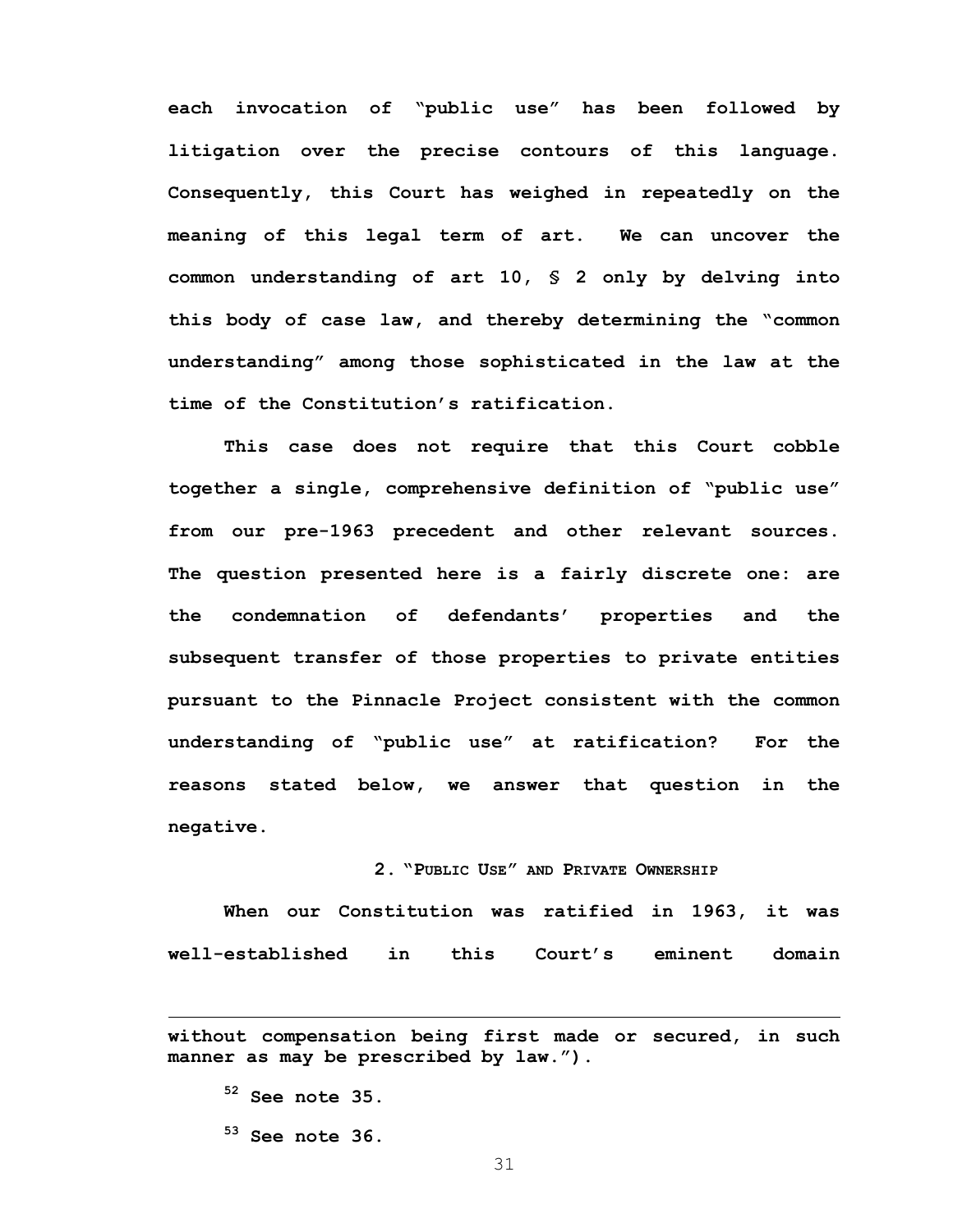**jurisprudence that the constitutional "public use" requirement was not an absolute bar against the transfer of condemned property to private entities.54 It was equally clear, however, that the constitutional "public use" requirement worked to prohibit the state from transferring condemned property to private entities for a** *private* **use.55 Thus, this Court's eminent domain jurisprudence—at least that portion concerning the reasons for which the state may condemn private property—has focused largely on the area between these poles.** 

**Justice RYAN's** *Poletown* **dissent accurately describes the factors that distinguish takings in the former category from those in the latter according to our pre-1963 eminent domain jurisprudence.56 Accordingly, we conclude that the transfer of condemned property is a "public use" when it possess one of the three characteristics in our pre-1963 case law identified by Justice RYAN.** 

**<sup>54</sup> This fact is also noted by Justice RYAN in his**  *Poletown* **dissent.** *Poletown, supra* **at 670.** 

**<sup>55</sup> See, e.g.,** *Bd of Health of Portage Twp v Van Hoesen,*  **87 Mich 533; 49 NW 894 (1891) (dismissing a petition seeking the condemnation of private property for use as a cemetery).** 

**<sup>56</sup>** *Poletown, supra* **at 674-681. Although Justice RYAN viewed these common elements as "exceptions" to the general rule against condemnations for private use, the three exceptions reflect concepts that are incorporated into the definition of "public use," given the principles of constitutional interpretation articulated above.**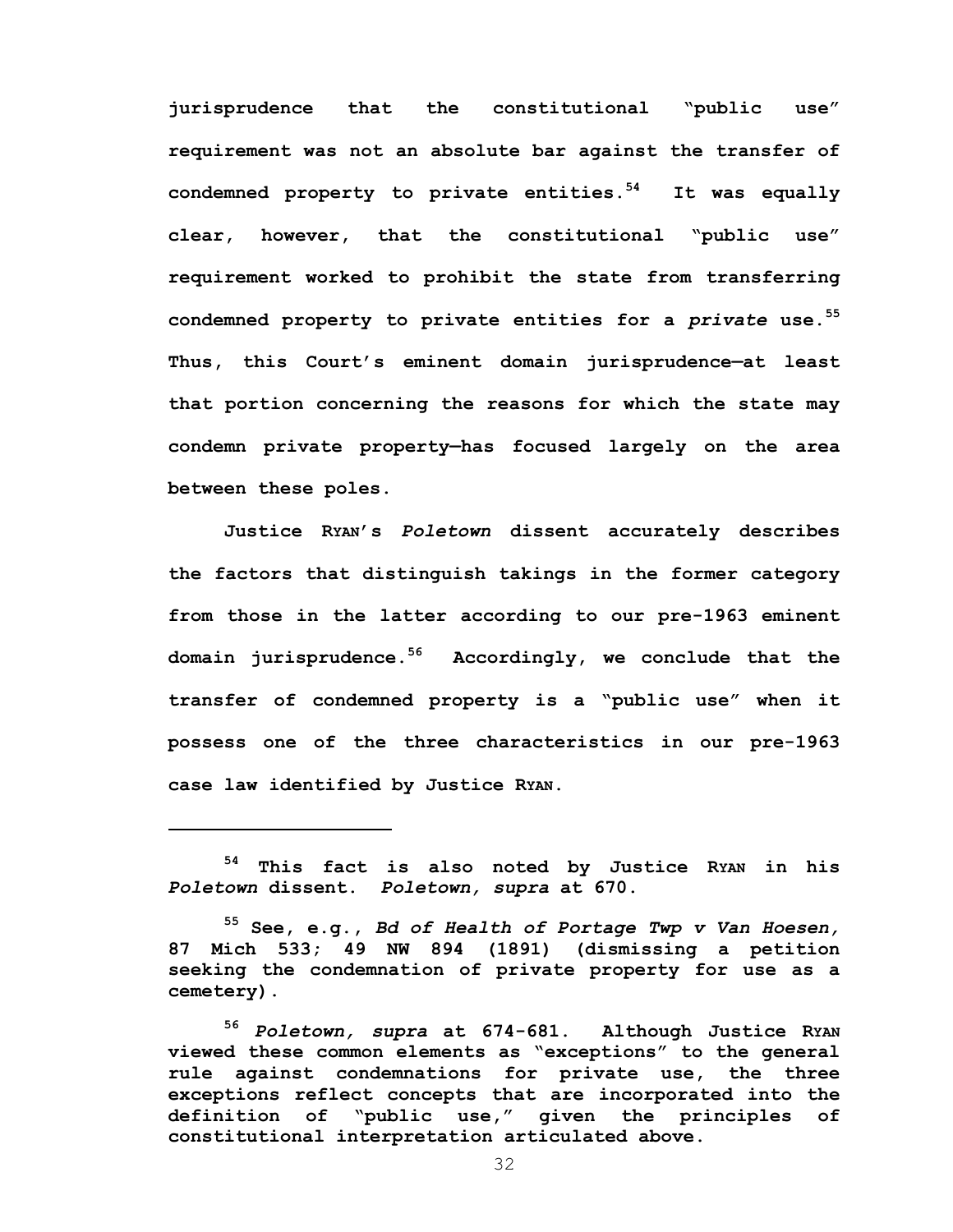**First, condemnations in which private land was constitutionally transferred by the condemning authority to a private entity involved "public necessity of the extreme sort otherwise impracticable."57 The "necessity" that Justice RYAN identified in our pre-1963 case law is a specific kind of need:** 

**[T]he exercise of eminent domain for private corporations has been limited to those enterprises generating public benefits whose very**  *existence* **depends on the use of land that can be assembled only by the coordination central government alone is capable of achieving.[58]** 

**Justice Ryan listed "highways, railroads, canals, and other instrumentalities of commerce" as examples of this brand of necessity.59 A corporation constructing a railroad, for example, must lay track so that it forms a more or less straight path from point A to point B. If a property owner between points A and B holds out—say, for example, by refusing to sell his land for any amount less than fifty times its appraised value—the construction of the railroad is halted unless and until the railroad accedes to the property owner's demands. And if owners of adjoining properties receive word of the original property owner's windfall, they too will refuse to sell.** 

**<sup>59</sup>** *Id.* **at 675.** 

**<sup>57</sup>** *Id.* **at 675 (RYAN, J., dissenting). <sup>58</sup>** *Id.* **at 676 (emphasis in original).**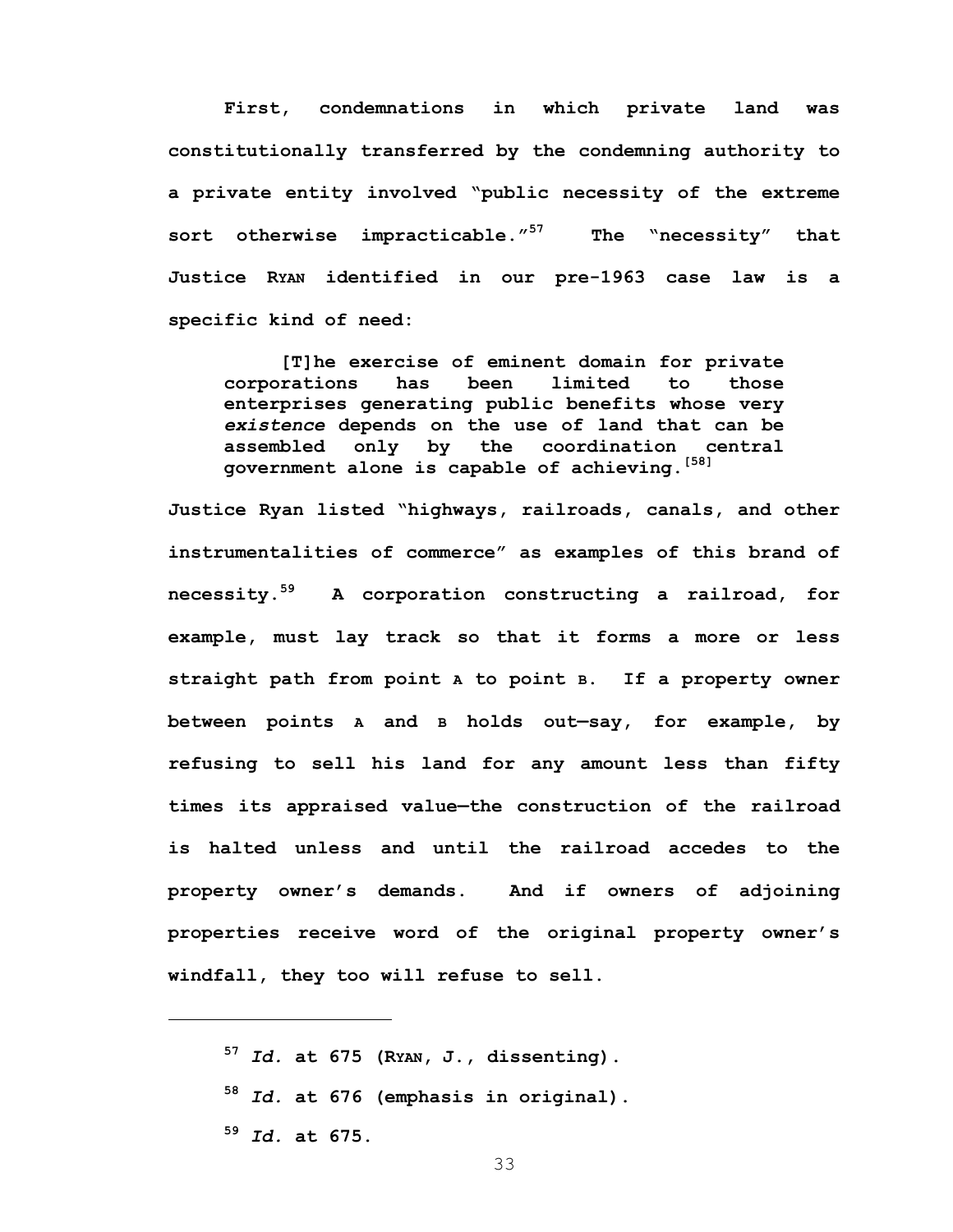**The likelihood that property owners will engage in this tactic makes the acquisition of property for railroads, gas lines, highways, and other such "instrumentalities of commerce" a logistical and practical nightmare. Accordingly, this Court has held that the exercise of eminent domain in such cases—in which collective action is needed to acquire land for vital instrumentalities of commerce—is consistent with the constitutional "public use" requirement.60** 

**Second, this Court has found that the transfer of condemned property to a private entity is consistent with the constitution's "public use" requirement when the private entity remains accountable to the public in its use of that property.61 Indeed, we disapproved of the use of eminent domain in** *Portage Twp Bd of Health* **in part because** 

**<sup>60</sup> See, e.g.,** *Swan v Williams,* **2 Mich 427 (1852) (holding that the condemnation of private property by a railroad company was consistent with the eminent domain provision of the federal constitution and the Northwest Ordinance of 1787).** 

**<sup>61</sup>** *Poletown, supra* **at 677 (RYAN, J., dissenting), citing**  *Swan, supra* **at 439-440 ("'By the terms of the charter the title to the lands is contingent upon their occupation as a railroad. It is vested in the company so long as they are used for a railroad, and no longer.'").**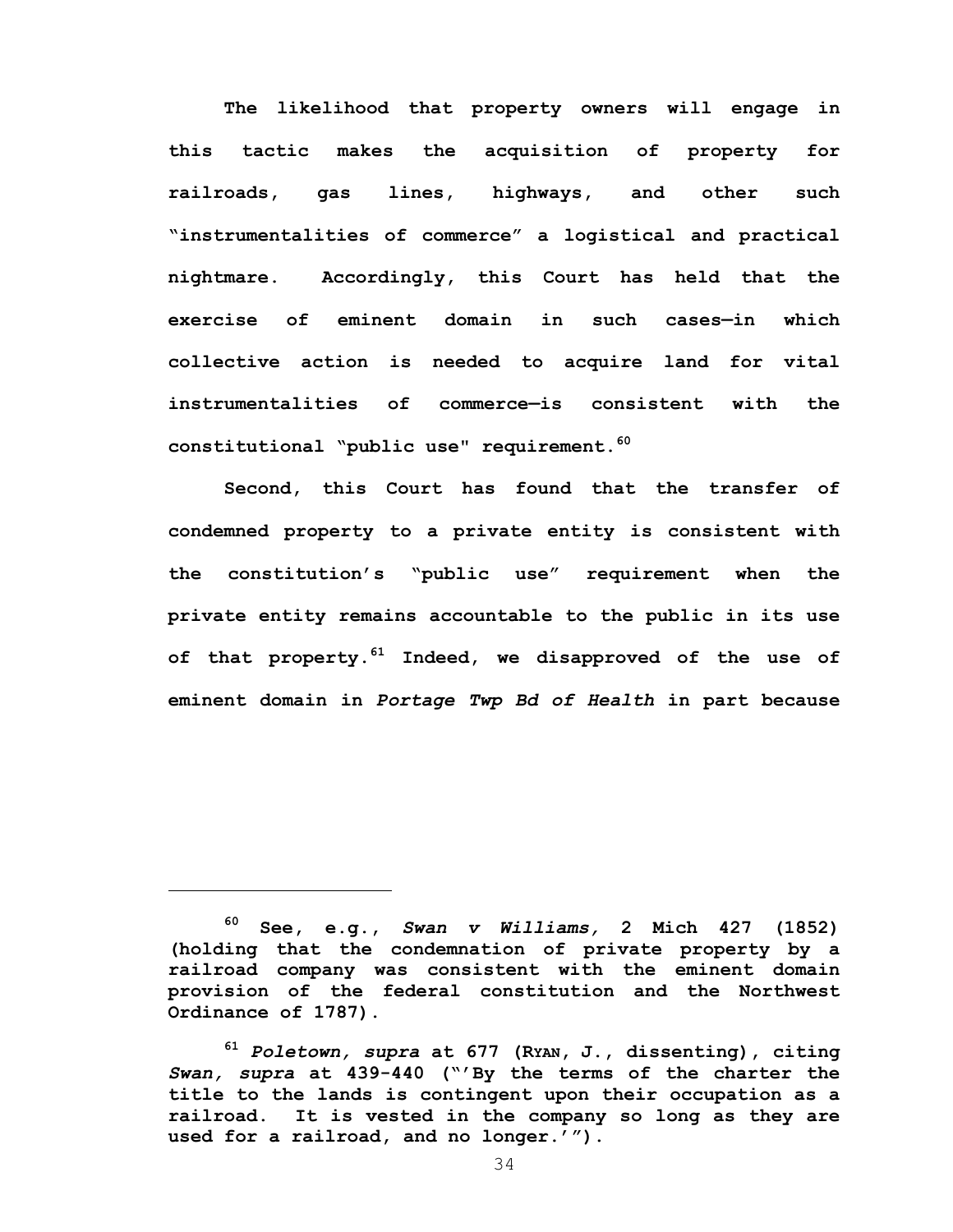**the entity acquiring the condemned land would not be subject to public oversight.62 As Justice RYAN observed:** 

**[T]his Court disapproved condemnation that would have facilitated the generation of water power by a private corporation because the power company "will own, lease, use, and control" the water power. In addition, [we] warned, "Land cannot be taken, under the exercise of the power of eminent domain, unless, after it is taken, it will be devoted to the** *use* **of the public,**  *independent of the will of the corporation taking it."***[63]**

**In contrast, we concluded in** *Lakehead Pipe Line Co v Dehn* **that the state retained sufficient control of a petroleum pipeline constructed by plaintiff on condemned property.64 We noted specifically that plaintiff had "pledged itself to transport in intrastate commerce,"65 that plaintiff's pipeline was used pursuant to directions from the Michigan Public Service Commission, and that the state would be able to enforce those obligations, should the need arise.<sup>66</sup>**

**Thus, in the common understanding of those sophisticated in the law at the time of ratification, the** 

**<sup>65</sup>** *Id.* **at 42. <sup>66</sup>** *Id.* **at 41-42.** 

**<sup>62</sup>** *Poletown, supra.* **at 677 (RYAN, J., dissenting), quoting** *Portage Twp Bd of Health, supra* **at 539.** 

**<sup>63</sup>** *Poletown, supra* **at 678 (RYAN, J., dissenting) (emphasis in original; citations omitted), citing** *Berrien Springs Water-Power Co v Berrien Circuit Judge,* **133 Mich 48, 51, 53; 94 NW 379 (1903).** 

**<sup>64</sup>** *Lakehead PipeLine Co v Dehn,* **340 Mich 25; 64 NW2d 903 (1954).**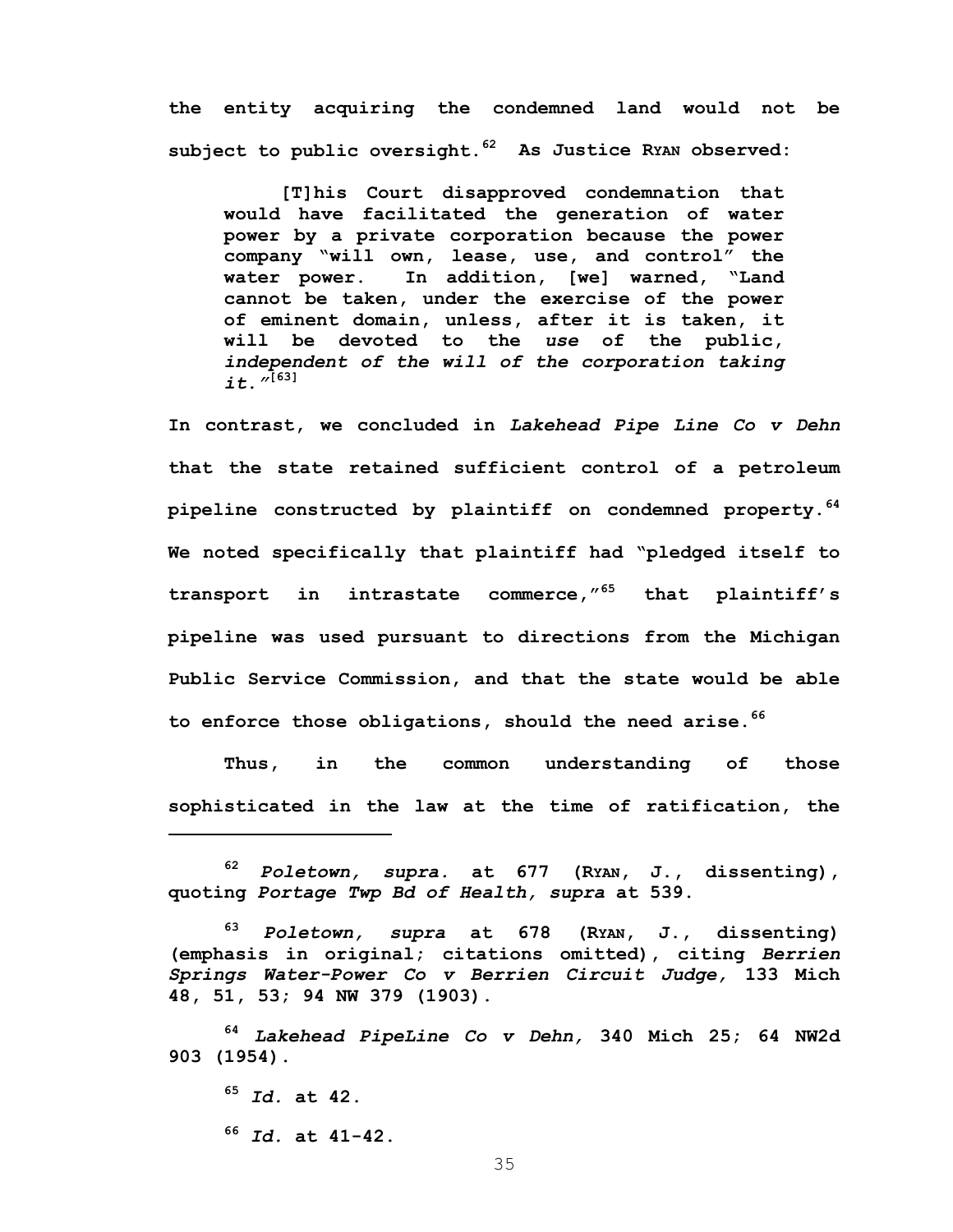**"public use" requirement would have allowed for the transfer of condemned property to a private entity when the public retained a measure of control over the property.** 

 **Finally, condemned land may be transferred to a private entity when the selection of the land to be condemned is itself based on public concern.67 In Justice RYAN's words, the property must be selected on the basis of "facts of independent public significance," meaning that the underlying purposes for resorting to condemnation, rather than the subsequent use of condemned land, must satisfy the Constitution's public use requirement.** 

**The primary example of a condemnation in this vein is found in** *In re Slum Clearance,<sup>68</sup>* **a 1951 decision from this Court. In that case, we considered the constitutionality of Detroit's condemnation of blighted housing and its subsequent resale of those properties to private persons. The city's** *controlling purpose* **in condemning the properties was to remove unfit housing and thereby advance public health and safety; subsequent resale of the land cleared of blight was "incidental" to this goal.69 We concluded,** 

**<sup>69</sup>** *Id.* **at 721.** 

 $\overline{a}$ 

**<sup>67</sup>** *Poletown, supra* **at 680 (RYAN, J., dissenting).** 

**<sup>68</sup>** *In re Slum Clearance***, 331 Mich 714; 50 NW2d 340 (1951), is cited in** *Poletown, supra* **at 680 (RYAN, J., dissenting).**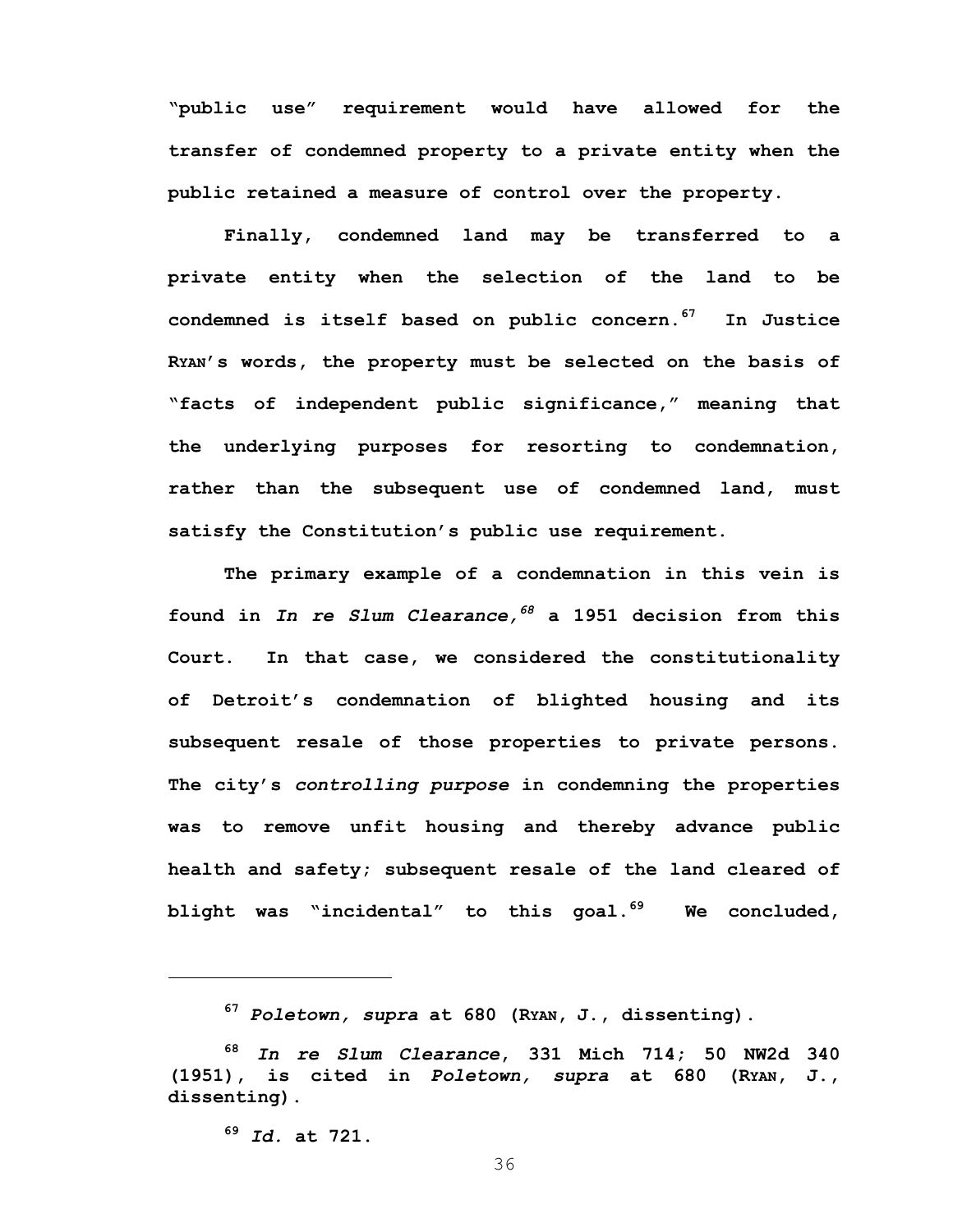**therefore, that the condemnation was indeed a "public use," despite the fact that the condemned properties would inevitably be put to private use.** *In re Slum Clearance*  **turned on the fact that the act of condemnation** *itself***, rather than the use to which the condemned land eventually would be put, was a public use.70 Thus, as Justice RYAN observed, the condemnation was a "public use" because the land was selected on the basis of "facts of independent public significance"71—namely, the need to remedy urban blight for the sake of public health and safety.** 

 **The foregoing indicates that the transfer of condemned property to a private entity, seen through the eyes of an individual sophisticated in the law at the time of ratification of our 1963 Constitution, would be appropriate in one of three contexts: (1) where "public necessity of the extreme sort" requires collective action; (2) where the property remains subject to public oversight after transfer to a private entity; and (3) where the property is selected because of "facts of independent public significance," rather than the interests of the private entity to which the property is eventually transferred.<sup>72</sup>**

**<sup>70</sup>** *In re Slum Clearance, supra* **at 720.** 

<u>.</u>

**<sup>71</sup>** *Poletown, supra* **at 680 (RYAN, J., dissenting).** 

**<sup>72</sup>** *Id.* **at 674-681 (RYAN, J., dissenting).**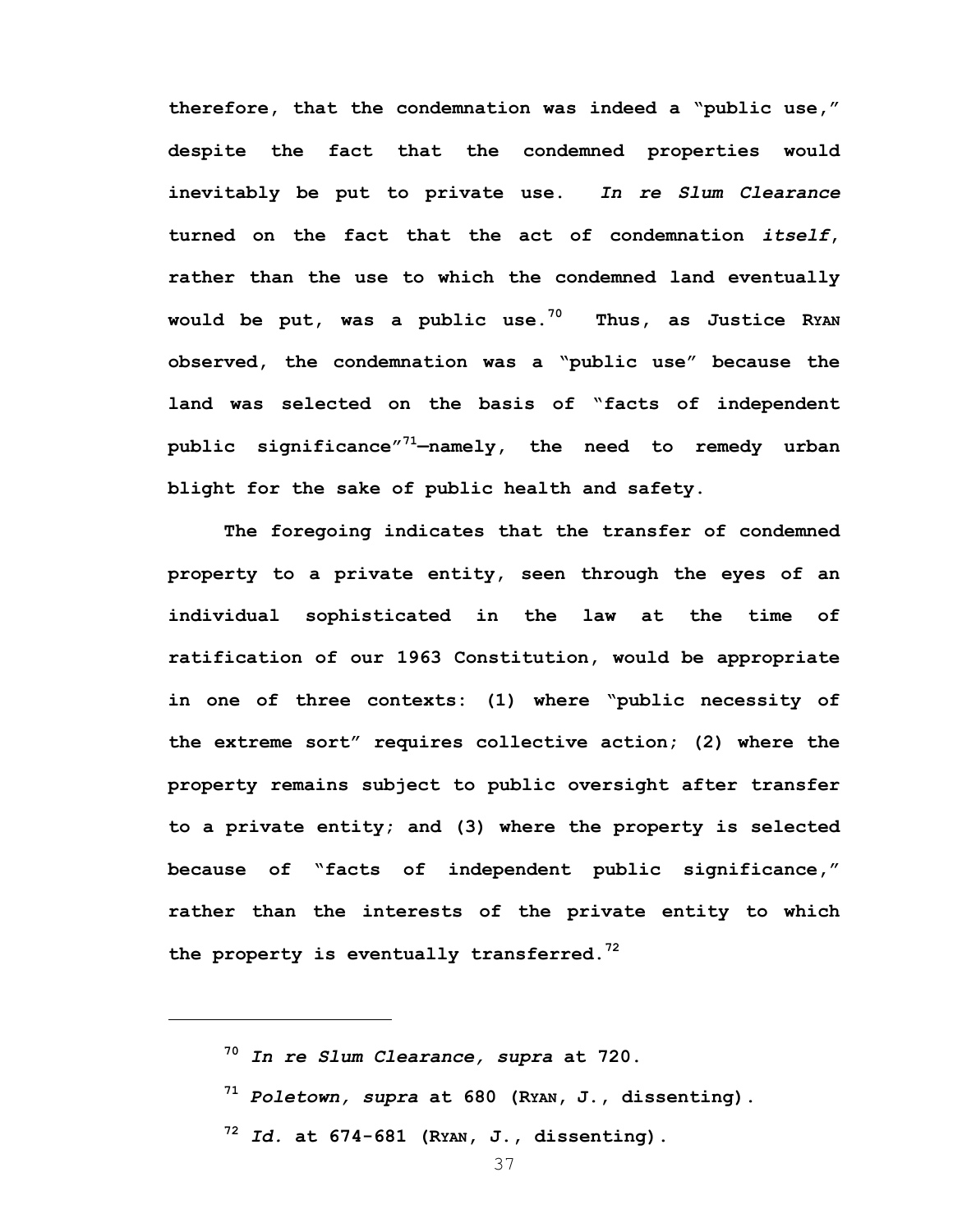# **3.** *POLETOWN,* **THE PINNACLE PROJECT, AND PUBLIC USE**

**The exercise of eminent domain at issue here—the condemnation of defendants' properties for the Pinnacle Project and the subsequent transfer of those properties to private entities—implicates none of the saving elements noted by our pre-1963 eminent domain jurisprudence.** 

**The Pinnacle Project's business and technology park is certainly not an enterprise "whose very** *existence* **depends on the use of land that can be assembled only by the coordination central government alone is capable of achieving."73 To the contrary, the landscape of our country is flecked with shopping centers, office parks, clusters of hotels, and centers of entertainment and commerce. We do not believe, and plaintiff does not contend, that these constellations required the exercise of eminent domain or any other form of collective public action for their formation.** 

**Second, the Pinnacle Project is not subject to public oversight to ensure that the property continues to be used for the commonweal after being sold to private entities. Rather, plaintiff intends for the private entities purchasing defendants' properties to pursue their own financial welfare with the single-mindedness expected of** 

 $\overline{a}$ 

**<sup>73</sup>** *Id.* **at 676 (RYAN, J., dissenting).**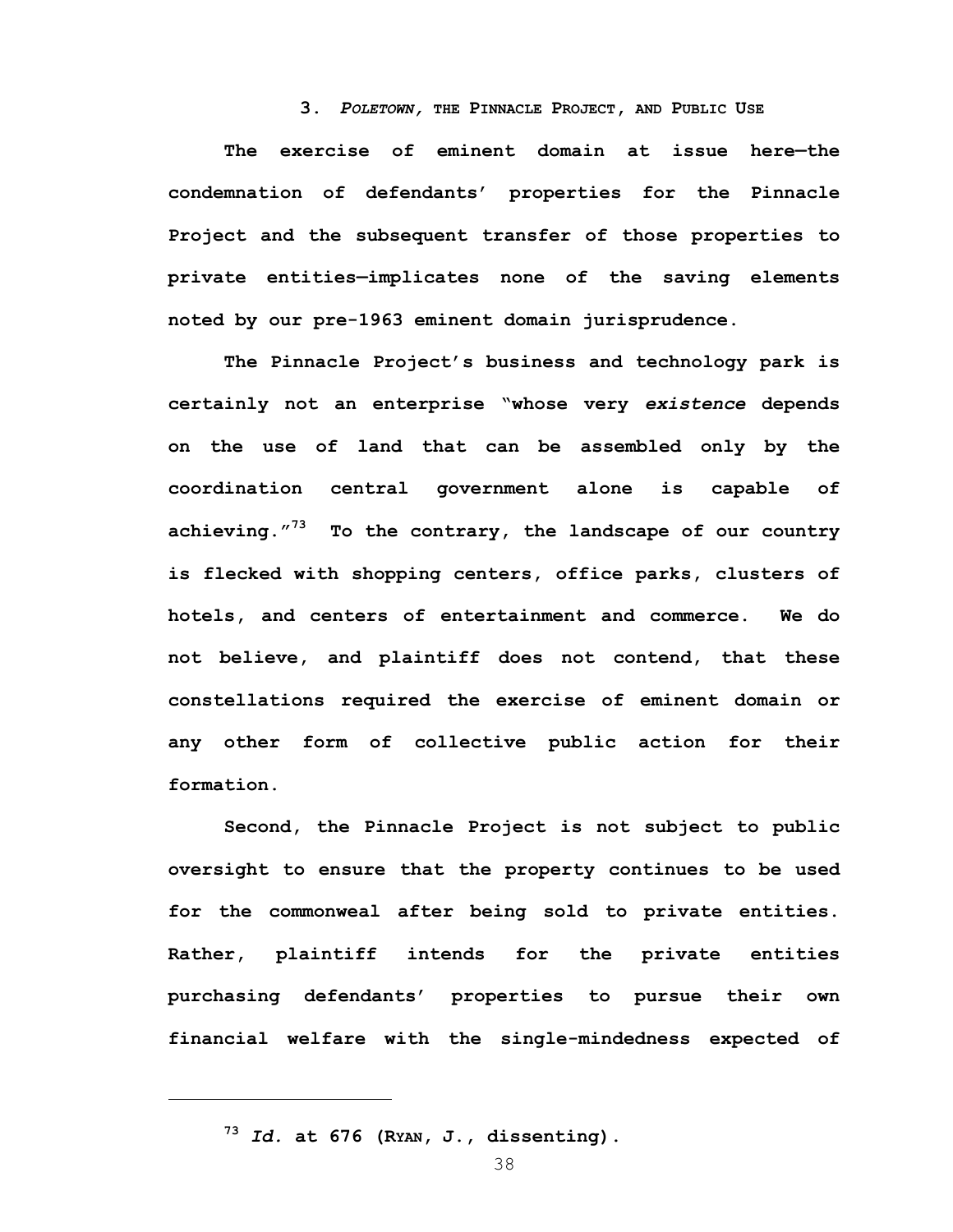**any profit-making enterprise. The public benefit arising from the Pinnacle Project is an epiphenomenon of the eventual property owners' collective attempts at profit maximization. No formal mechanisms exist to ensure that the businesses that would occupy what are now defendants' properties will continue to contribute to the health of the local economy.** 

**Finally, there is nothing about the** *act* **of condemning defendants' properties that serves the public good in this case. The only public benefits cited by plaintiff arise after the lands are acquired by the government and put to private use. Thus, the present case is quite unlike** *Slum Clearance* **because there are no facts of independent public significance (such as the need to promote health and safety) that might justify the condemnation of defendants' lands.** 

**We can only conclude, therefore, that no one sophisticated in the law at the 1963 Constitution's ratification would have understood "public use" to permit the condemnation of defendants' properties for the construction of a business and technology park owned by private entities. Therefore, the condemnations proposed in this case are unconstitutional under art 10, § 2.** 

 **Indeed, the only support for plaintiff's position in our eminent domain jurisprudence is the majority opinion in**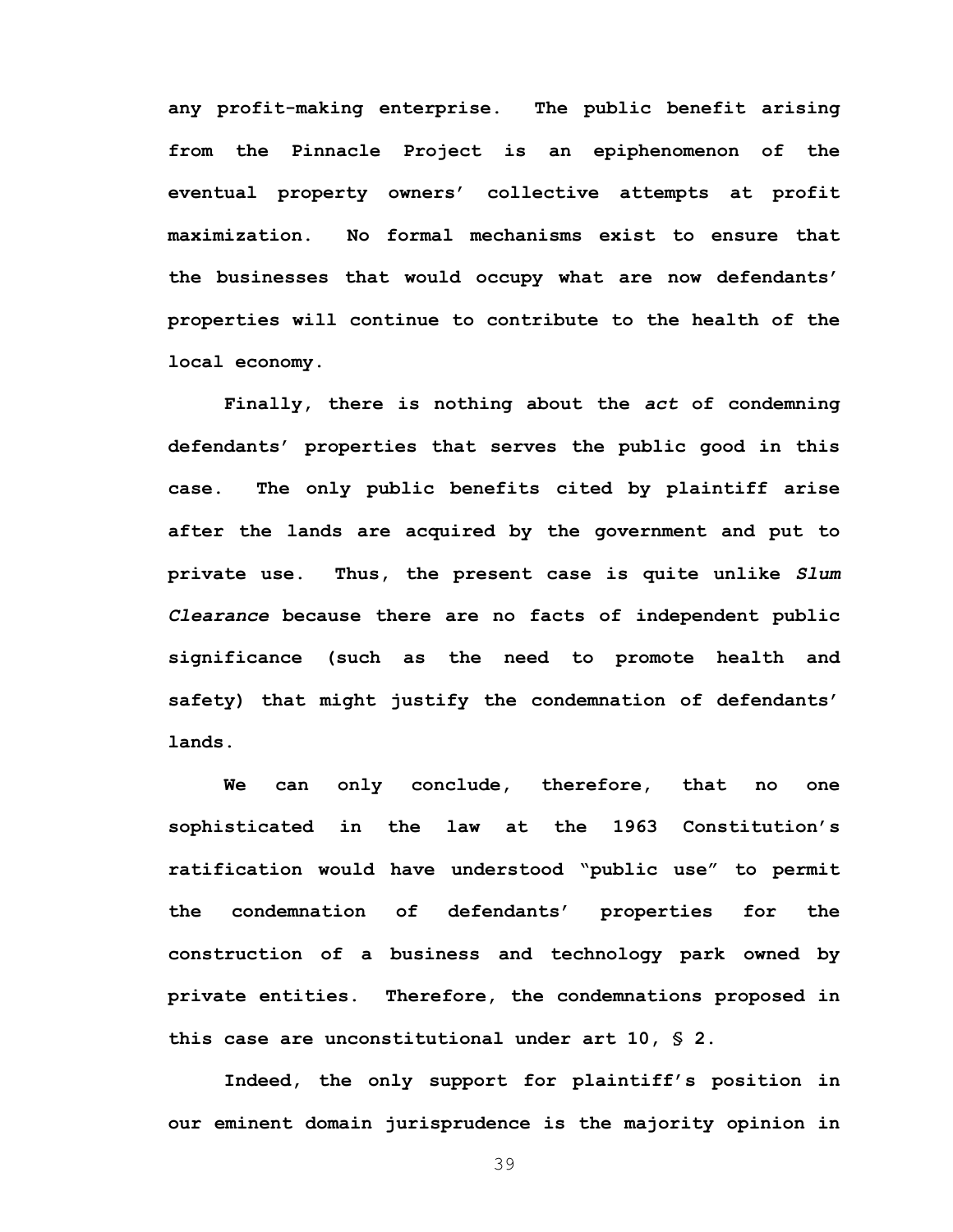*Poletown***. In that opinion per curiam***,* **a majority of this Court concluded that our Constitution permitted the Detroit Economic Development Corporation to condemn private residential properties in order to convey those properties to a private corporation for the construction of an assembly plant.74** 

**As an initial matter, the opinion contains an odd but telling internal inconsistency. The majority first acknowledges that the property owners in that case "urge[d the Court] to distinguish between the terms 'use' and 'purpose', asserting they are not synonymous and have been distinguished in the law of eminent domain."75 This argument, of course, was central to plaintiffs' case, because the Constitution allows the exercise of eminent domain only for a "public** *use.***"76 The Court then asserted that the plaintiffs** *conceded* **that the Constitution allowed condemnation for a "public use"** *or* **a "public purpose," despite the fact that such a concession would have dramatically undermined plaintiffs' argument:** 

**There is no dispute about the law. All agree that condemnation for a public use or purpose is permitted. … The heart of this dispute is whether the proposed condemnation is for the** 

<u>.</u>

**76 Const 1963, art 10, § 2 (emphasis added).** 

**<sup>74</sup>** *Id.* **at 628-629.** 

**<sup>75</sup>** *Id.* **at 629-630.**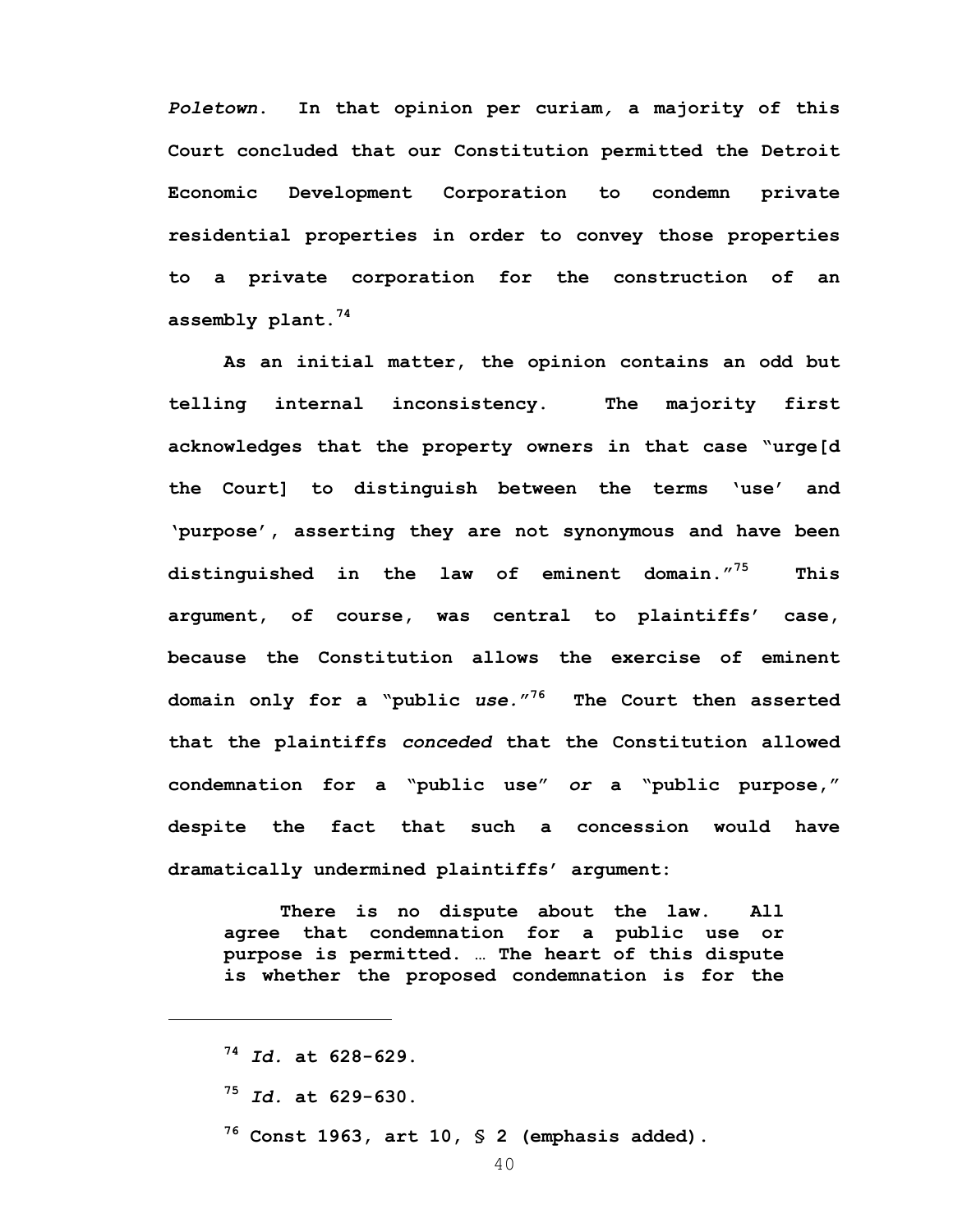**primary benefit of the public or the private user.[77]**

**The majority therefore contended that plaintiffs waived a distinction they had "urged" upon the Court. And in so doing, the majority was able to avoid the difficult question whether the condemnation of private property for another private entity was a "public use" as that phrase is used in our Constitution.78** 

**This inconsistency aside, the majority opinion in**  *Poletown* **is most notable for its radical and unabashed departure from the entirety of this Court's pre-1963 eminent domain jurisprudence. The opinion departs from the "common understanding" of "public use" at the time of ratification in two fundamental ways.** 

**First, the majority concluded that its power to review the proposed condemnations is limited because** 

**"[t]he determination of what constitutes a public purpose is primarily a legislative function, subject to review by the courts when abused, and the determination of the legislative body of that matter should not be reversed except in instances** 

 $\overline{a}$ 

**<sup>77</sup>** *Poletown, supra* **at 632.** 

**<sup>78</sup> Moreover, as Justice RYAN noted, the majority also conflated the broad construction of "public purpose" in our taxation jurisprudence with the more limited construction of "public purpose" in the eminent domain context. See** *id.* **at 665-667.**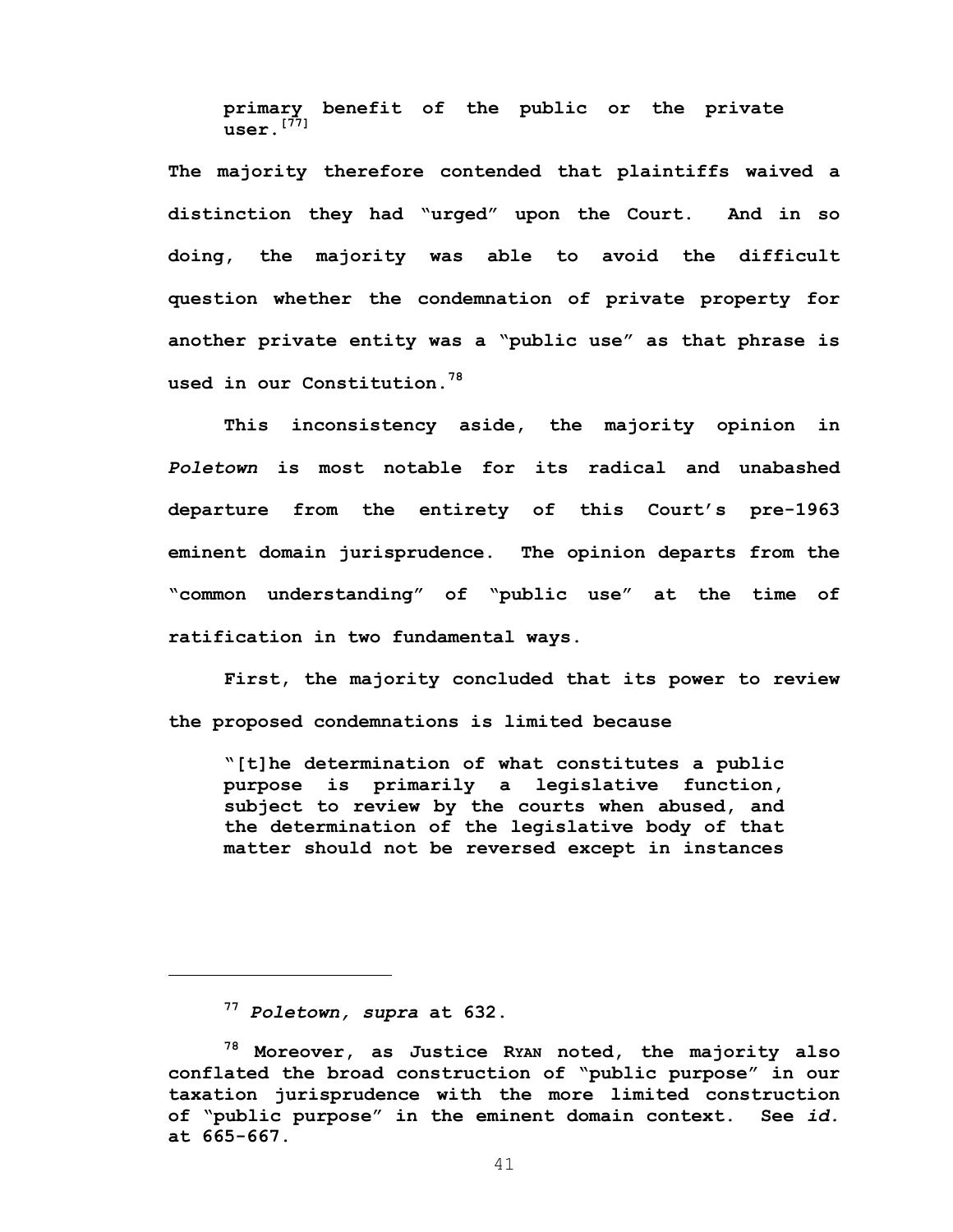**where such determination is palpable and manifestly arbitrary and incorrect."[79]** 

**The majority derived this principle from a** *plurality* **opinion of this Court80 and supported the application of the principle with a citation of an opinion of the United States Supreme Court concerning judicial review of congressional acts under the Fifth Amendment of the federal constitution.81 Neither case, of course, is binding on this Court in construing the takings clause of our state Constitution, and neither is persuasive authority for the use to which they were put by the** *Poletown* **majority.** 

 **It is not surprising, however, that the majority would turn to nonbinding precedent for the proposition that the Court's hands were effectively tied by the Legislature. As Justice RYAN's dissent noted:** 

**In point of fact, this Court has** *never* **employed the minimal standard of review in an eminent domain case which is adopted by the [***Poletown***] majority . . . . Notwithstanding explicit legislative findings, this Court has always made an** *independent* **determination of what constitutes a public use for which the power of eminent domain may be utilized.[82]**

**<sup>79</sup>** *Id.* **at 632***,* **quoting** *Gregory Marina, Inc v Detroit***, 378 Mich 364, 396; 144 NW2d 503 (1966) (plurality opinion).** 

**<sup>80</sup>** *Gregory Marina, supra***.** 

1

**<sup>81</sup>** *Berman v Parker,* **348 US 26; 75 S Ct 98; 99 L Ed 27 (1954). Justice RYAN noted in his** *Poletown* **dissent that the majority's reliance on this case "[was] particularly disingenuous."** *Poletown, supra* **at 668.** 

**<sup>82</sup>** *Id.* **at 669 (emphasis in original).**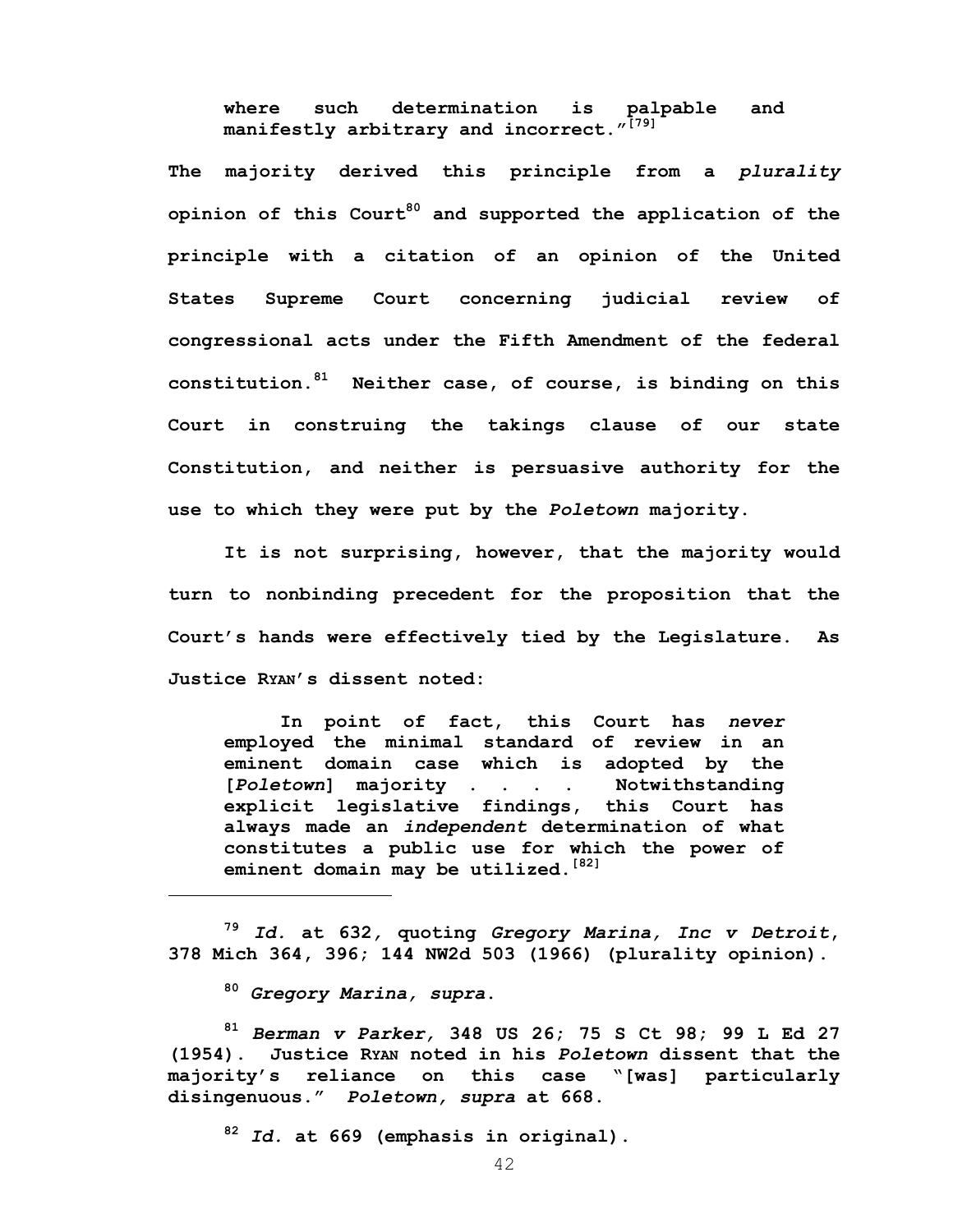**Our eminent domain jurisprudence since Michigan's entry into the union amply supports Justice RYAN's assertion.83 Questions of public** *purpose* **aside, whether the proposed condemnations were consistent with the Constitution's "public use" requirement was a constitutional question squarely within the Court's authority.84 The Court's reliance on** *Gregory Marina* **and** *Berman* **for the contrary position was, as Justice RYAN observed, "disingenuous."85** 

 **Second, the** *Poletown* **majority concluded, for the first time in the history of our eminent domain jurisprudence, that a generalized economic benefit was sufficient under art 10, § 2 to justify the transfer of condemned property to a private entity. Before** *Poletown,* **we had never held that a private entity's pursuit of profit was a "public use" for constitutional takings purposes simply because one entity's profit maximization contributed to the health of the general economy.** 

1

**<sup>85</sup>** *Poletown, supra* **at 668 (RYAN, J., dissenting).** 

**<sup>83</sup> See, e.g.,** *Shizas v City of Detroit***, 333 Mich 44; 52 NW2d 589 (1952) (holding that the proposed condemnation was unconstitutional); similarly** *Portage Twp Bd of Health, supra; Ryerson v Brown,* **35 Mich 333 (1877);** *Trombley, supra***.** 

**<sup>84</sup> See, e.g.,** *Lakehead Pipe Line Co. v Dehn,* **340 Mich. 25, 39; 64 NW2d 903 (1954) ("'The question of whether the proposed use is a public use is a judicial one.'"), quoting**  *Cleveland v Detroit,* **332 Mich 172, 179; 33 NW2d 747 (1948).**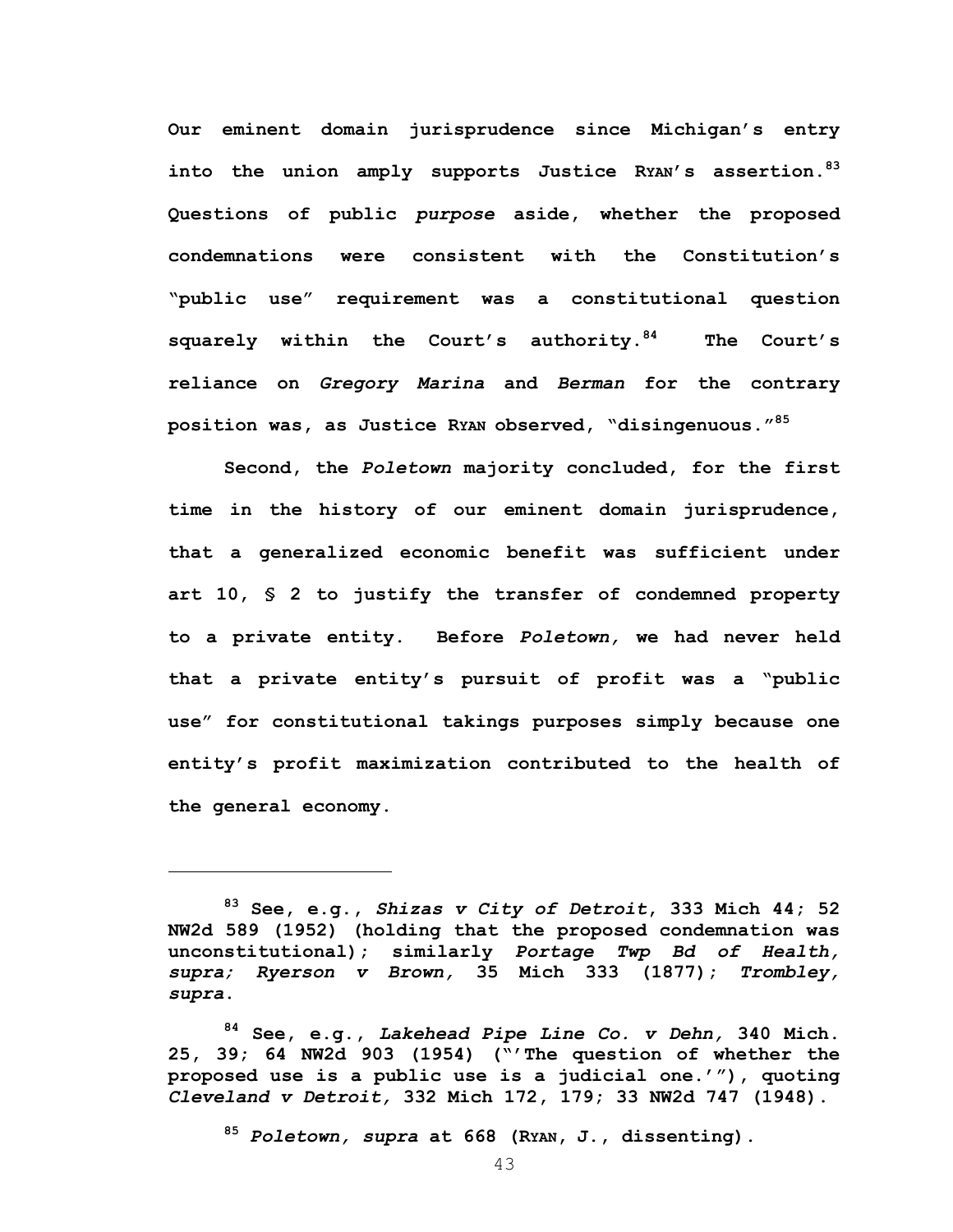**Justice COOLEY considered a similar proposition86 well over a century ago and held that incidental benefits to the economy did not justify the exercise of eminent domain for private, water-powered mills:** 

**The statute [allowing the condemnation of private property for the construction of private powermills] appears to have been drawn with studious care to avoid any requirement that the person availing himself of its provisions shall consult any interest except his own, and it therefore seems perfectly manifest that when a public use is spoken of in this statute nothing further is intended than that the use shall be one that, in the opinion of the commission or jury, will in some manner advance the public interest. But incidentally every lawful business does this.[87]**

**Justice COOLEY was careful to point out that the Court was not ruling out the possibility that "incidental benefits to the public" might, in some cases, "justify an exercise of the right of eminent domain."88 But Wayne County has not directed us to a single case, other than** *Poletown,* **holding that a vague economic benefit stemming from a private profit-maximizing enterprise is a "public use."**

**<sup>87</sup>** *Id.* **at 339.** 

*88 Id.* 

 $\overline{a}$ 

**<sup>86</sup>** *Ryerson, supra* **at 337 ("An examination of the adjudged cases will show that the courts, in looking about for the public use that was to be accommodated by the statute, have sometimes attached considerable importance to the fact that the general improvement of mill sites, as property possessing great value if improved, and often nearly worthless if not improved, would largely conduce to the prosperity of the state.").**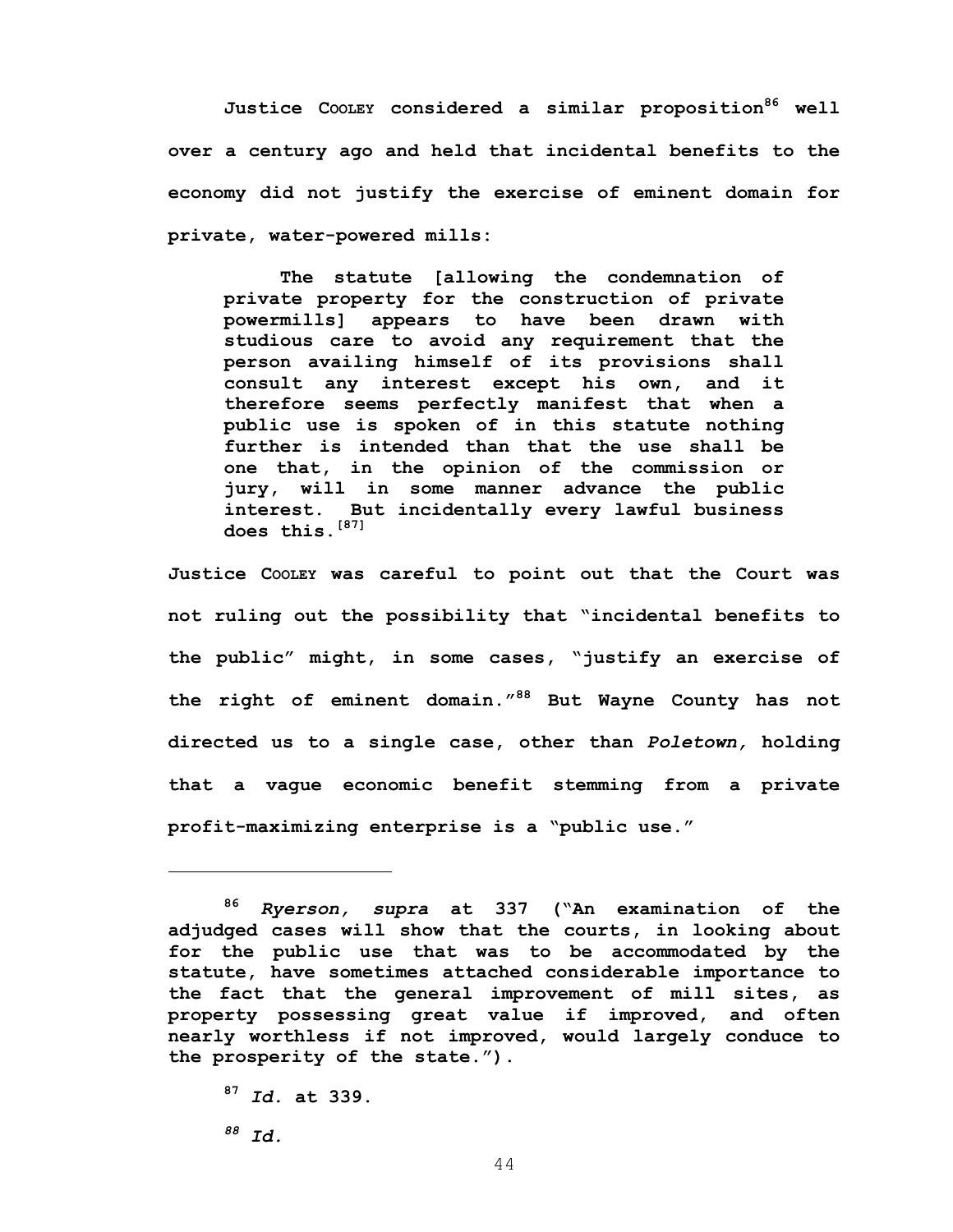**Every business, every productive unit in society, does, as Justice COOLEY noted, contribute in some way to the commonweal.89 To justify the exercise of eminent domain solely on the basis of the fact that the use of that property by a private entity seeking its own profit might contribute to the economy's health is to render impotent our constitutional limitations on the government's power of eminent domain.** *Poletown***'s "economic benefit" rationale would validate practically** *any* **exercise of the power of eminent domain on behalf of a private entity. After all, if one's ownership of private property is forever subject to the government's determination that another private party would put one's land to better use, then the ownership of real property is perpetually threatened by the expansion plans of any large discount retailer, "megastore," or the like. Indeed, it is for precisely this reason that this Court has approved the transfer of condemned property to private entities only when certain other conditions—those identified in our pre-1963 eminent domain jurisprudence in Justice RYAN's** *Poletown* **dissent***—***are present.<sup>90</sup>**

 $\overline{a}$ 

**<sup>89</sup>** *Id.*

**<sup>90</sup> See Part B(2).**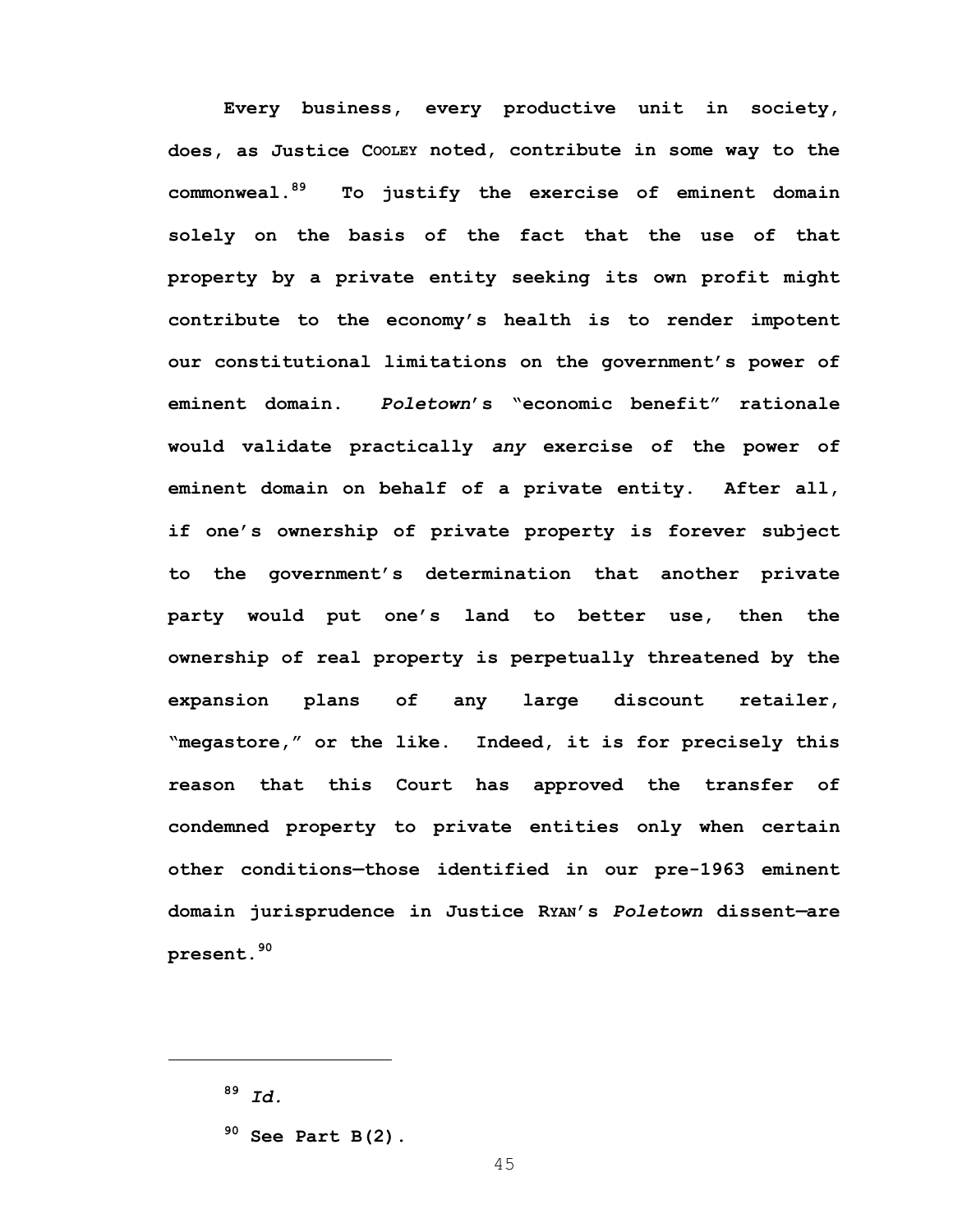**Because** *Poletown***'s conception of a public use—that of "alleviating unemployment and revitalizing the economic base of the community"91—has no support in the Court's eminent domain jurisprudence before the Constitution's ratification, its interpretation of "public use" in art 10, § 2 cannot reflect the common understanding of that phrase among those sophisticated in the law at ratification. Consequently, the** *Poletown* **analysis provides no legitimate support for the condemnations proposed in this case and, for the reasons stated above, is overruled.** 

 **We conclude that the condemnations proposed in this case do not pass constitutional muster because they do not advance a public use as required by Const 1963, art 10, § 2. Accordingly, this case is remanded to the Wayne Circuit Court for entry of summary disposition in defendants' favor.** 

### **C. RETROACTIVITY**

 **In the process of determining that the proposed condemnations cannot pass constitutional muster, we have concluded that this Court's** *Poletown* **opinion is inconsistent with our eminent domain jurisprudence and advances an invalid reading of our constitution. Because that decision was in error and effectively rendered** 

 $\overline{a}$ 

**<sup>91</sup>** *Poletown, supra* **at 634.**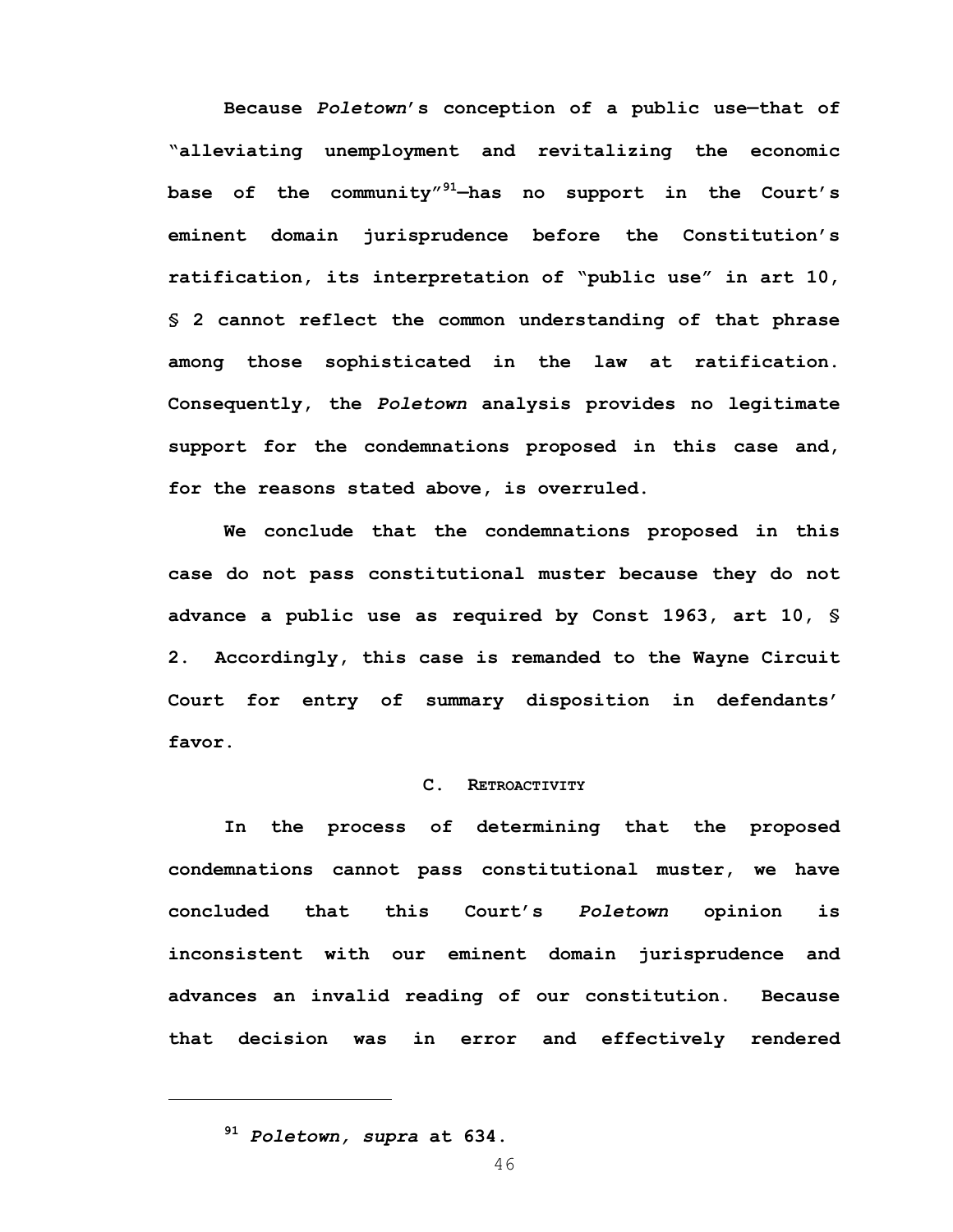**nugatory the constitutional public use requirement, it must be overruled.<sup>92</sup>**

 **It is true, of course, that this Court must not "lightly overrule precedent."93 But because** *Poletown* **itself was such a radical departure from fundamental constitutional principles and over a century of this Court's eminent domain jurisprudence leading up to the 1963 Constitution, we must overrule** *Poletown* **in order to vindicate our Constitution, protect the people's property rights, and preserve the legitimacy of the judicial branch as the expositor—not creator—of fundamental law.<sup>94</sup>**

 **In the twenty-three years since our decision in**  *Poletown,* **it is a certainty that state and local government actors have acted in reliance on its broad, but erroneous, interpretation of art 10, § 2. Indeed, Wayne County's course of conduct in the present case was no doubt shaped by** *Poletown***'s disregard for constitutional limits on the exercise of the power of eminent domain and the license that opinion appeared to grant to state and local authorities.** 

**<sup>93</sup>** *Id.* **at 693.** 

 $\overline{a}$ 

**<sup>94</sup>** *Id.* **at 695.** 

**<sup>92</sup>** *Pohutski v City of Allen Park,* **465 Mich 675, 695; 641 NW2d 219 (2002).**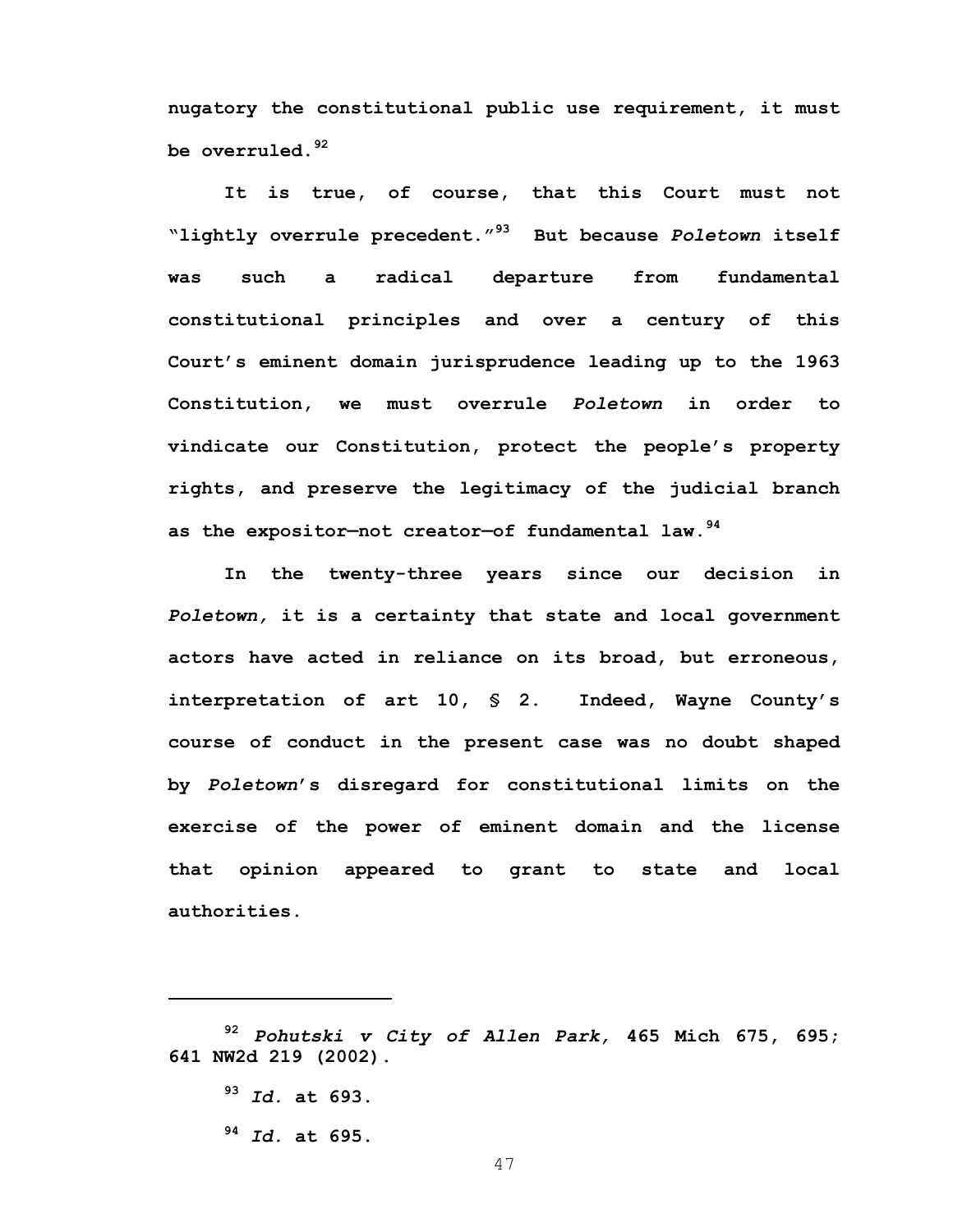**Nevertheless, there is no reason to depart from the usual practice of applying our conclusions of law to the case at hand.95 Our decision today does not announce a new rule of law, but rather returns our law to that which existed before** *Poletown* **and which has been mandated by our constitution since it took effect in 1963.96 Our decision simply applies fundamental constitutional principles and enforces the "public use" requirement as that phrase was used at the time our 1963 Constitution was ratified.97** 

**Therefore, our decision to overrule** *Poletown* **should have retroactive effect, applying to all pending cases in which a challenge to** *Poletown* **has been raised and preserved.98** 

**95 See, e.g.,** *Lesner v Liquid Disposal***, 466 Mich 95, 108; 643 NW2d 553 (2002).** 

**<sup>96</sup>** *Pohutski, supra* **at 696.** 

 $\overline{a}$ 

**97 See Baughman,** *Justice Moody's lament unanswered: Michigan's unprincipled retroactivity jurisprudence,* **79**  Mich B J 664 (2000), quoting Cooley, Constitutional **Limitations, 91 ("When the Michigan Supreme Court exercises the 'judicial power,' it is, as said by Justice Cooley, concerned with a determination of what the existing law is, even in 'changing' a mistaken interpretation, rather than making a 'predetermination of what the law shall be for the regulation of all future cases,' which is an act that 'distinguishes a legislative act from a judicial one.'").** 

**98 We disagree with Justice CAVANAGH's conclusion that this decision should apply prospectively. First, this case presents none of the exigent circumstances that warranted the "extreme measure" of prospective application in**  *Pohutski v City of Allen Park***.** *Gladych v New Family Homes, Inc,* **468 Mich 594, 606 n 6; 664 NW2d 705 (2003. Second,**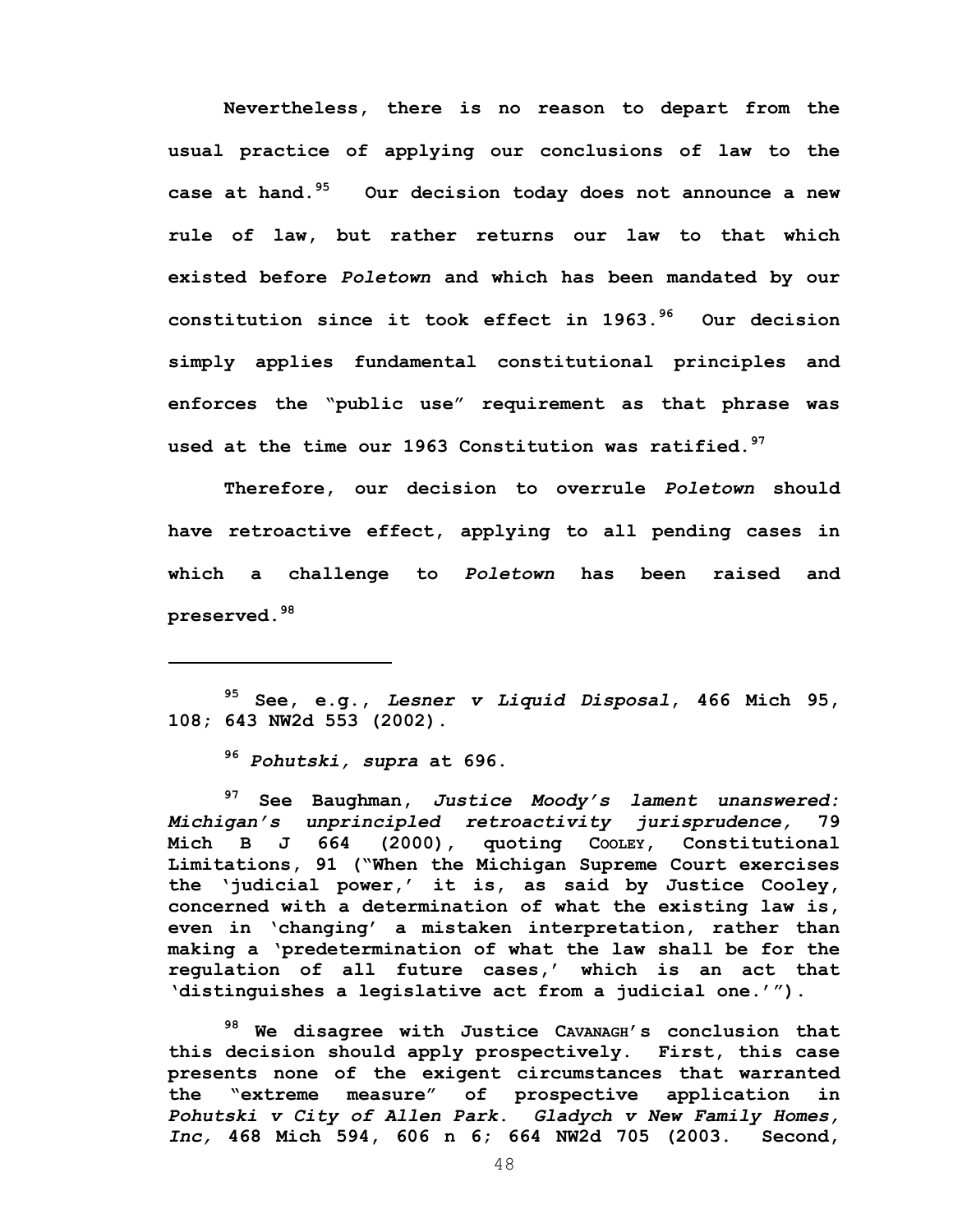#### **CONCLUSION**

 **We conclude that the condemnation of defendants' properties is consistent with MCL 213.23. However, we also hold that the proposed condemnations do not advance a "public use" as required by art 10, § 2 of our 1963 Constitution. Therefore, the decisions of the lower courts are reversed and this matter is remanded for entry of an order of summary disposition in defendants' favor.** 

> **Robert P. Young, Jr. Maura D. Corrigan Clifford W. Taylor Stephen J. Markman**

**there is a serious question as to whether it is constitutionally legitimate for this Court to render purely prospective opinions, as such rulings are, in essence, advisory opinions. The only instance in which we are constitutionally authorized to issue an advisory opinion is upon the request of either house of the legislature or the governor—and, then, only "on important questions of law upon solemn occasions as to the constitutionality of legislation after it has been enacted into law but before its effective date." Const 1963 art 3, § 8. Furthermore, this Court has recognized that "[c]omplete prospective application has generally been limited to decisions which overrule clear and uncontradicted case law."** *Hyde v Univ of Mich Bd of Regents,* **426 Mich 223, 240; 393 NW2d 847 (1986). Because** *Poletown* **was a radical departure from our eminent domain jurisprudence, it is hardly the "clear and uncontradicted case law" contemplated by** *Hyde.*

 $\overline{a}$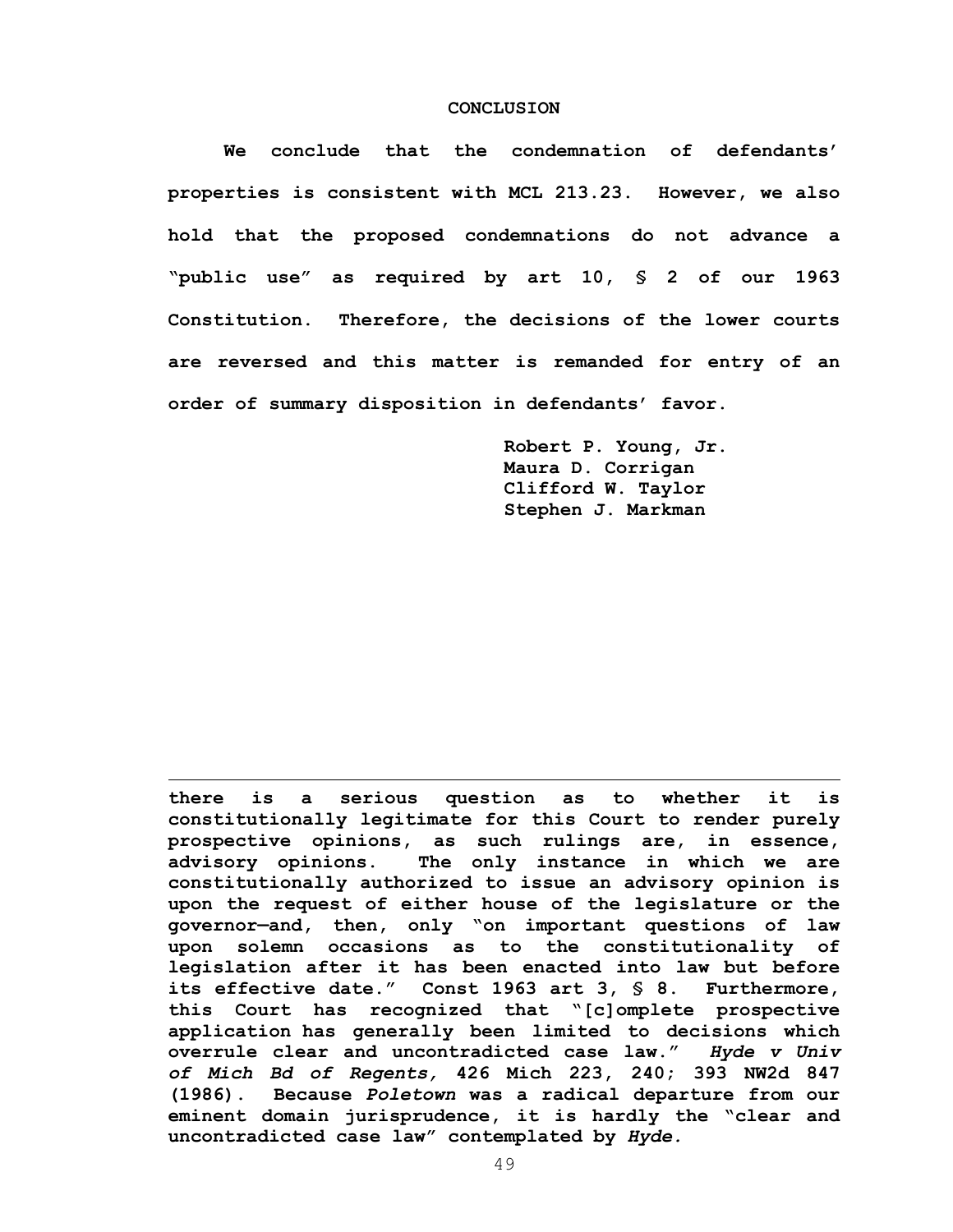# **SUPREME COURT**

**COUNTY OF WAYNE,** 

 **Plaintiff-Appellee,** 

**EDWARD HATHCOCK,** 

 **Defendant-Appellant.** 

**\_\_\_\_\_\_\_\_\_\_\_\_\_\_\_\_\_\_\_\_\_\_\_\_\_\_\_\_\_\_\_/** 

**COUNTY OF WAYNE,** 

 **Plaintiff-Appellee,** 

**ARRON T. SPECK and DONALD E. SPECK,** 

**\_\_\_\_\_\_\_\_\_\_\_\_\_\_\_\_\_\_\_\_\_\_\_\_\_\_\_\_\_\_\_/** 

 **Defendants-Appellants.** 

**COUNTY OF WAYNE,** 

 **Plaintiff-Appellee,** 

**AUBINS SERVICE, INC. and DAVID R. YORK, Trustee of the DAVID R. YORK REVOCABLE LIVING TRUST,** 

> **Defendants-Appellants. \_\_\_\_\_\_\_\_\_\_\_\_\_\_\_\_\_\_\_\_\_\_\_\_\_\_\_\_\_\_\_/**

**COUNTY OF WAYNE,** 

 **Plaintiff-Appellee,** 

**v** No. 124073

**JEFFREY J. KOMISAR,** 

**v No. 124070** 

**v** No. 124071

**v No. 124072**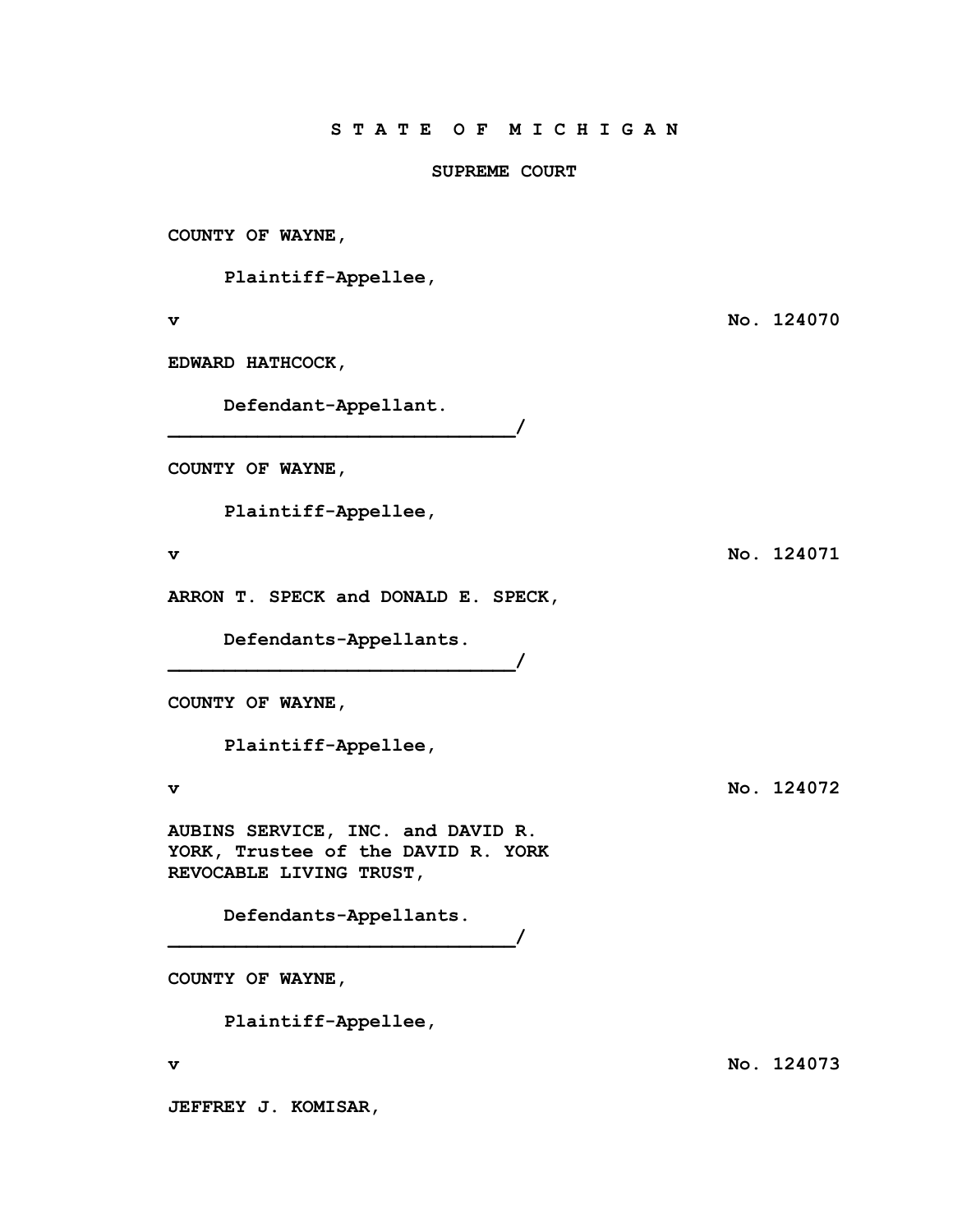**Defendant-Appellant.** 

**\_\_\_\_\_\_\_\_\_\_\_\_\_\_\_\_\_\_\_\_\_\_\_\_\_\_\_\_\_\_\_/** 

 $\overline{\phantom{a}}$ 

**\_\_\_\_\_\_\_\_\_\_\_\_\_\_\_\_\_\_\_\_\_\_\_\_\_\_\_\_\_\_\_/** 

**COUNTY OF WAYNE,** 

 **Plaintiff-Appellee,** 

**ROBERT WARD and LELA WARD,** 

 **Defendants-Appellants, and** 

**HENRY Y. COOLEY,** 

**Defendant.** 

**COUNTY OF WAYNE,** 

 **Plaintiff-Appellee,** 

**MRS. JAMES GRIZZLE and MICHELLE A. BALDWIN,** 

 **Defendants-Appellants, and** 

**RAMI FAKHOURY,** 

**Defendant.** 

**COUNTY OF WAYNE,** 

 **Plaintiff-Appellee,** 

**STEPHANIE A. KOMISAR,** 

 **Defendant-Appellant. \_\_\_\_\_\_\_\_\_\_\_\_\_\_\_\_\_\_\_\_\_\_\_\_\_\_\_\_\_\_\_/** 

**v** No. 124074

**v** No. 124075

**v** No. 124076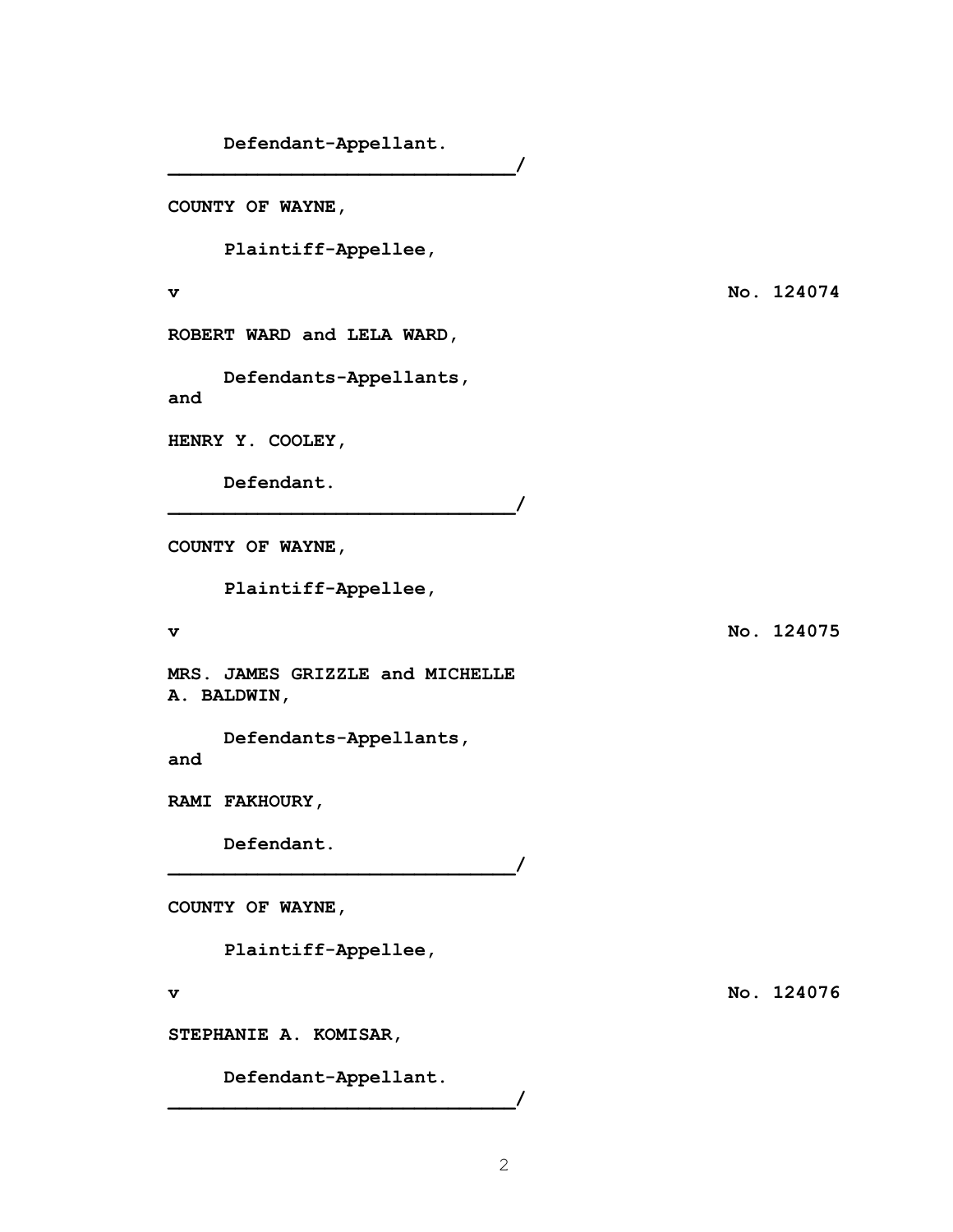**COUNTY OF WAYNE,** 

 **Plaintiff-Appellee,** 

**v No. 124077** 

**THOMAS L. GOFF, NORMA GOFF, MARK A. BARKER, JR., and KATHLEEN A. BARKER,** 

**\_\_\_\_\_\_\_\_\_\_\_\_\_\_\_\_\_\_\_\_\_\_\_\_\_\_\_\_\_\_\_/** 

 **Defendants-Appellants.** 

**COUNTY OF WAYNE,** 

 **Plaintiff-Appellee,** 

1

**v No. 124078** 

**VINCENT FINAZZO,** 

 **Defendant-Appellant, and** 

**AUBREY L. GREGORY and DULCINA GREGORY,** 

**\_\_\_\_\_\_\_\_\_\_\_\_\_\_\_\_\_\_\_\_\_\_\_\_\_\_\_\_\_\_\_** 

**Defendants.** 

**WEAVER, J. (concurring in part and dissenting in part)** 

**I concur with the majority's result and decision to overrule** *Poletown Neighborhood Council v Detroit,* **410 Mich 616; 304 NW2d 455 (1981), but do so for my own reasons.<sup>1</sup>** 

**The Michigan Constitution states:** 

**Private property shall not be taken for public use without just compensation therefor being** 

**<sup>1</sup> I also concur in the majority's reasoning for applying this decision retroactively.**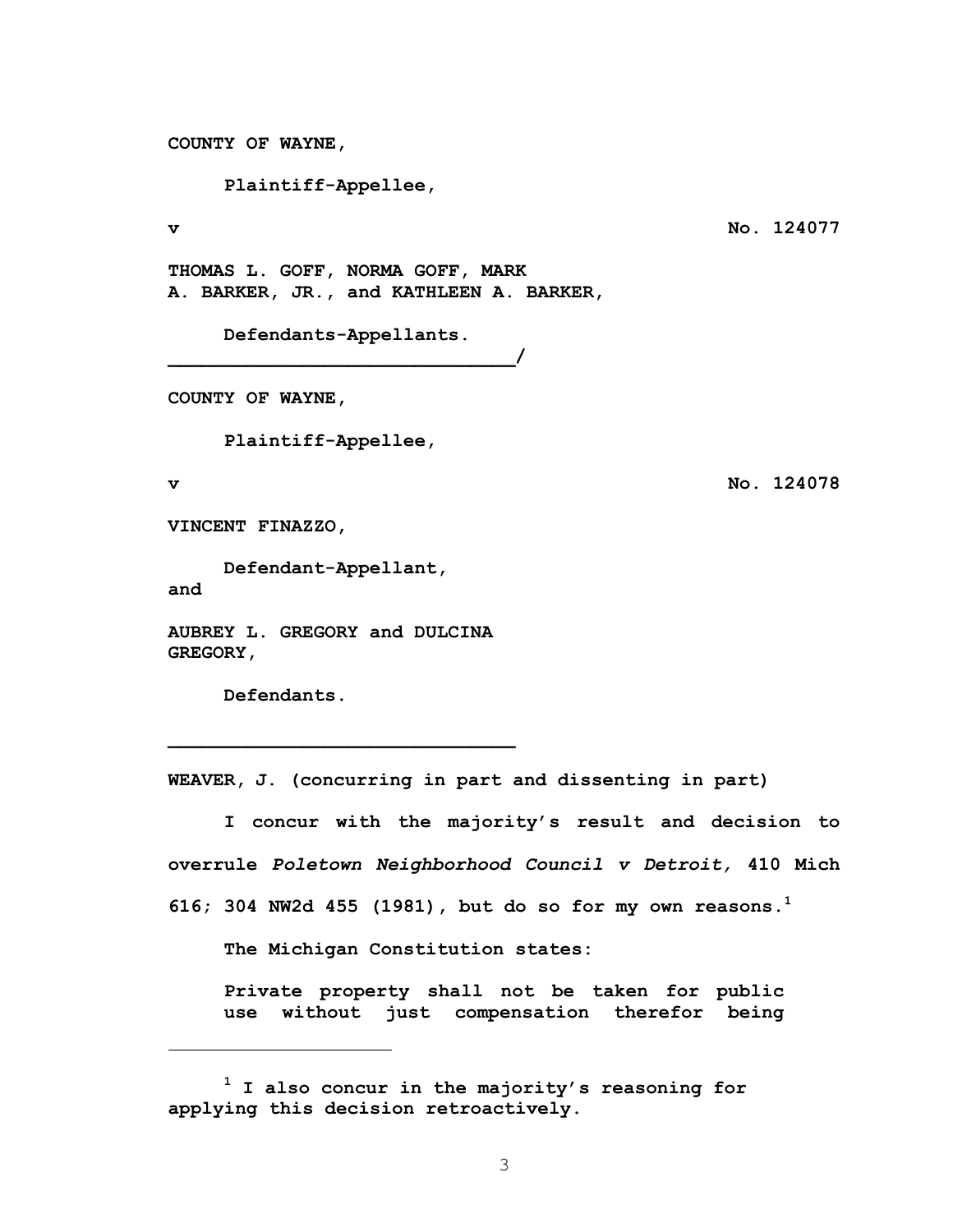**first made and secured in a manner prescribed by law . . . . [Const 1963, art 10, § 2.]** 

**Proper application of the art 10, § 2's "public use" limitation on the exercise of eminent domain requires that the Court abandon** *Poletown's* **holding that land can be taken by the government and transferred to a private entity upon the mere showing that the economy will generally benefit from the condemnation. Thus, Wayne County's attempt to use its eminent domain authority to transfer defendants' properties to private developers to be included in a business and technology park violates the "public use" limitation of art 10, § 2 even though the park might benefit the region's economy.<sup>2</sup>** 

**I dissent from the majority's holding that "public use" must be interpreted as it would have been by those "sophisticated" or "versed in the law" at the time of the 1963 Constitution's ratification and from their application of that holding to the facts of this case. Unlike the majority, I would employ the long-established method of constitutional interpretation that restrains judges by** 

**<sup>2</sup> The public purposes achievable by public corporations through condemnation pursuant to MCL 213.23 must conform to the "public use" limitation of Const 1963 art 10, §2. Because the county's public purposes extend well beyond the constitution's "public use" limitation, the county may not condemn the properties at issue.**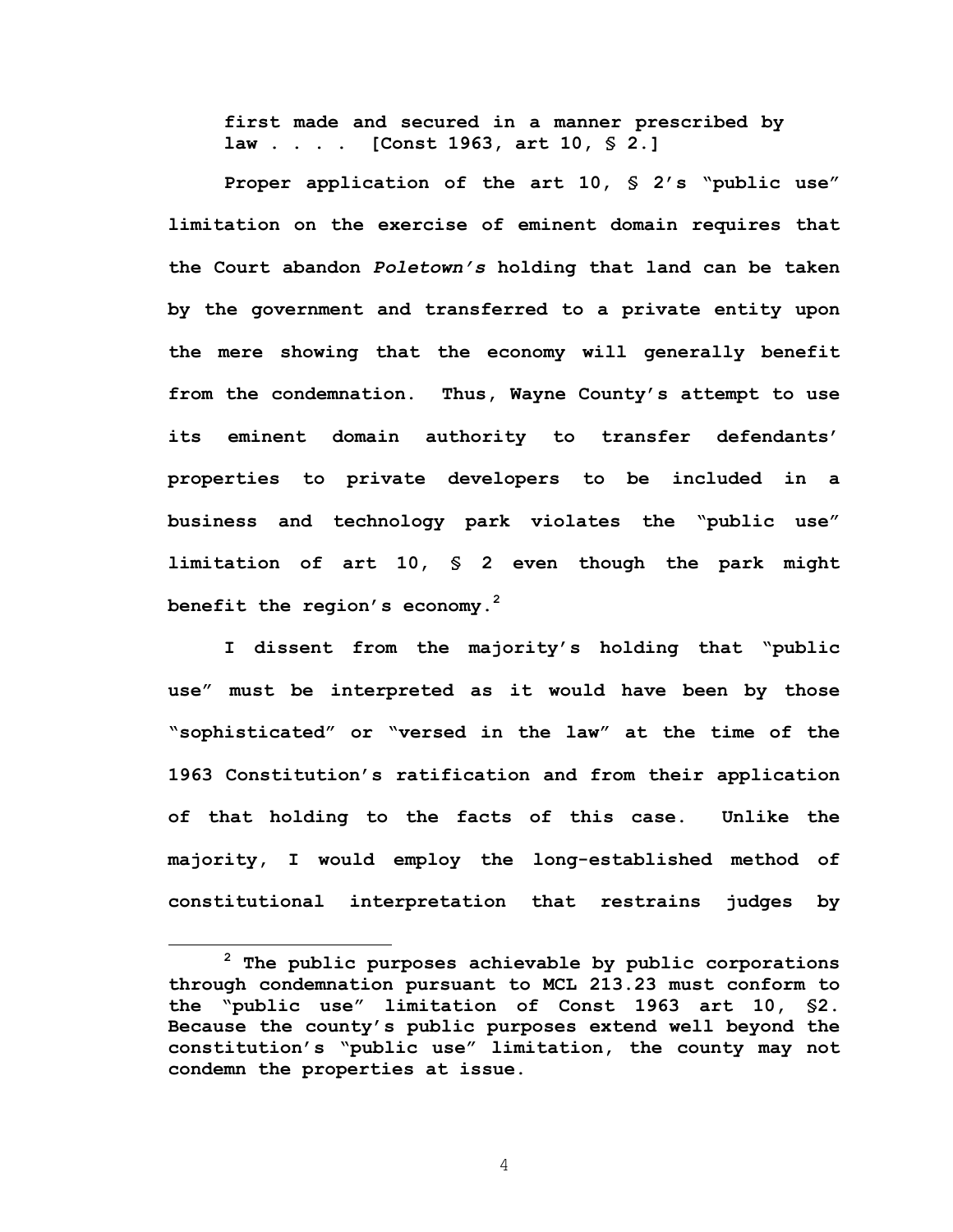**requiring them to ascertain the common understanding of the people who adopted the constitution. The majority's focus on the understanding of those "sophisticated in the law" is elitist; it perverts the primary rule of constitutional interpretation — that constitutions must be interpreted as the people, learned and unlearned, would commonly understand them. It invites the erosion of constitutional protections intended by the Michigan voters who ratified the 1963 Constitution.<sup>3</sup> The majority's approach ignores the words of Michigan's respected jurist, Justice THOMAS M. COOLEY, who warned against the tendency to force from the Constitution, by "interested subtlety and ingenious refinement," meaning that was never intended by the people who adopted it.<sup>4</sup>** 

 $\overline{a}$ 

**<sup>3</sup> As explained in** *Univ of Michigan Regents v Michigan***, 395 Mich 52, 74-75; 235 NW2d 1 (1975)(citations omitted) when the people ratified the 1963 Constitution, "the voters had before them the constitutional language and the explanatory 'Convention Comments' adopted by the delegates. Therefore, it is not the prerogative of this Court to change the plain meaning of the words in the constitution 'as understood by the people who adopted it.'"** 

**<sup>4</sup> 1 Cooley, Constitutional Limitations, (8th ed), p 131.**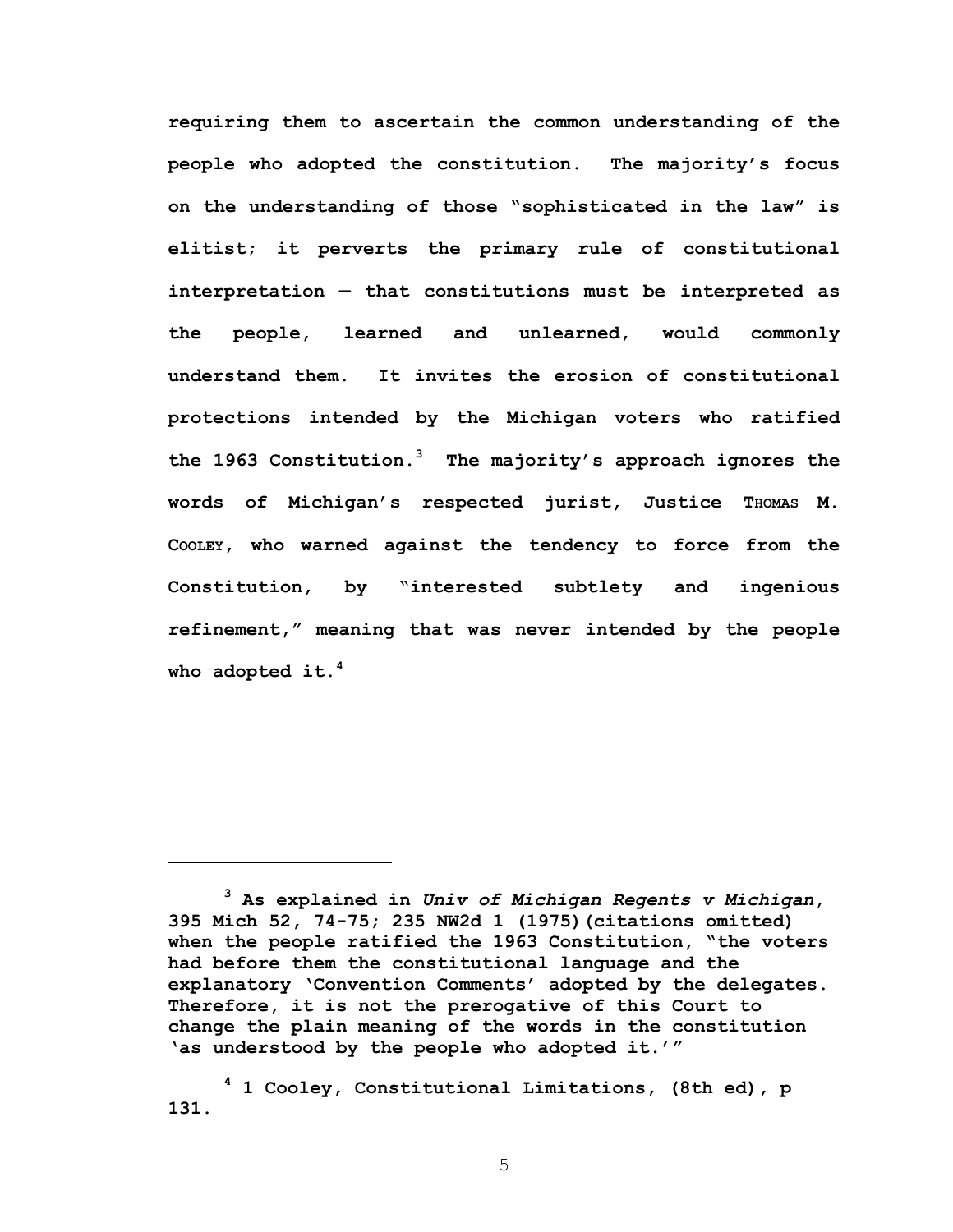# **I. Constitutional Interpretation**

**Justice COOLEY'S often-cited description of the primary rule of constitutional interpretation bears repeating:** 

**"A constitution is made for the people and by the people.** *The interpretation that should be given it is that which reasonable minds, the great mass of people themselves, would give it.* **'For as the Constitution does not derive its force from the convention which framed, but from the people who ratified it,** *the intent to be arrived at is that of the people,* **and it is not to be supposed that they have looked for any dark or abstruse meaning in the words employed,** *but rather that they have accepted them in the sense most obvious to the common understanding,* **and ratified the instrument in the belief that that was the sense designed to be conveyed.'" [***Traverse City School Dist v Attorney General,* **384 Mich 390, 405; 185 NW2d 9 (1971), quoting Cooley's Const Lim 81 (emphasis in** *Traverse City School Dist***).]** 

**To ascertain the common understanding of the Constitution, the Court may also consider the circumstances surrounding the adoption of a constitutional provision and the purpose sought to be accomplished by it.** *Traverse City School Dist, supra* **at 405***.* 

**Contrary to Justice COOLEY'S warnings, the majority claims that the relevant "common understanding" by which we must interpret art 10, § 2 is that of those "sophisticated in the law at the time of the constitution's ratification."**  *Ante* **at 32. Until the majority's decision in this case, this Court has never asserted that the term "public use" is**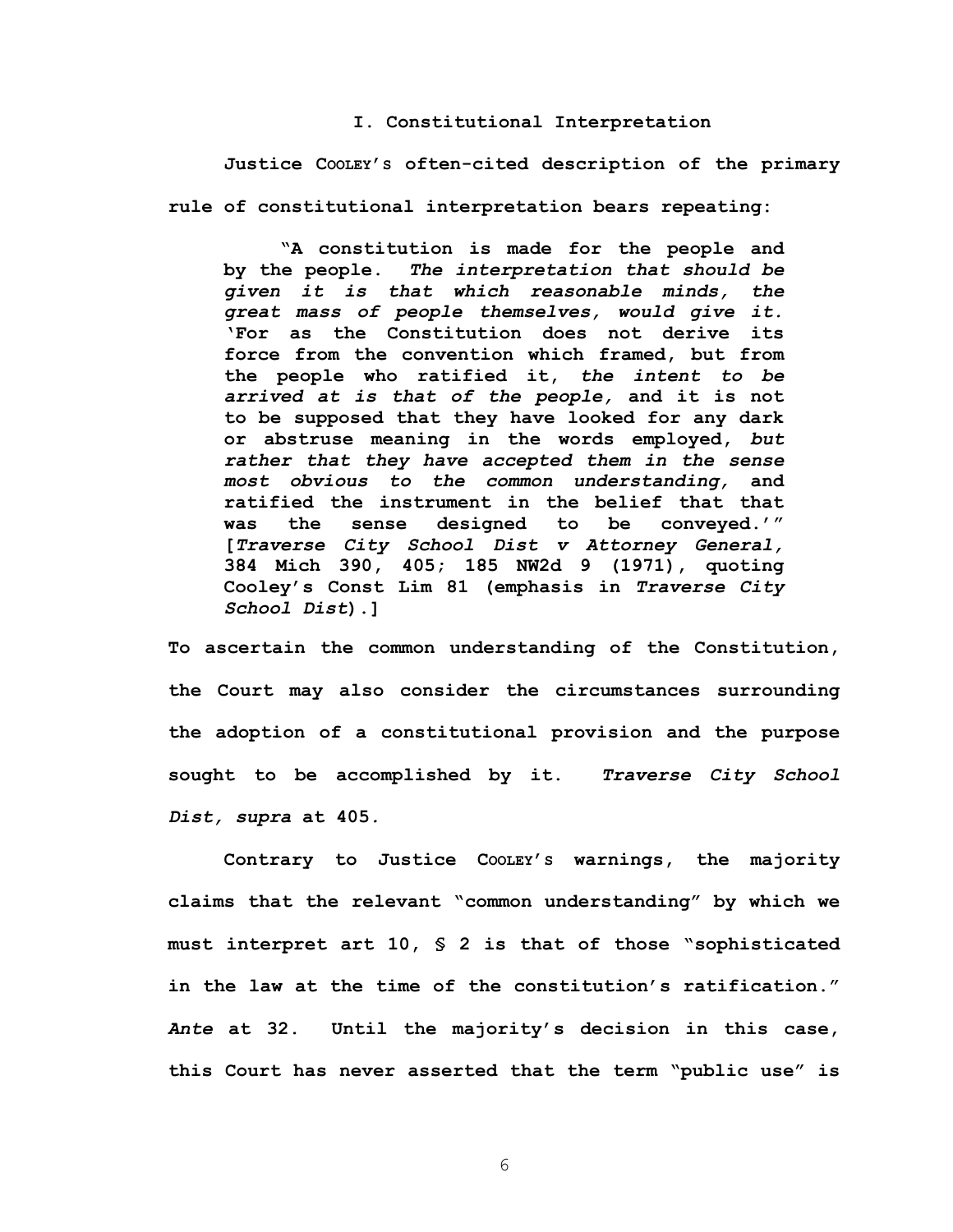**a term of such "enormous complexity" that the people who ratified the Constitution would be unable to grasp its meaning.<sup>5</sup> This Court's first reliance on the perspective of those "sophisticated in the law" was in** *Michigan Coalition of State Employee Unions v Civil Service Comm,*  **465 Mich 212; 634 NW2d 692 (2001). After appearing to acknowledge that constitutional language should be interpreted as it would have been understood by those who ratified it, the opinion asked, "Yet, what if the constitution had no plain meaning, but rather is a technical and legal term or phrase of art?"** *Id at* **222***.*  **Citing, out of context, a statement by Justice COOLEY regarding commonly understood technical or legal terms that must be supposed to have been employed in their technical** 

1

**<sup>5</sup>** *Ante* **at 31 (citing** *Silver Creek Drain Dist v Extrusions Div Inc,* **468 Mich 367, 375; 663 NW2d 436 (2003). In** *Silver Creek,* **the same majority of justices incorrectly held that the term "just compensation" in Const 1963, art 10, § 2 must be interpreted as those "sophisticated in the law" would have understood the term at the time of the Constitution's ratification. I dissented because, "'[j]ust compensation' has long been readily and reasonably understood to be that amount of money that puts the property owner whose property is taken in as good, but not better, a financial position after the taking as the property owner enjoyed before the taking."** *Silver Creek, supra* **at 384-385 (WEAVER, J. dissenting in part).**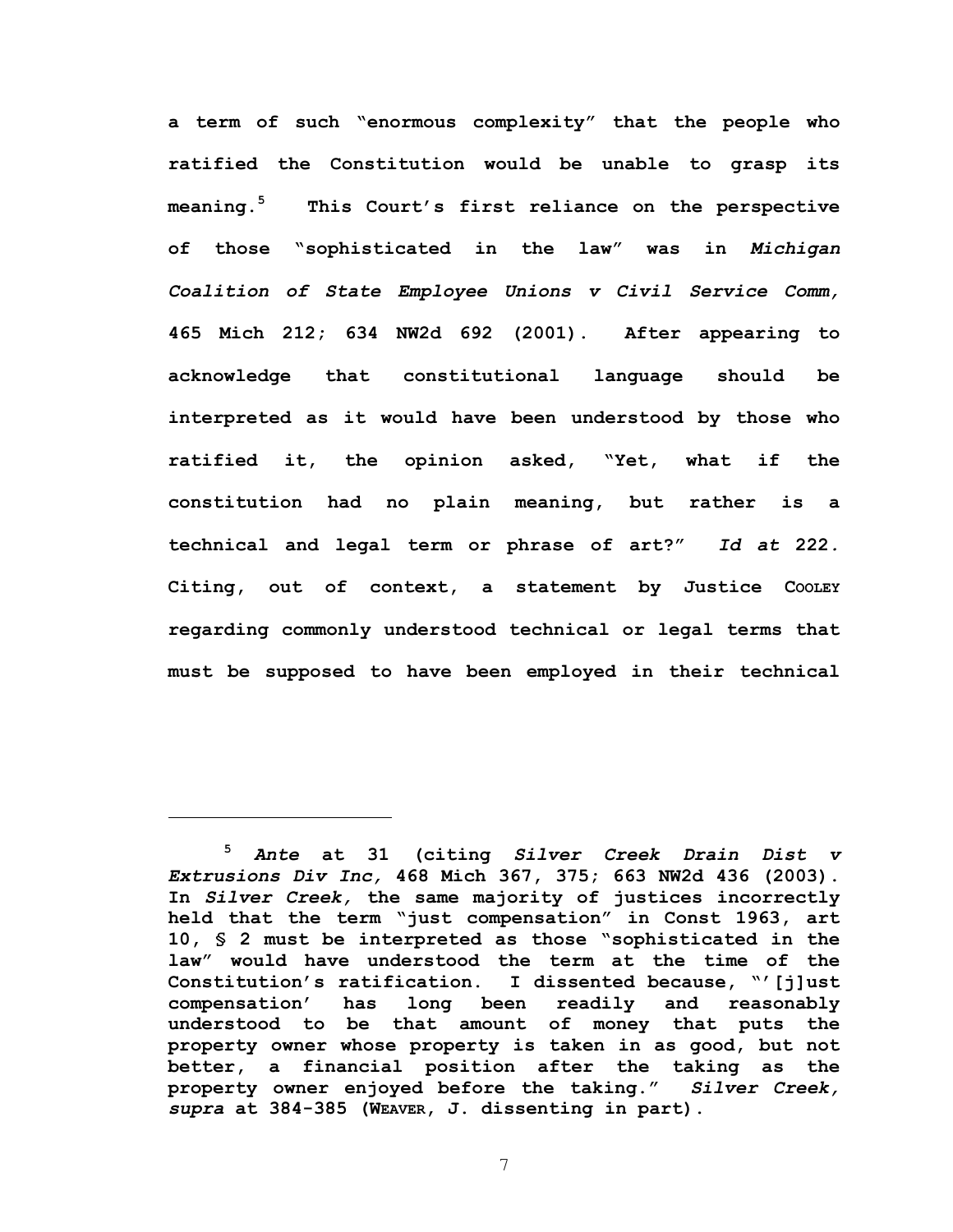**sense,<sup>6</sup> the Court majority then erroneously equated such terms to words that are "in no way part of the common vocabulary."<sup>7</sup> The Court majority next launched its unprecedented rule of constitutional interpretation:**

**This, then, is the rule: if a constitutional phrase is a technical legal term or a phrase of art in the law, the phrase will be given the meaning that those sophisticated in the law understood at the time of the enactment unless it is clear from the constitutional language that some other meaning was intended. [***Id.* **at 223.]** 

**As in** *Michigan Coalition,* **the majority in this case claims to find support in Justice COOLEY'S treatise on constitutional interpretation, in which he wrote:** 

**[I]t must not be forgotten, in construing our constitutions, that in many particulars they are but the legitimate successors of the great charters of English liberty, whose provisions declaratory of the rights of the subject have acquired a well-understood meaning, which the people must be supposed to have had in view in adopting them. We cannot understand these provisions unless we understand their history; and when we find them expressed in technical words, and words of art, we must suppose these words to be employed in their technical sense.[8]**

 $\overline{a}$ 

**<sup>7</sup>** *Id.* **at 223, citing** *Walker v Wolverine Fabricating & Mfg, Inc,* **425 Mich 586, 596; 391 NW2d 296 (1986).** 

**8 1 Cooley, Constitutional Limitations (8th ed), p 132.** 

**<sup>6</sup>** *Id.* **(citing 1 Cooley, Constitutional Limitations (8th ed), p 132).**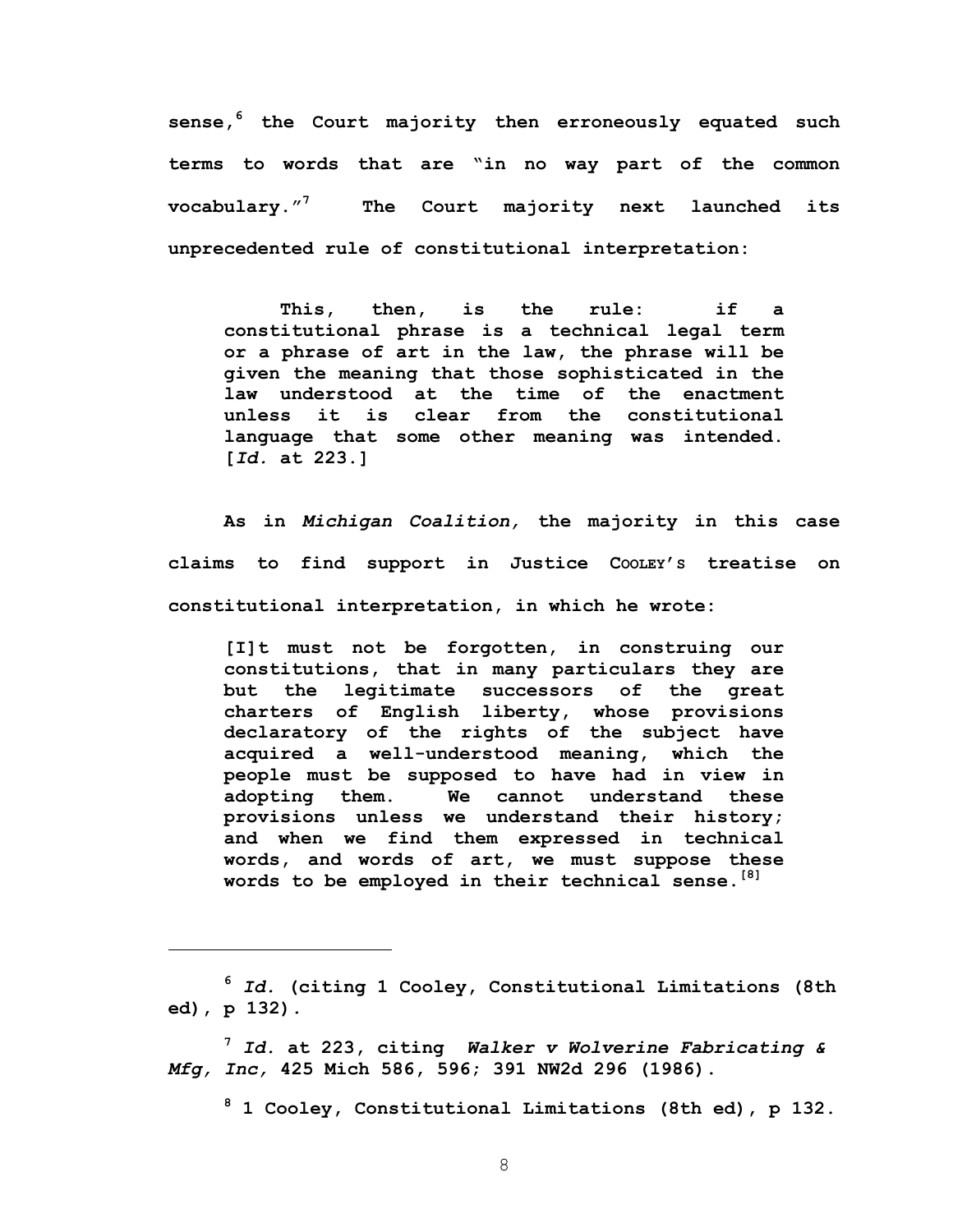**The majority takes this quote out of context and twists its meaning. When Justice COOLEY'S statement is returned to its full context, it neither supports nor justifies the majority's abandonment of the people's common understanding of constitutional terms for the understanding of those "sophisticated or learned in the law."** 

**As is revealed in the full text, Justice COOLEY sought to convey that certain constitutional terms have technical or legal meaning that is known to every person, learned or unlearned. Regarding such terms, COOLEY suggested that it is unnecessary for the Court to give them a more popular or plainer meaning. Careful attention is warranted to Justice COOLEY'S language that in context reads:** 

**In interpreting clauses we must presume that**  *words have been employed in their natural and ordinary meaning***. As** *Marshall***, Ch. J., says: The framers of the constitution, and the people who adopted it, "must be understood to have employed the words in their natural sense, and to have intended what they have said." This is but saying that no forced or unnatural construction is to be put upon their language; and it seems so obvious a truism that one expects to see it universally accepted without question; but the attempt is made so often by interested subtlety and ingenious refinement to induce the courts to force from these instruments a meaning which their framers never held, that it frequently becomes necessary to re-declare this fundamental maxim. Narrow and technical reasoning is misplaced when it is brought to bear upon an instrument framed by the people themselves, for themselves, and designed as a chart upon which**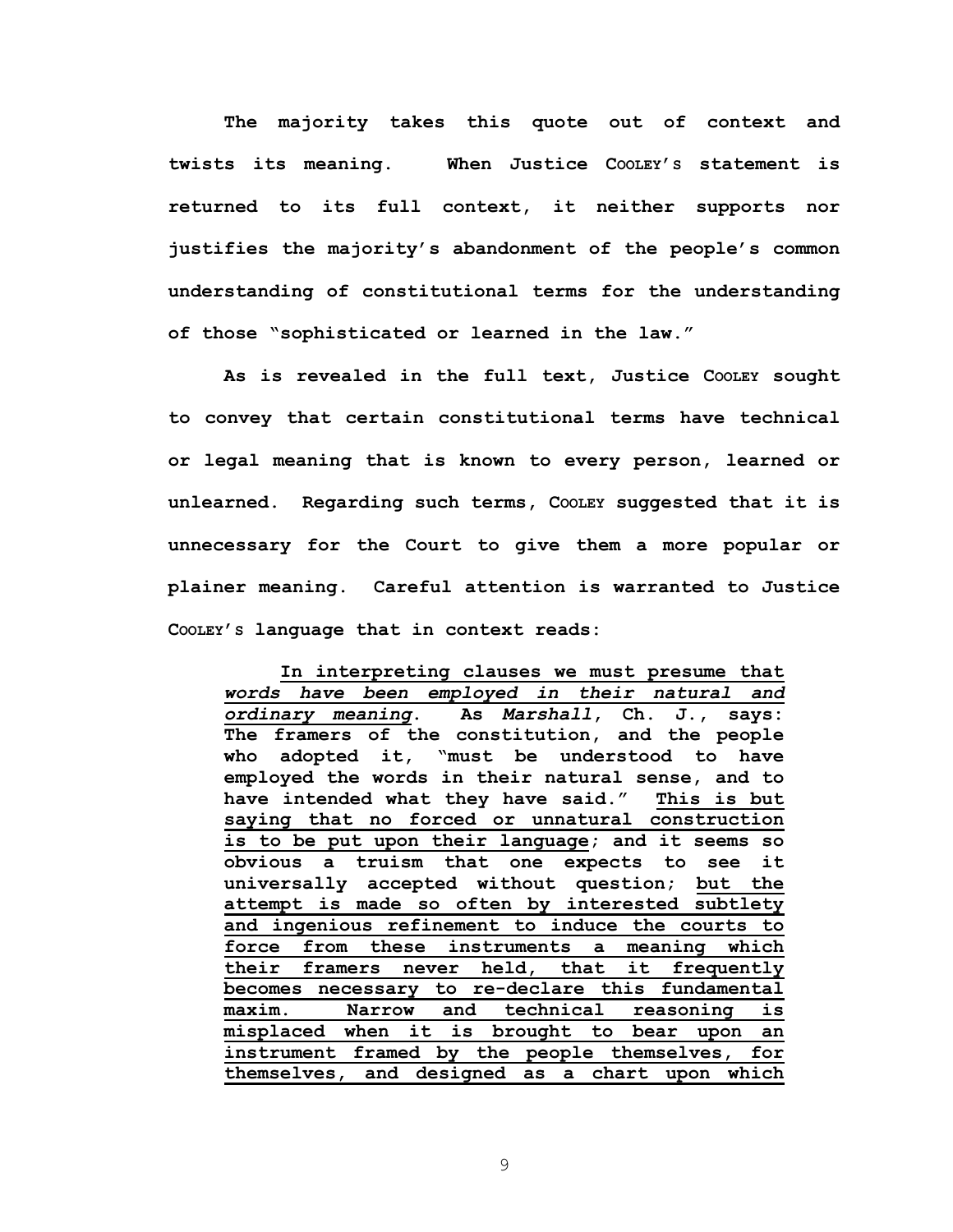**every man, learned and unlearned, may be able to trace the leading principles of government.** 

**But it must not be forgotten, in construing our constitutions, that in many particulars they are but the legitimate successors of the great charters of English liberty, whose provisions declaratory of the rights of the subject have acquired a well-understood meaning, which the people must be supposed to have had in view in adopting them. We cannot understand these provisions unless we understand their history; and when we find them expressed in technical words, and words of art, we must suppose these words to be employed in their technical sense. When the Constitution speaks of an** *ex post facto* **law, it means a law technically known by that designation; the meaning of the phrase having become defined in the history of constitutional law, and being so familiar to the people that it is not necessary to employ language of a more popular character to designate it. The technical sense in these cases is the sense popularly understood, because that is the sense fixed upon the words in legal and constitutional history where they have been employed for the protection of popular rights.[9]**

**This passage does not suggest that courts should defer to the understanding of those "learned or sophisticated in the law." To the contrary, it simply affirms that certain legal and constitutional terms are so embedded in our constitutional law and history and their meanings so familiar to the people, that the court need not and must not attempt to redefine them. Clearly, Justice COOLEY does not suggest that the people's common understanding of such terms be replaced by a "sophisticated" understanding that** 

**<sup>9</sup>** *Id.* **at 130-133(emphasis added).**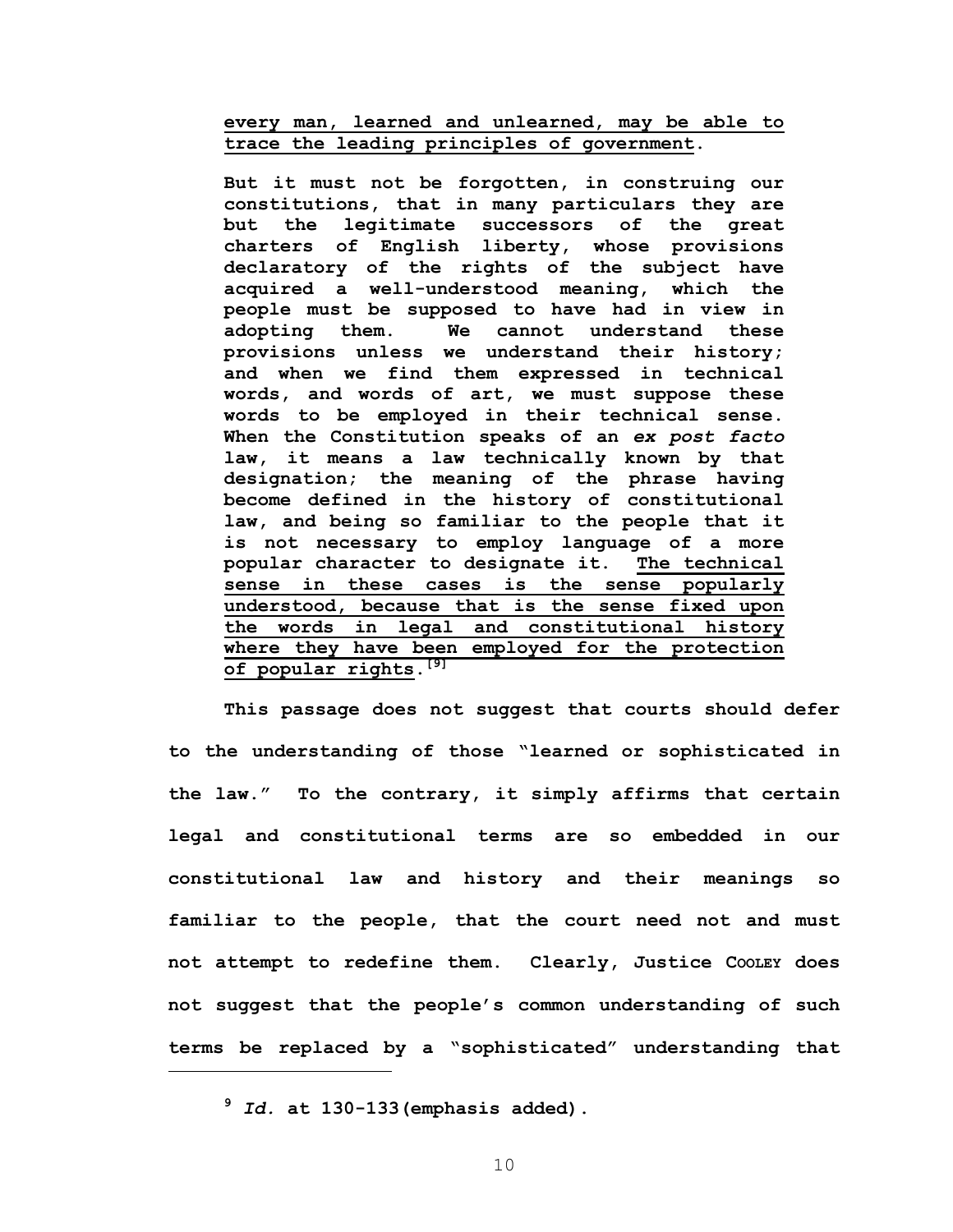**"may be forced, by "interested subtlety and ingenious refinement," from constitutional language.10 But this is the very danger that the majority's approach presents.** 

**Justice COOLEY understood, as the majority refuses to accept, that the people do understand "the sense fixed upon the words in legal and constitutional history where they have been employed for the protection of popular rights."11 By substituting the "learned and sophisticated" understanding for that of the people's common understanding, the majority invites future judicial distortion of the Constitution, which was made by and for the people, and invites "interested subtlety and ingenious refinement" to "force from these instruments a meaning which their framers never held."12** 

 $\overline{a}$ 

**<sup>12</sup>** *Id.* **at 131. The majority has also incorrectly invoked its new rule of constitutional construction to interpret Const 1963, art 1, § 14, calling "The right of trial by jury" a "technical legal phrase with the meaning those understanding the jurisprudence of this state would give it."** *Phillips v Mirac, Inc,* **470 Mich 415; \_\_ NW2d\_\_ (2004). Previously, in 1952, this Court took a much more straightforward approach to the same phrase when trying to determine whether a particular statute provided for a right to a trial by jury.** *Conservation Dep't v Brown***, 335 Mich 343, 346; 55 NW2d 859 (1952). The Court stated, "The statute under which these . . . proceedings were brought is silent on the subject of a jury. Michigan Constitution 1908, art 2, § 13, provides, as did Michigan's previous** 

**<sup>10</sup>** *Id.* **at 131.** 

**<sup>11</sup>** *Id.* **at 132-133.**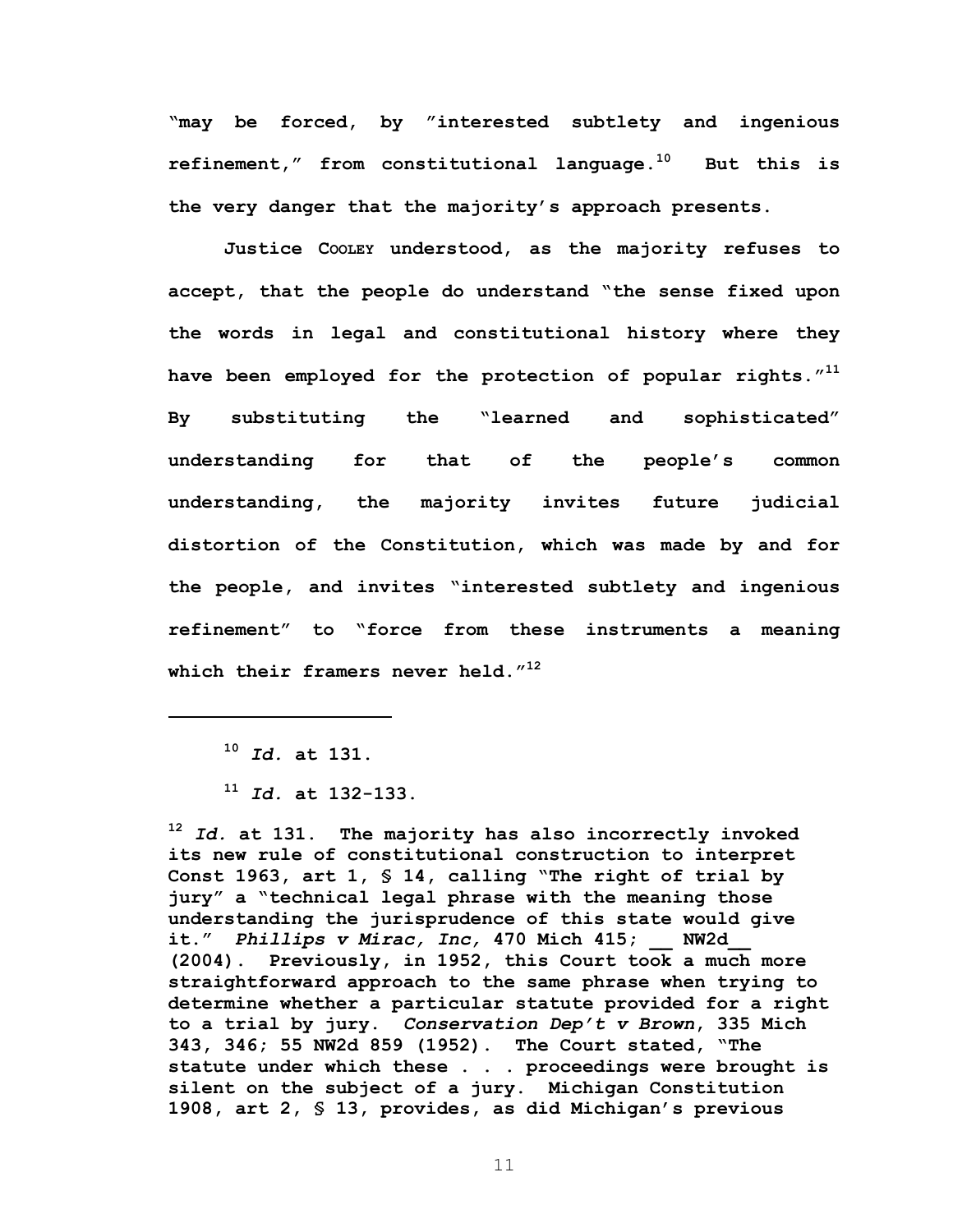**Constitutional terms with commonly understood technical or legal meanings must, therefore, be distinguished from terms that have no meaning in the common vocabulary. For example, in** *Walker v Wolverine Fabricating & Mfg Co, Inc,* **425 Mich 586, 596; 391 NW2d 296 (1986), the Court held that "[a]ppeals . . . tried de novo" was a term that had no meaning in the common vocabulary. The Court noted that scholars disagreed and constitutional convention delegates expressed confusion regarding the term's meaning.13** *Walker* **then explained the appropriate approach to the interpretation of such terms. In order to ascertain the common understanding,** *Walker* **stated:** 

**First, one can look to the Constitutional Convention's Address to the People for its explanation of an ambiguous term. Second, one can survey contemporaneous judicial decision and legal commentaries for evidence of a consensus within the legal community regarding the meaning of a term.14** 

**Constitutions, that 'The right of trial by jury shall remain.' Thus the right to trial by jury is preserved in all cases where it existed prior to the adoption of the Constitution."** *Conservation Dep't, supra* **at 346***.* **That the Court then considered the right as it existed in the common law before the ratification of the 1908 constitution does not transform the "right of trial by jury" into a concept too complex for nonlawyers and nonjudges, who are the vast majority of the citizens of this state.** 

**<sup>13</sup>** *Walker, supra* **at 598-599.** 

 $\overline{a}$ 

**<sup>14</sup>** *Walker, supra* **at 596-597.**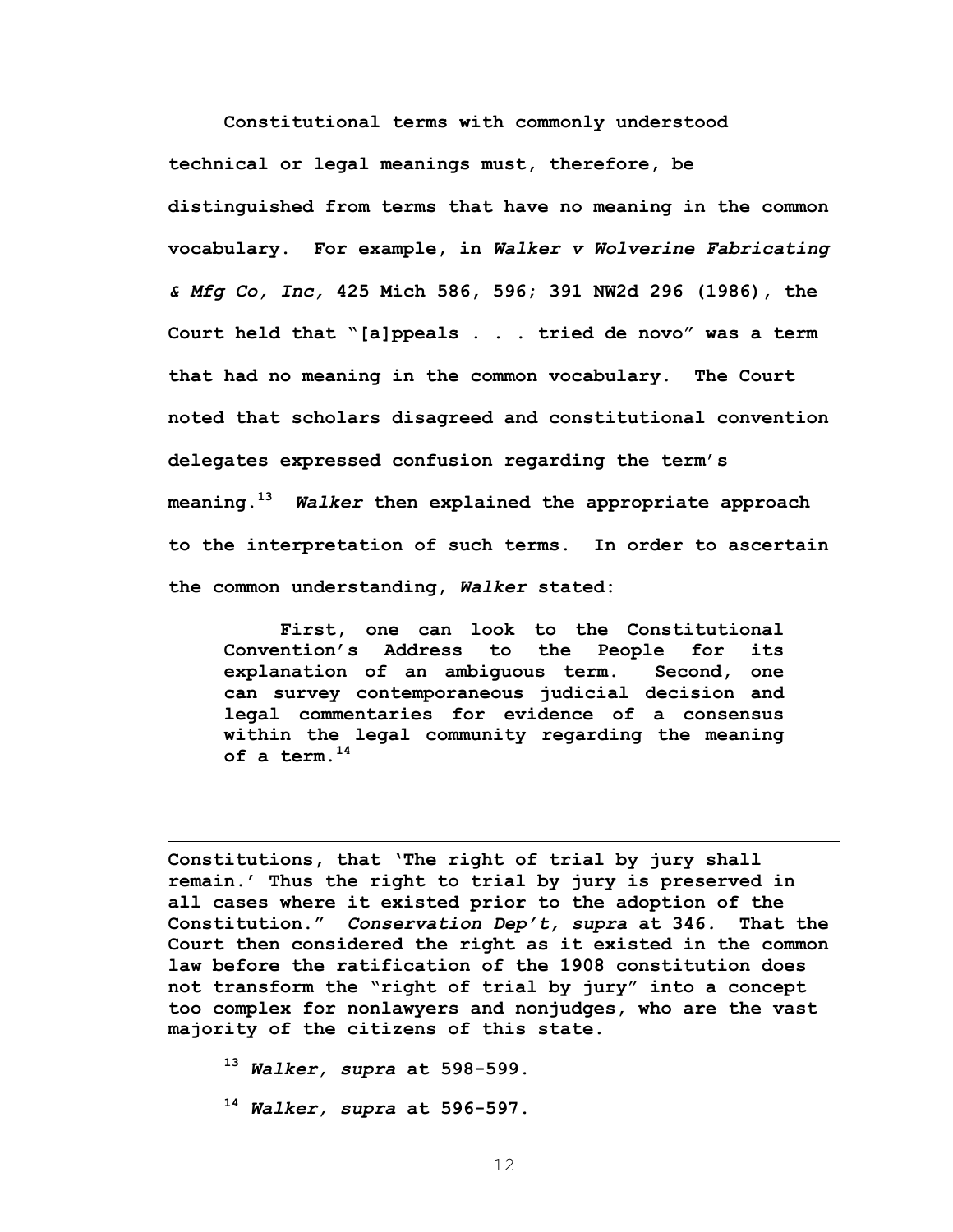**The process of ascertaining the meaning of terms in a constitution that are not part of the common vocabulary through a survey of judicial decisions reflects the rule that the "framers of a Constitution are presumed to have knowledge of existing laws, . . . and act in reference to that knowledge."15 However, the process of ascertaining the understanding of the framers should not be confused with the process of ascertaining the understanding of the ratifiers.** 

**Adhering to the common understanding of the ratifiers, as opposed to that of the "sophisticated in the law," helps ensure that courts restrain themselves from substituting a different meaning of a word to suit a court's own policy preferences. As Justice COOLEY so wisely noted, "[n]arrow and technical reasoning is misplaced when it is brought to bear upon an instrument framed by the people themselves, for themselves, and designed as a chart upon which every man, learned and unlearned, may be able to trace the leading principles of government."16 It is perhaps for this** 

 $\overline{a}$ 

**<sup>15</sup>** *Id.* **at 597 (citations omitted). See also,** *Michigan United Conservation Clubs v Secretary of State* **(After Remand), 464 Mich 359, 417; 630 NW2d 297 (2001) (WEAVER, J., dissenting).** 

**<sup>16 1</sup> Cooley, Constitutional Limitations (8th ed), p 131-132.**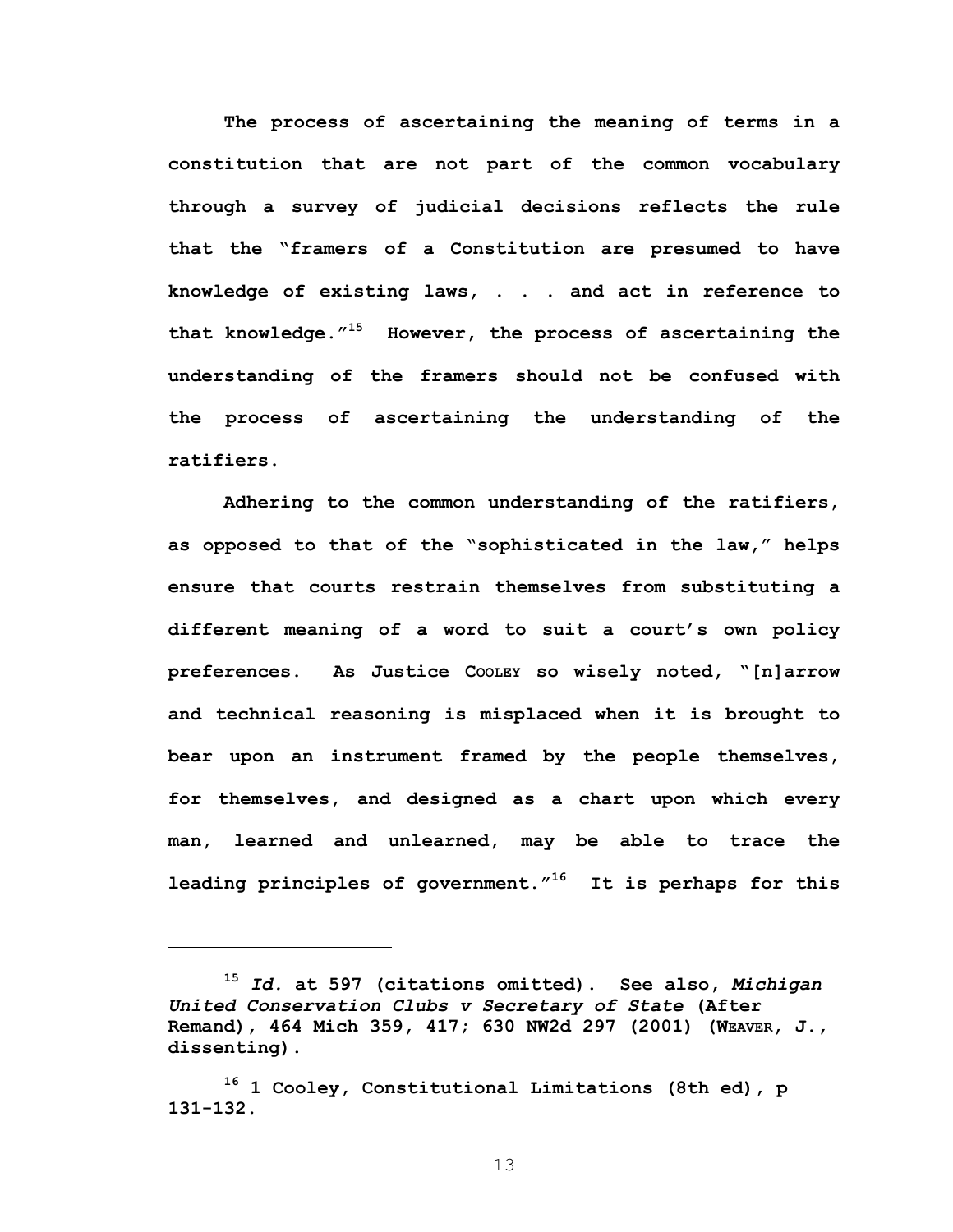**reason that Justice COOLEY concluded that "[n]o satisfactory definition of the term 'public use' has ever been achieved**  *by the courts***."17** 

**II. The People's Common Understanding of "Public Use"** 

**From the ordinance for government of the Northwest Territory of 1787 to the Michigan Constitution of 1963, every document governing the state of Michigan has recognized the sovereign's power of eminent domain.18 In 1852, this Court noted that "the whole policy of this country relative to roads, mills, bridges and canals, rests upon this single power [of eminent domain] . . . ."19 Thus, eminent domain has long been one of the "leading principles of government" that we must assume the people understood when they ratified each of Michigan's constitutions.20** 

1

**<sup>19</sup>** *Swan v Williams,* **2 Mich 427, 432 (1852), quoting Chancellor Walworth, 3 Paige R 73.** 

**<sup>17 2</sup> Cooley, Constitutional Limitations (8th ed), p 1139-1140 (emphasis added).** 

**<sup>18</sup> See, e.g., 1787 Gov't of Northwest Territory, art 2; 1805 Gov't of Michigan Territory, § 2; Const 1835, art 1, § 19; Const 1850, art 15, § 9 and art 18, §14; Const 1908, art 13, §1 and § 5; and Const 1963, art 10, § 2.** 

**<sup>20 1</sup> Cooley, Constitutional Limitations (8th ed), p 132.**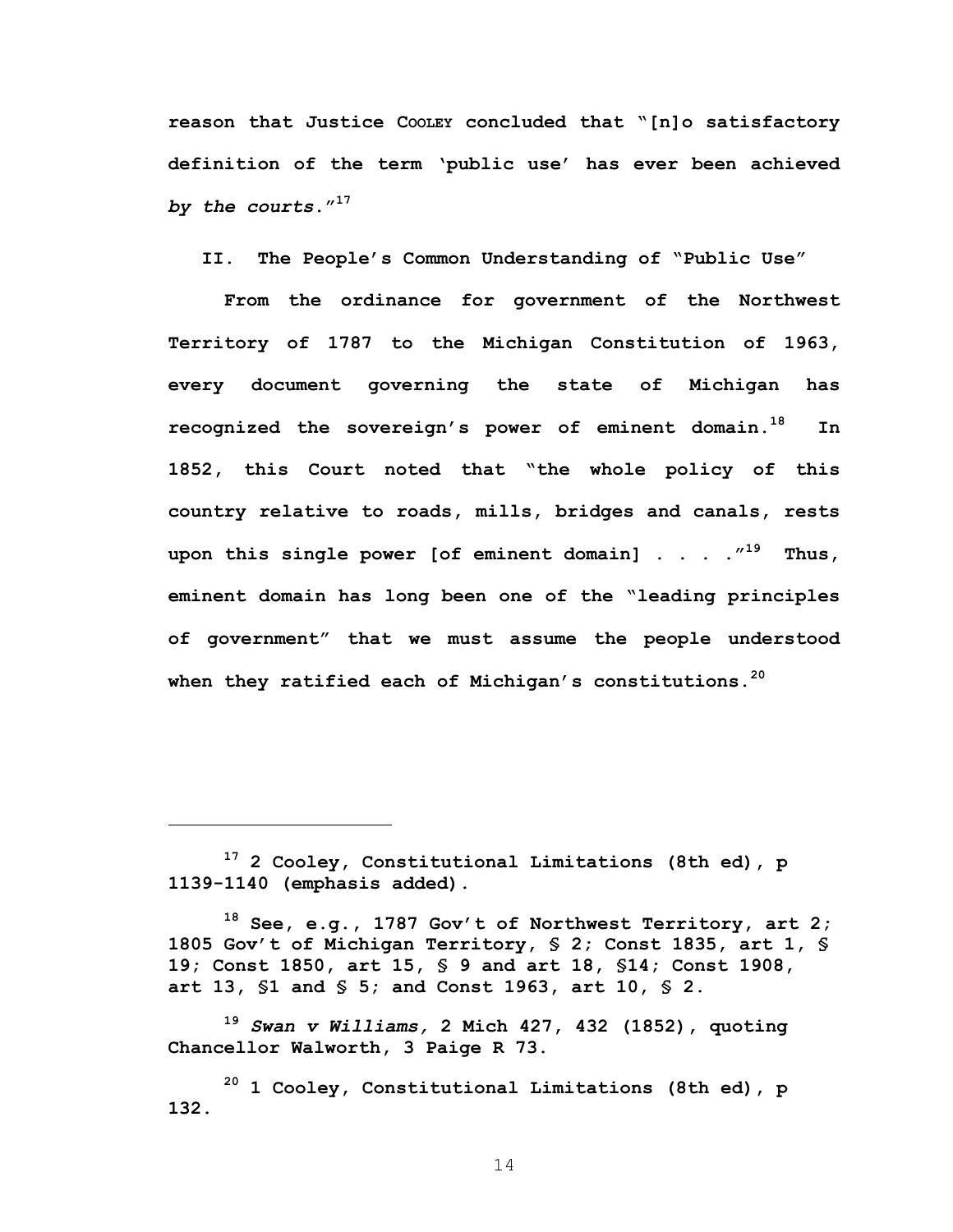While eminent domain is an attribute of sovereignty,<sup>21</sup> **"public use" is a limitation on the exercise of the power of eminent domain. In every Michigan constitution, the voters of Michigan imposed a "public use" limitation on the exercise of the power of eminent domain.22 To ascertain the people's understanding of art 10, § 2, it is to be remembered that:** 

**The primary source for ascertaining the meaning of a constitutional provision is to determined its plain meaning** *as understood by its ratifiers at the time of its adoption***. This is so because "the constitution, although drawn up by a convention, derives no vitality from its framers, but depends for its force entirely upon the popular vote."** 

**Nevertheless, "to clarify meaning, the circumstances surrounding the adoption of a constitutional provision and the purpose sought to be accomplished may be considered." This Court cannot properly protect the mandate of the people without examining both the origin and purpose of a constitutional provision,** *because provisions stripped of their context may be manipulated and distorted into unintended meanings***. Indeed we** *must heed the intentions of the ratifiers because our constitution gains its authority from its ratification by the people***—***to do otherwise deprives them of their right to govern***. [***Peterman v Dep't of Natural Resources,*  **446 Mich 177, 184-185; 521 NW2d 499 (1994) (citations omitted; emphasis added).]** 

**<sup>21</sup>** *Sinas v City of Lansing,* **382 Mich 407, 411; 170 NW2d 23 (1969);** *Swan, supra* **at 431.** 

**22 Const 1835, art 1, § 19; Const 1850, art 15, § 9, §14; Const 1908, art 13, §1.** 

 $\overline{a}$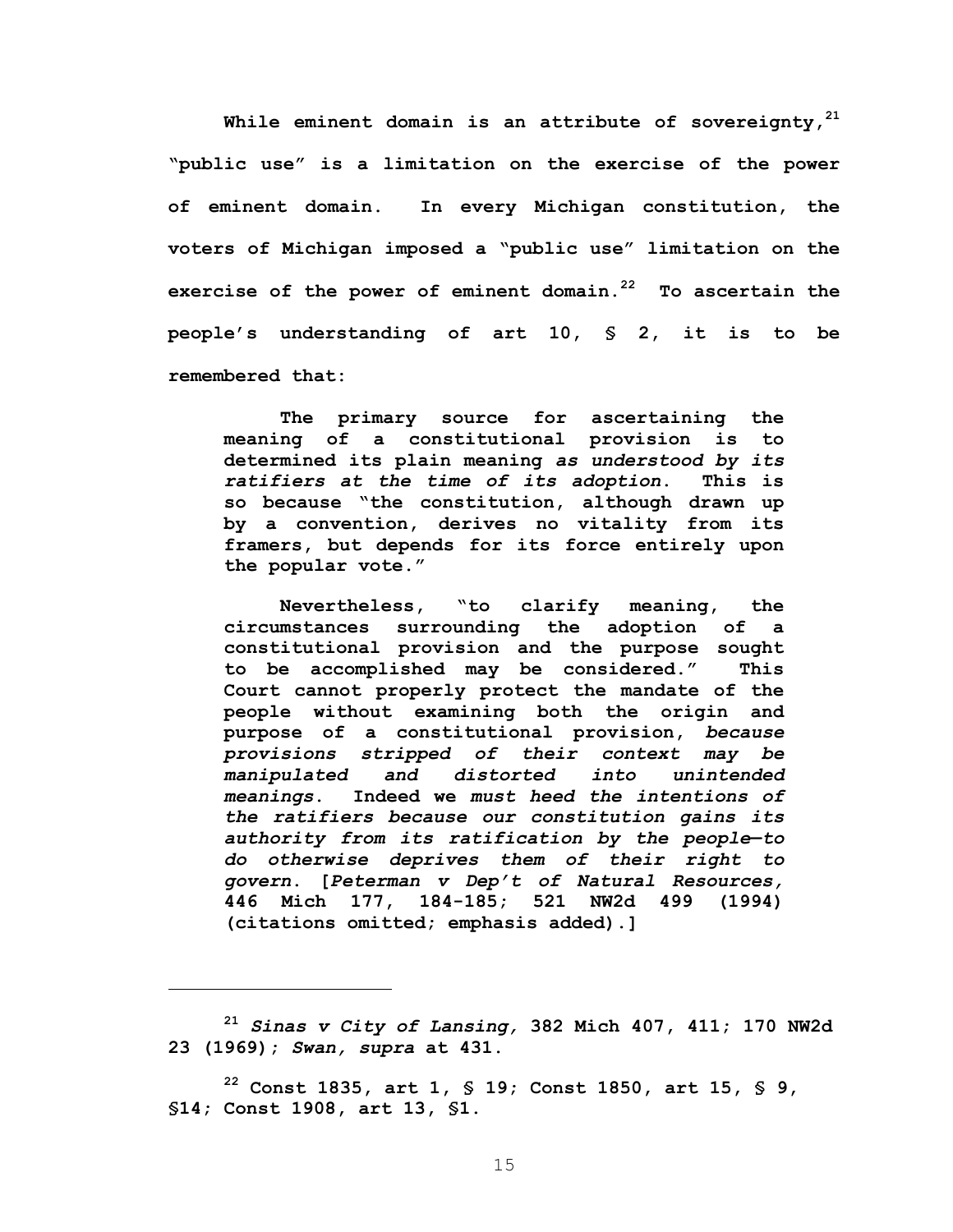**As clearly and fully expressed by this Court in**  *Peterman,* **art 10, § 2, "has 'acquired a well-understood meaning, which the people must be supposed to have had in view in adopting them. We cannot understand these provisions unless we understand their history; and when we find them expressed in technical words, and words of art, we must suppose these words to be employed in their technical sense.'"23** 

**To clarify the meaning understood by the ratifiers of art 10, § 2,** *Peterman* **cited an 1857 case discussing the power of and limitations on eminent domain and in a footnote provided the following historical context:** 

<u>.</u>

**<sup>23</sup>** *Peterman, supra* **at 186 (quoting 1 Cooley, Constitutional Limitations (8th ed), p 132. The majority misuses** *Peterman* **to try to support the majority's elitist holding that art 10, § 2 must be interpreted as it would have been by person's "sophisticated in the law." Read in context above,** *Peterman* **squarely acknowledged that art 10, § 2 has acquired a well-understood meaning, which the people must be supposed to have had in view. That "public use" might be called a technical term or term of art does not remove it from the understanding of every person. The majority's perversion of the rule of common understanding is more than merely semantic. The majority's approach invites "sophisticated" refinement of the people's "right to govern" themselves through their popular vote. It allows the "sophisticated and learned in the law" to, intentionally or not, strip constitutional provisions of their context and manipulate and distort their meaning. See, e.g.,** *Peterman, supra* **at 185.**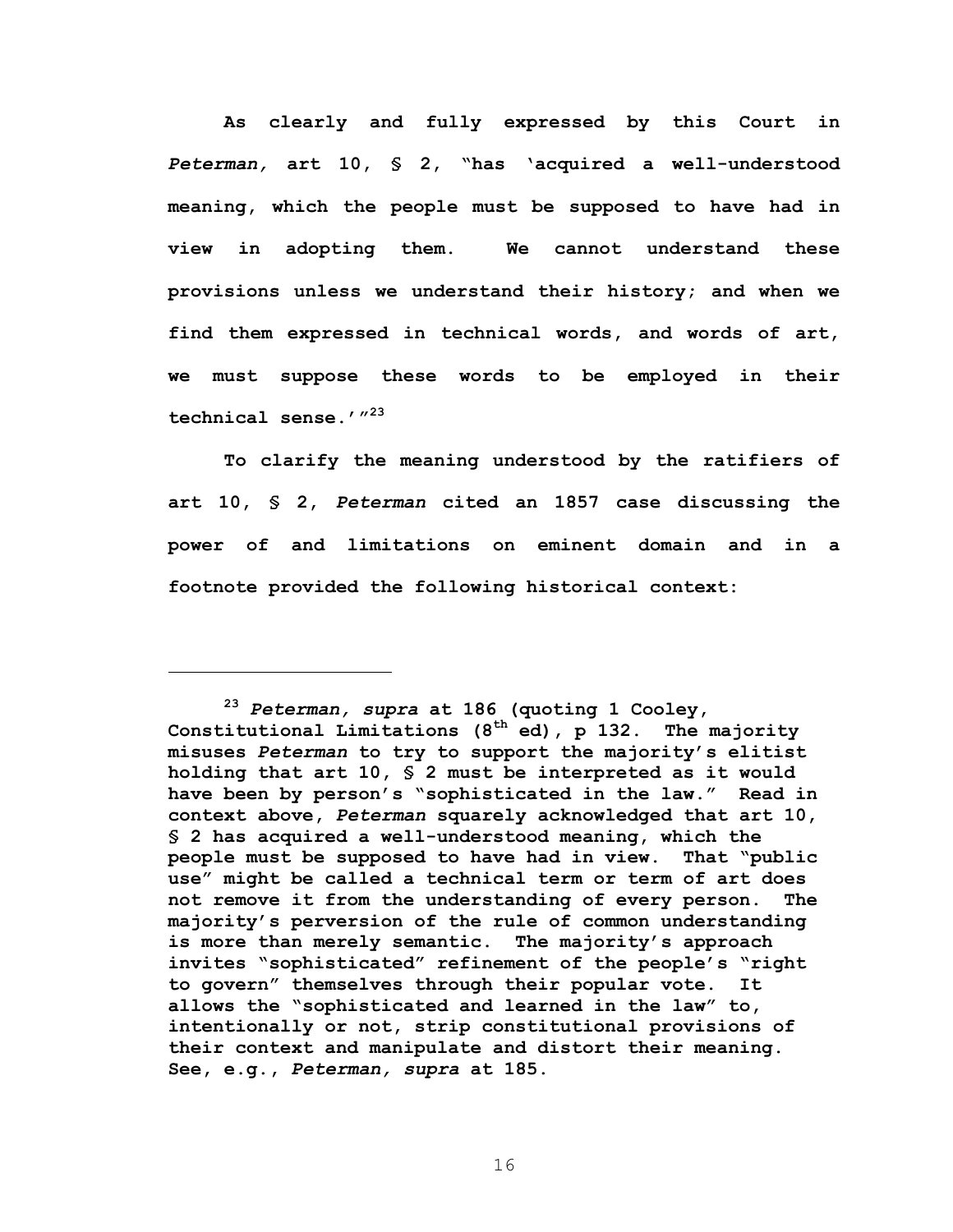**Before the American Revolution and the drafting of the United States Constitution, the sovereign was not only empowered to take private property for public use, but such takings were almost always uncompensated. . . . Nevertheless, the newly formed republic became increasingly hostile to governmental infringement of property rights as states seized loyalist lands, suspended or remitted debts and the collection of taxes, printed inflationary paper money, and delayed legal enforcement of property rights. To address these abuses was born the requirement that government may not take private property for public use without just compensation. [***Id***. at 187 n 14.]** 

**Such historical perspective helps clarify the limitations on the exercise of eminent domain intended by the ratifiers.** *Peterman's* **approach is entirely distinct from the majority's reliance on the "sophisticated" understanding of case law addressing the public use limitation.** *Peterman's* **commitment to ascertaining the common understanding of the ratifiers stands in stark contrast to the majority's statement that the people's common understanding is "fictionalized."** *Ante* **at 31, n 48.** 

**Determining whether a particular exercise of eminent domain is for a constitutionally permissible "public use" has traditionally and necessarily involved consideration of the use to which the condemned property will be put. In 1877, this Court held that to constitutionally exercise the power of eminent domain, the use must "be public in fact; in other words, that it should contain provisions entitling**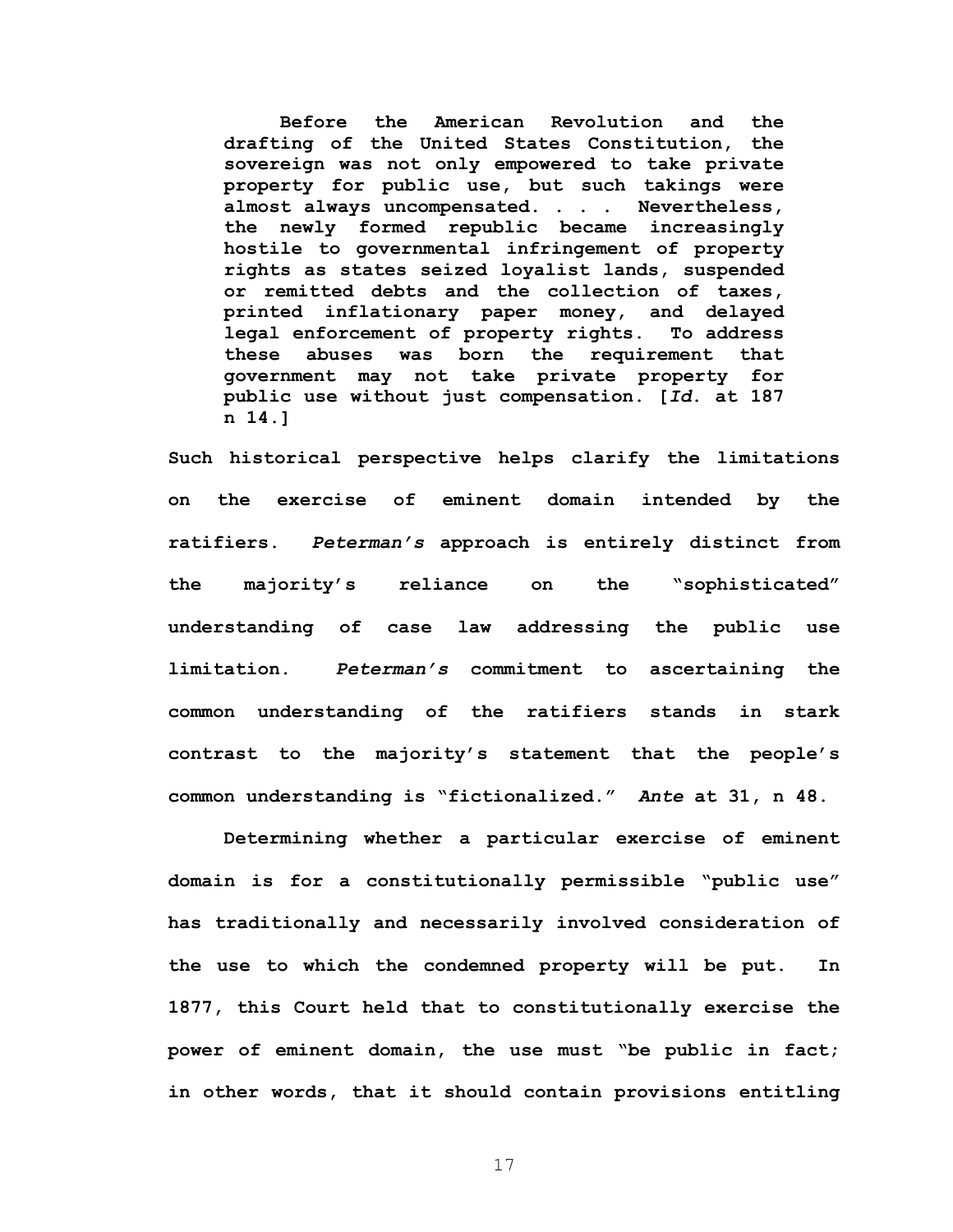**the public to accommodations."24 Thus, this Court upheld the condemnation of land for the laying out of a public highway;25 the condemnation of land for the opening of a public avenue;26 a statute delegating condemnation authority to cities, villages, townships, and counties for the construction of airports;27 and a public school district's condemnation of property for use by the school.28 In each of these cases the public retained the right to actually use the land.** 

**A statute authorizing condemnation that merely requires the use of condemned property to generally serve the public interest is insufficient to justify the exercise of eminent domain authority because, "every lawful business does this."29 It is thus well-established that the "public use" requirement precludes the condemnation of property for** 

**<sup>24</sup>** *Ryerson v Brown***, 35 Mich 333, 338 (1877).** 

**<sup>25</sup>** *Rogren v Corwin***, 181 Mich 53; 147 NW 517 (1914).** 

**<sup>26</sup>** *In re Opening of Gallagher Ave***, 300 Mich 309, 312; 1 NW2d 553 (1942).** 

**<sup>27</sup>** *In re Petition of City of Detroit for Condemnation of Lands for Airport***, 308 Mich 480; 14 NW2d 140 (1944).** 

**<sup>28</sup>** *Union School Dist of the City of Jackson v Starr Commonwealth for Boys***, 322 Mich 165; 33 NW2d 807 (1948).** 

**<sup>29</sup>** *Ryerson, supra* **at 339.** 

 $\overline{a}$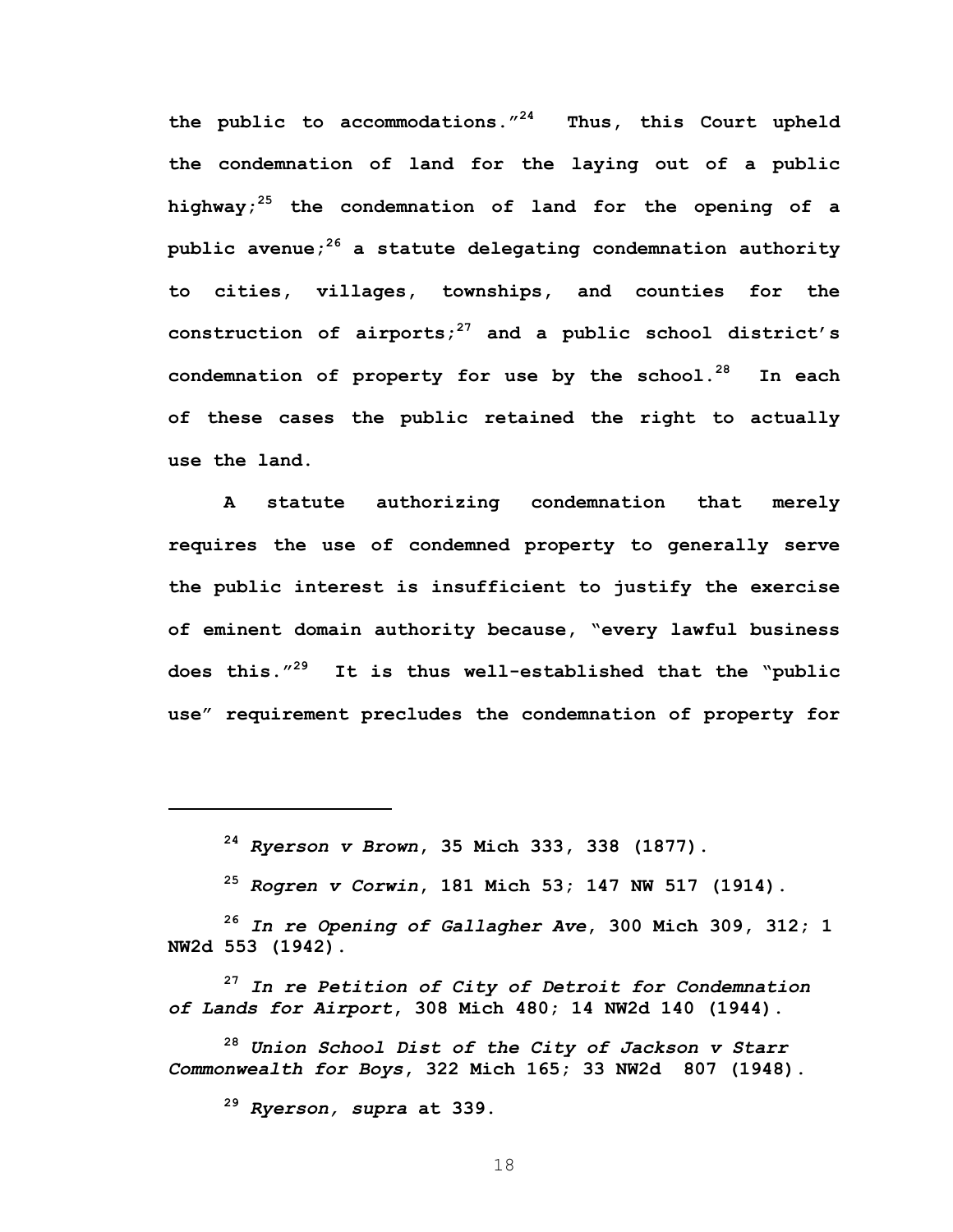**private use even if the private use will generally benefit the public.30** 

**"The public use implies a possession, occupation, and enjoyment of the land by the public at large, or by public agencies; and due protection to the rights of private property will preclude the government from seizing it in the hands of the owner, and turning it over to another, on vague grounds of public benefit, to spring from the more profitable use to which the latter may devote it. [***Portage Twp Bd of Health v Van Hoesen***, 87 Mich 533, 538; 49 NW 894 (1891), quoting Cooley, Const Lim (6th ed) p 654.]** 

**This Court has held, therefore, that condemnation of land for a rail spur serving a single private company was an unconstitutional exercise of condemnation power because the private company could control its use and exclude the public.31 Similarly, this Court has held that a statute authorizing condemnation of property to provide a private landowner access to his landlocked private property was unconstitutional.32** 

**Ultimate private ownership of lands proposed for condemnation, however, does not necessarily render the taking of land unconstitutional under the "public use" requirement. This Court has upheld the exercise of eminent** 

 $\overline{a}$ 

**<sup>30</sup> See, e.g.,** *Pere Marquette R Co v United States Gypsum Co,* **154 Mich 290; 117 NW 733 (1908).** 

**<sup>31</sup>** *Pere Marquette, supra* **at 300.** 

**<sup>32</sup>** *Tolksdorf v Griffith***, 464 Mich 1, 9; 626 NW2d 163 (2001).**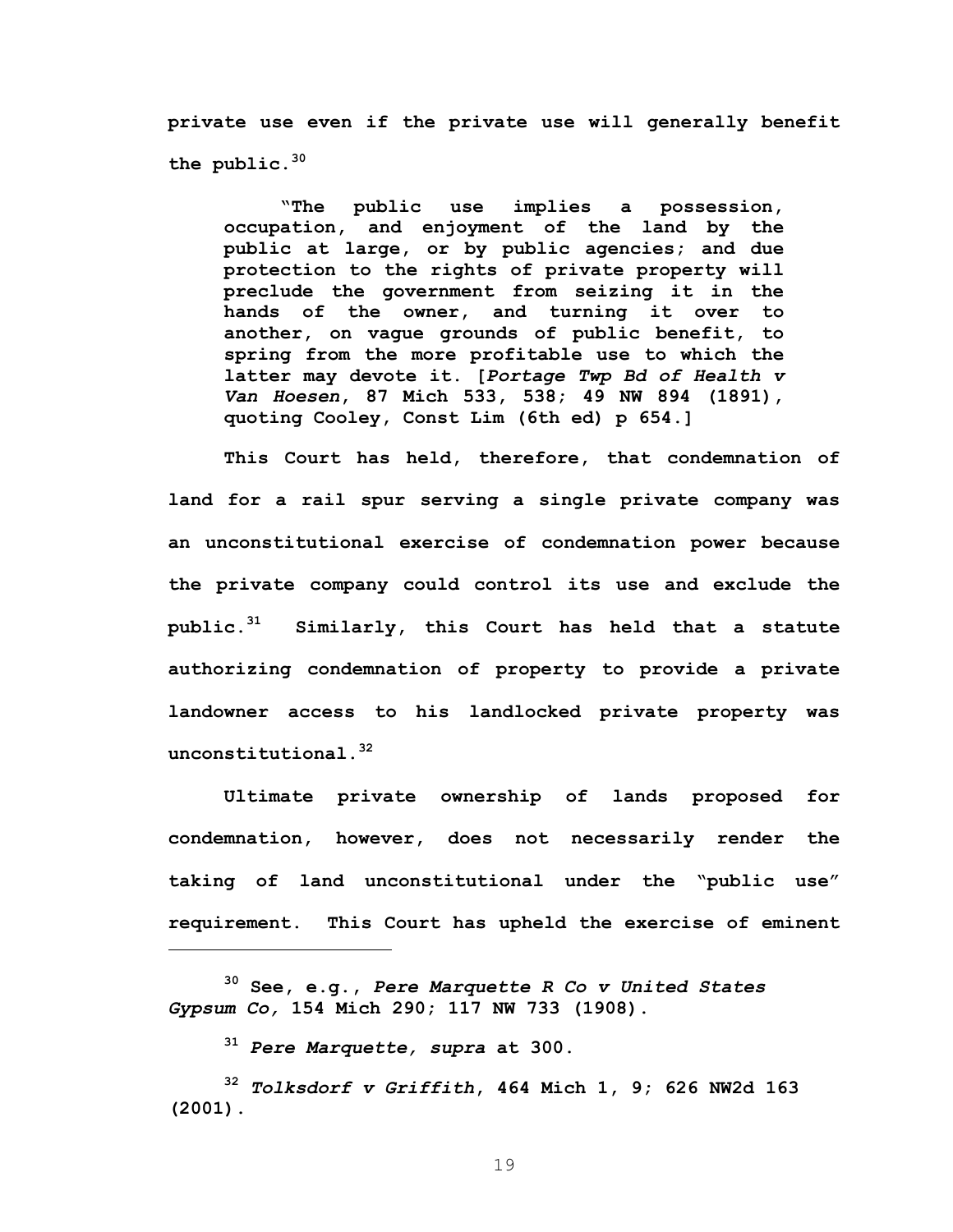**domain involving lands that remain in private ownership (albeit new private ownership) where the public retains the right to use the lands taken.** 

**In every instance of turnpike, plank road, bridge, ferry, and canal companies, [eminent domain] has been employed, as well as those of railroads. All this class of incorporations have been enacted upon the hypothesis that the lands taken for these purposes were taken for** *public use***, and not for private endowment . . . . The right to purchase and hold lands for the purposes of the road, being a right delegated in virtue of the eminent domain of the government, and derogatory to those of the citizen whose property is condemned, must be construed as conferring no right to hold the property in derogation of the purposes for which it was taken. [***Swan, supra* **at 439-440 (emphasis added).]** 

**Thus, this Court upheld a statute providing for the appropriation of private property for a railroad designed to provide public travel33 and a statute authorizing the condemnation of property for an interstate bridge available for public travel.34 In these cases, ultimate private ownership of condemned land did not offend the "public use" limitation even though the owner would profit from its ownership, because the owner was and could be compelled to** 

 $\overline{a}$ 

**<sup>33</sup>** *Swan, supra. (Swan* **involved the interpretation of the eminent domain provisions of the United States Constitution and the Ordinance of 1787 governing the Northwest Territory.)**

**<sup>34</sup>** *Detroit International Bridge Co v American Seed Co***, 249 Mich 289; 228 NW 791 (1930).**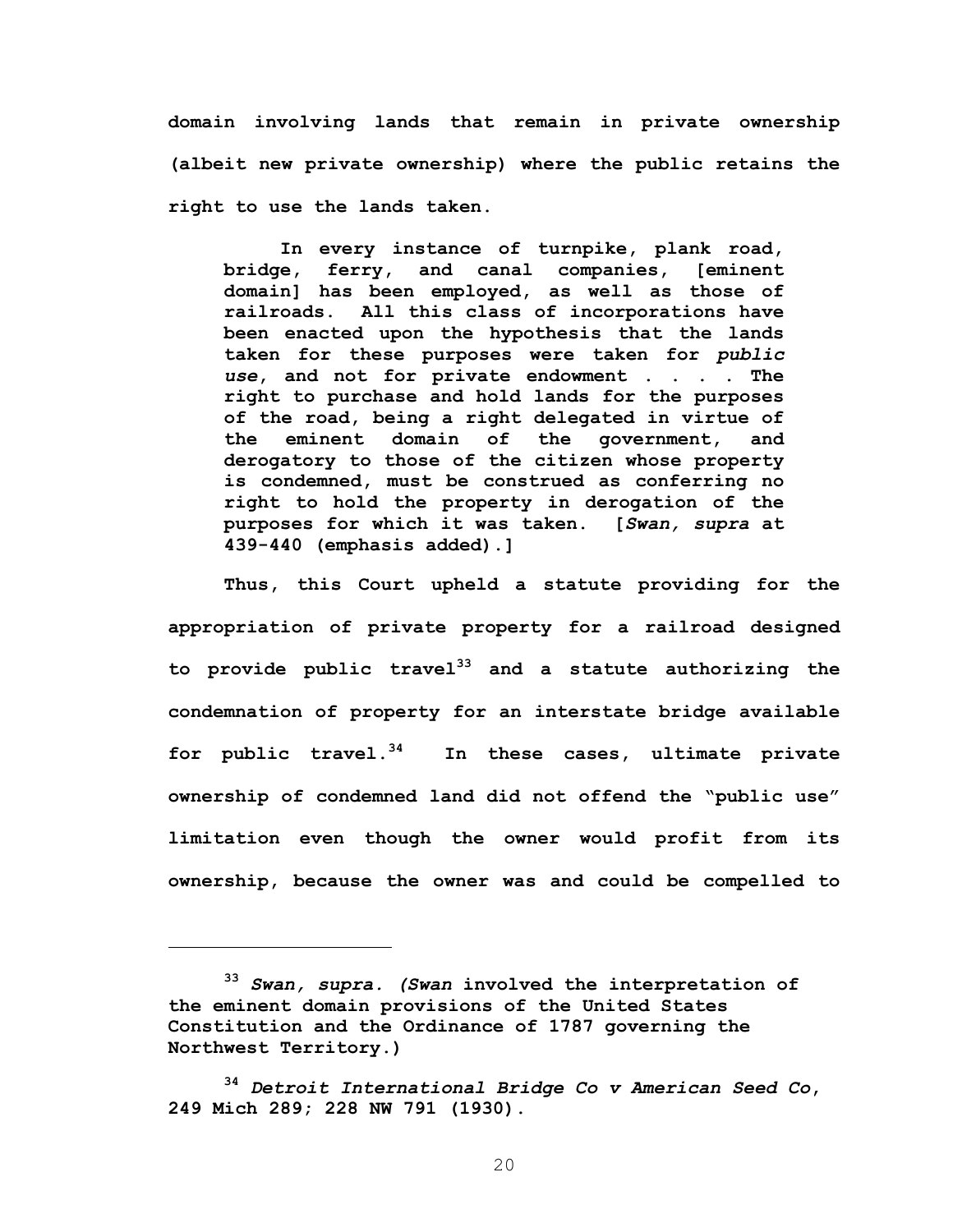**continue to devote the condemned land to the public use for which it was condemned.<sup>35</sup>**

**While this Court's evaluation of whether a condemnation is for a "public use" has traditionally involved consideration of the public's use or control over the use of the property condemned, this Court has considered the government purposes to be achieved by the condemnation. For example, this Court held the transportation of oil throughout the state to be a valid legislative purpose and upheld the constitutionality of a statute allowing the condemnation of lands for a pipeline to serve that purpose.36 There the Court concluded, however, that the pipeline was a "public use benefiting the people of the State of Michigan" and emphasized that the state retained control of the pipeline allowing it to ensure its devotion to public use.37 The Court has also excused the absence of ultimate public use or control over lands taken and then transferred to a private entity in cases involving the removal of slums and blight that** 

**<sup>37</sup>** *Id.* **at 37 and 40.** 

 $\overline{a}$ 

**<sup>35</sup>** *Swan, supra* **at 436, and** *Detroit International Bridge Co, supra* **at 299.** 

**<sup>36</sup>** *Lakehead Pipe Line Co, Inc v Dehn***, 340 Mich 25, 36; 64 NW2d 903 (1954).**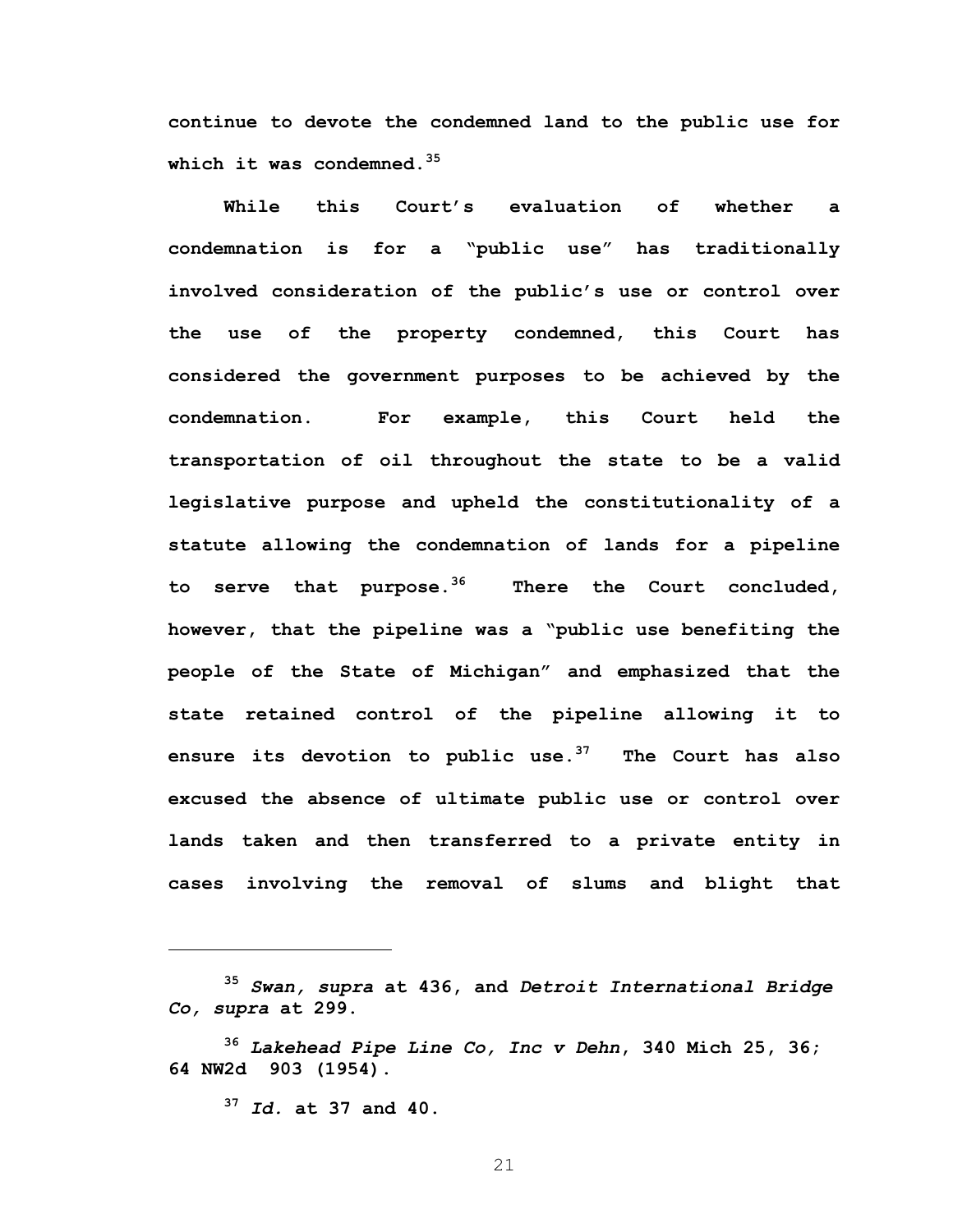**endangered public health, morals, safety, and welfare.38 In these cases, the Court reasoned that "slum clearance is in any event the one** *controlling* **purpose of the condemnation."39** 

**Until** *Poletown***, this Court's decisions consistently distinguished "public use," as that concept limits the exercise of eminent domain, from private uses and uses that only generally advance the public interest. This distinction was readily traceable in the law and must be assumed to have been well understood by Michigan citizens, the vast majority of whom are not lawyers and are not "sophisticated in the law." The distinction between a "public use" and uses that are strictly private or only generally beneficial to the public protects against the arbitrary exercise of the "extraordinary" sovereign power of eminent domain.40** 

**Wayne County's purpose supporting each of the condemnation proceedings at issue is the creation of a contiguous land mass of approximately 1,300 acres for the** 

**38 See, e.g.,** *In re Slum Clearance,* **331 Mich 714; 50 NW2d 340 (1951),** *Sinas v City of Lansing***, 382 Mich 407; 170 NW2d 23 (1969), and** *City of Center Line v Michigan Bell Tel Co***, 387 Mich 260; 196 NW2d 144 (1972).** 

**<sup>39</sup>** *In re Slum Clearnace, supra* **at 72 (emphasis in original).** 

**<sup>40</sup>** *Swan, supra* **at 433.** 

<u>.</u>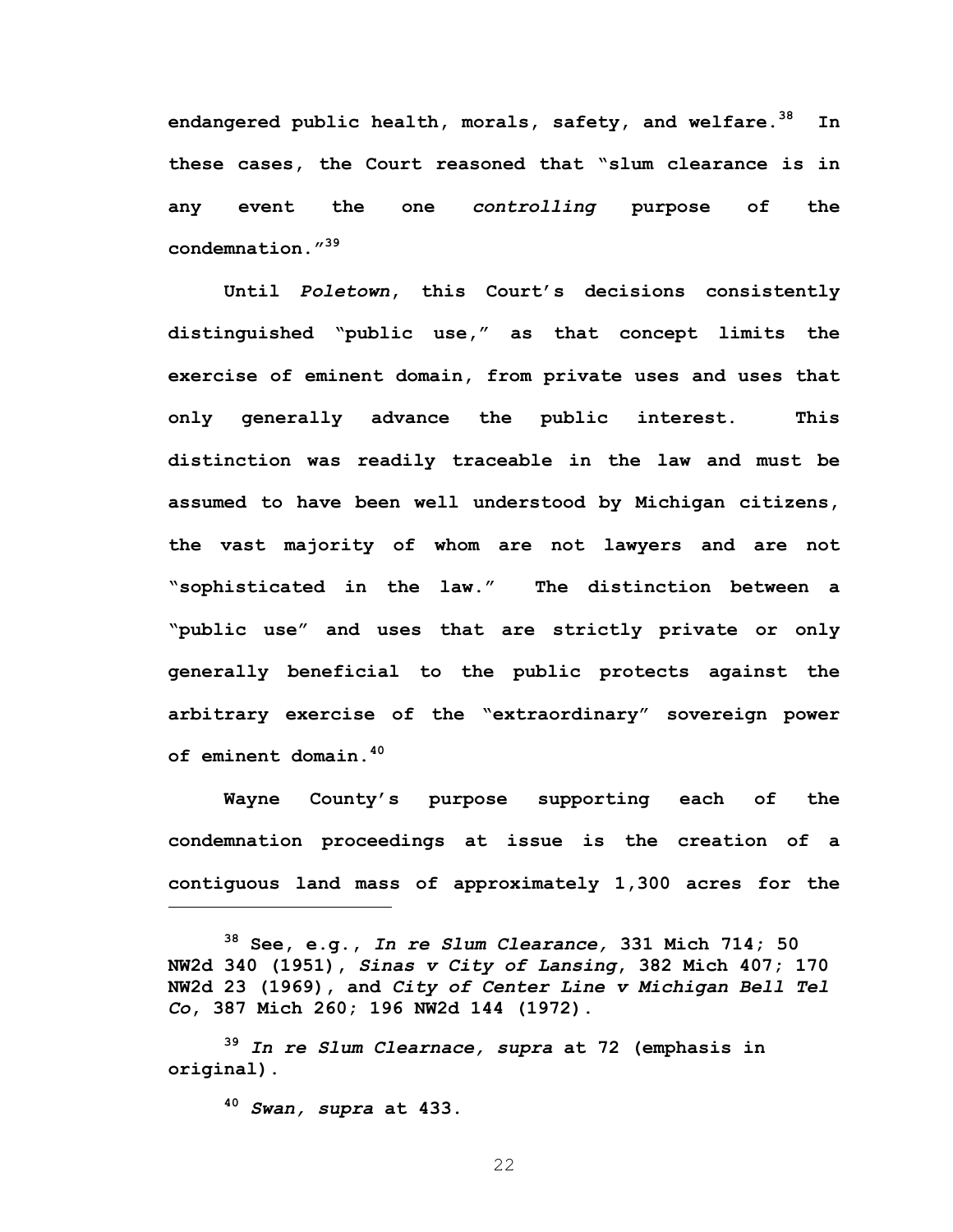**development of the Pinnacle Aeropark Project. The county states that contiguity is necessary to attract investors and further that the development will create thousands of jobs and tens of millions of dollars in tax revenue, while broadening its primarily industrial tax base.** 

**However laudable these goals are, the facts remain that Wayne County intends to transfer these properties to private entities. These entities will be under no obligation to let the public in their doors or even on their lands. There is no way to characterize the county's transfer of dominion over these properties as accommodating "public use." Further, Wayne County will not retain control over the properties or enterprises to ensure their devotion to public use. Nor can it be said that a controlling purpose of the condemnations is the removal of blight or slums that endanger the public health, morals, safety, and welfare. This case is indeed a very straightforward example of government taking one person's property for the sole benefit of another.** 

**III. The Majority Abandons the Common Understanding** 

**The majority's application of its "sophisticated in the law" approach to this case is unnecessary and subject to abuse: it invites the erosion of the limitations placed on the exercise of eminent domain. As noted by Justice**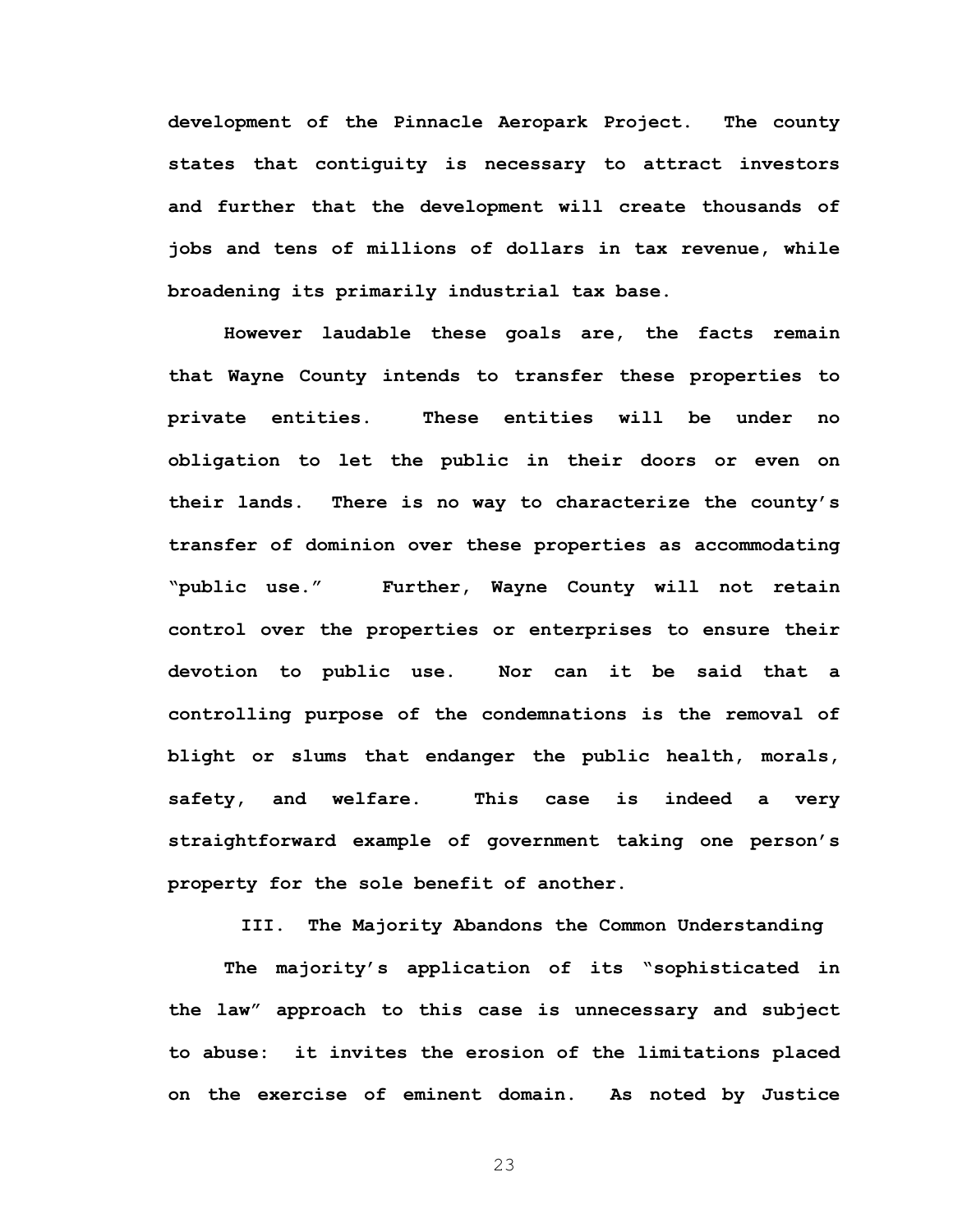**COOLEY, "[a] little investigation will show that any definition [of 'public use'] attempted would exclude some subjects that properly should be included in, and include some subjects that must be excluded from, the operation of the words 'public use' . . . ."41 Nevertheless, the majority opines that** 

**transfer of condemned property to a private entity, seen through the eyes of an individual sophisticated in the law at the time of ratification of our 1963 Constitution, would be appropriate in one of three contexts: (1) where 'public necessity of the extreme sort' requires collective action; (2) where the property remains subject to public oversight after transfer to a private entity; and (3) where the property selected is due to "facts of independent public significance," rather than the interests of the private entity to which the property is eventually transferred.<sup>42</sup>**

**The majority's categorization of Michigan case law addressing transfers of property to private entities is better suited to articles in law journals that have no force of law than it is to judicial opinions. If, instead of the common understanding of "public use," future courts rely on "facts of independent public significance" to determine whether a condemnation is for a "public use," then it is easy to imagine how the people's limit on the** 

 $\overline{a}$ 

**<sup>41 2</sup> Cooley, Constitutional Limitations (8th ed), p 1139-1140.** 

**<sup>42</sup>** *Ante* **at 39 (citing** *Poletown, supra,* **at 674-681 (RYAN, J., dissenting)).**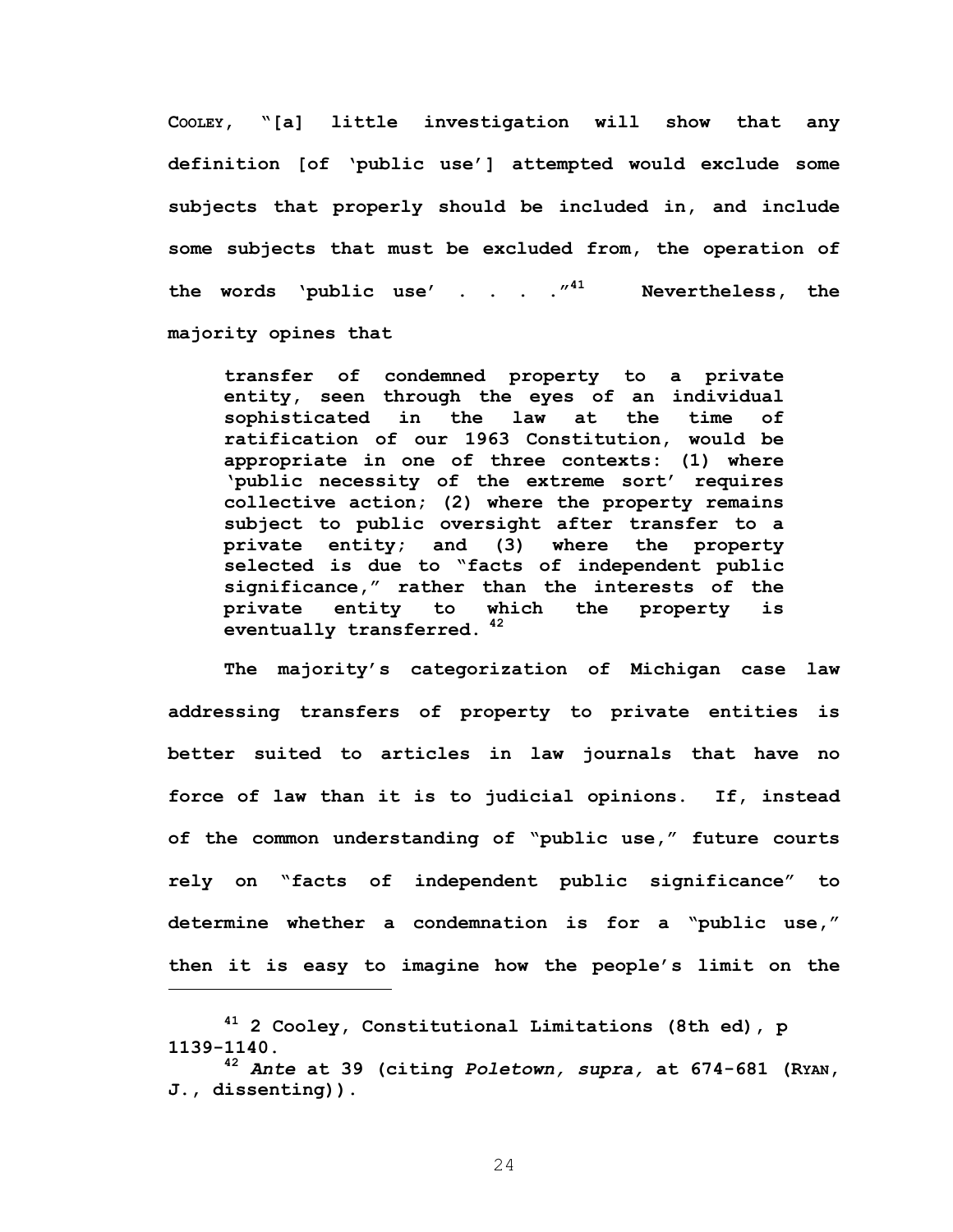**exercise of eminent domain might be eroded. For example, a municipality could declare the lack of a two-car garage to be evidence of blight, as has been attempted in Lakewood, Ohio43 or justify condemning a small brake repair business so that the property can be used for a hardware store, as has been attempted in Mesa, Arizona.44 The majority's "sophisticated in the law" approach makes the intended protections from such encroachments on protected rights less certain because it moves away from the constitutional text.** 

**The majority's categories are based on what the majority has determined is the "sophisticated" understanding of case law. However, "sophisticated" categorizations should not replace the traditional approach to ascertaining the common understanding of the ratifiers. Justice COOLEY aptly summarized the "public use" limitations as follows:** 

**[T]he** *public use* **implies a possession, occupation, and enjoyment of the land by the public at large, or by public agencies; and due protection to the rights of private property will preclude the government from seizing it in the hands of the owner, and turning it over to another on vague grounds of public benefit to** 

**43 Engage,** *Berman and Beyond: The Misuse of Blight Laws and Eminent Domain***, (Vol 5, Issue 1). See also, CBS News,** *60 Minutes,* **September 28, 2003.** 

**<sup>44</sup> CBS News,** *60 Minutes,* **September 28, 2003.**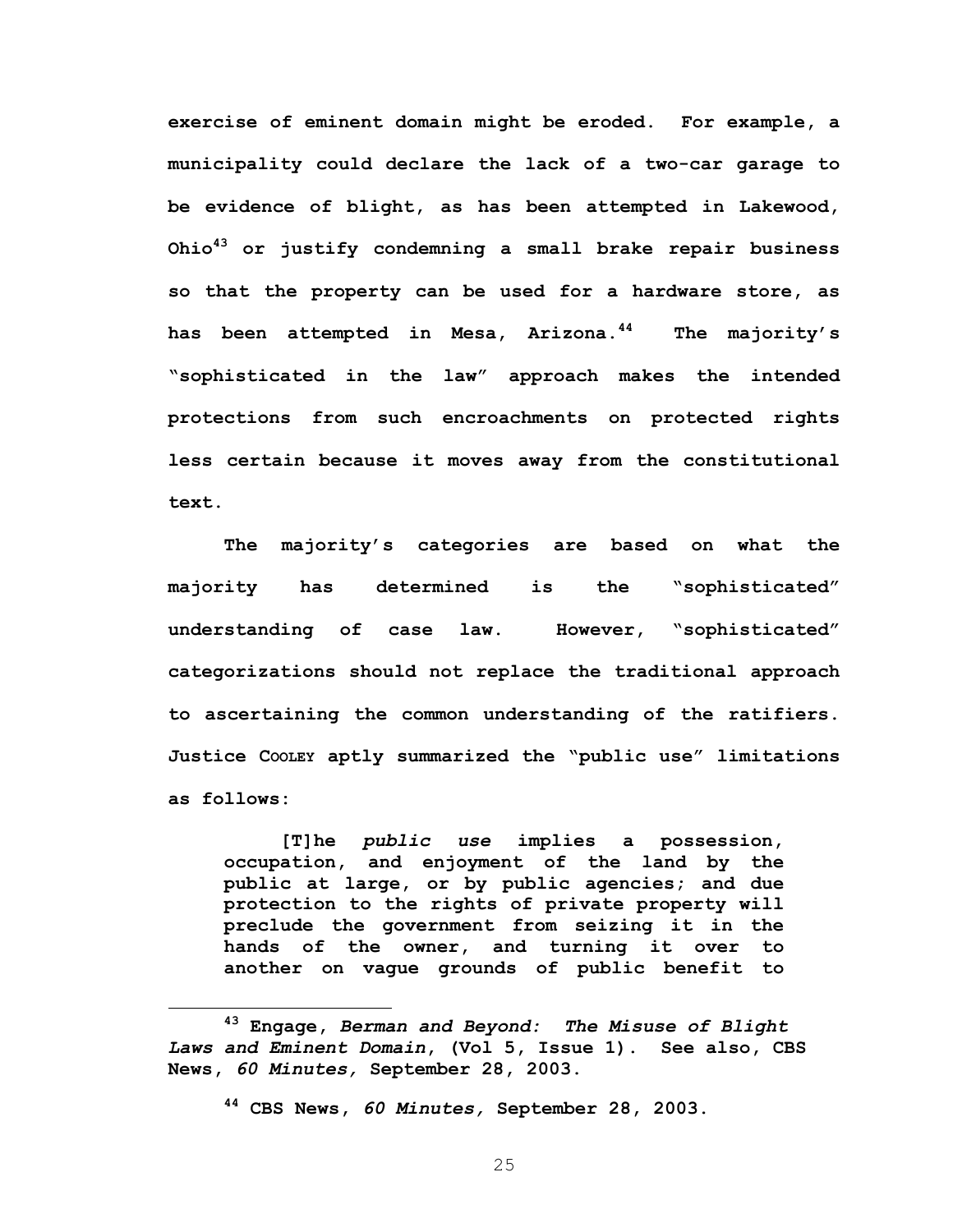**spring from the more profitable use to which the latter may devote it.** 

**We find ourselves somewhat at sea, however, when we undertake to define, in the light of the judicial decisions, what constitutes a public use.[45]**

**Justice COOLEY'S scholarly treatise follows this statement with a review of judicial decisions from various states regarding the meaning of "public use" and concludes that "public use" "has a meaning much controlled by necessity, and somewhat different from that which it generally bears."46** 

**Contrary to the majority's suggestion, Justice Cooley does not justify invoking a cadre of legal "sophisticates" to help ascertain the meaning of "public use," rather it reveals that "public use" is indeed a constitutional term that must be understood not in its "more popular character," but rather in "the sense fixed upon the words in legal and constitutional history where they have been employed for the protection of popular rights."47 The sense** 

<sup>45</sup> 2 Cooley, Constitutional Limitations (8<sup>th</sup> ed), p **1129.** 

 $\overline{a}$ 

**47 1 Cooley, Constitutional Limitations (8th ed), p 132-133. A more "popular" sense of "public use" might be derived by concluding that the term required the public's actual physical use of the land or by combining lay dictionary definitions of "public" and "use." These** 

**<sup>46</sup>** *Id* **at 1138.**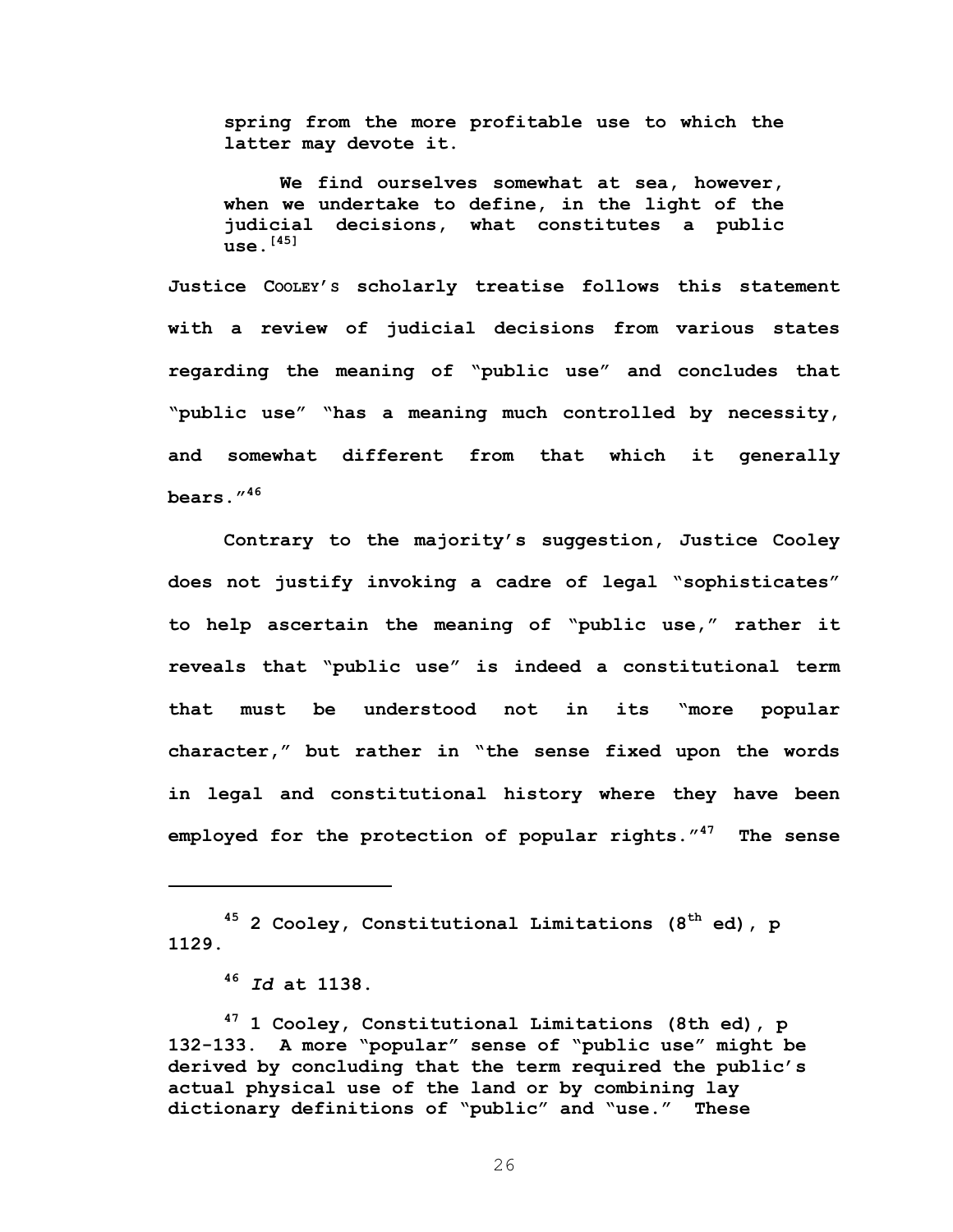**fixed upon the term in legal and constitutional history is, in Justice COOLEY'S words, "familiar to the people."48** 

**The facts of each case involving a proposed condemnation should be considered in light of the "public use" limitation on the exercise of eminent domain as the limitation would have been commonly understood by the people, learned and unlearned, who ratified the Constitution. This ensures that the "sense fixed upon the words in the legal and constitutional history" continue to serve to protect the "popular rights."49** 

**Contrary to the majority's suggestion, the people's common understanding is not "fictionalized."** *Ante* **at 31, n 48. The people who ratified art 10, § 2 do understand the limitations they imposed on the exercise of eminent domain. As stated by Justice Cooley:** 

**it is always an invasion of liberty and of right when one is compelled to part with his possessions on grounds which are only colorable. A person may be very unreasonable in insisting on retaining his lands; but half the value of free institutions consists in the fact that they protect every man in doing what he shall choose,** 

**definitions would not necessarily reflect the full protections intended by the ratifiers of art 10, § 2 when they limited the exercise of eminent domain.** 

 $\overline{a}$ 

**48 1 Cooley, Constitutional Limitations (8th ed), p 132.** 

**49 1 Cooley, Constitutional Limitations (8th ed), p 132-133.**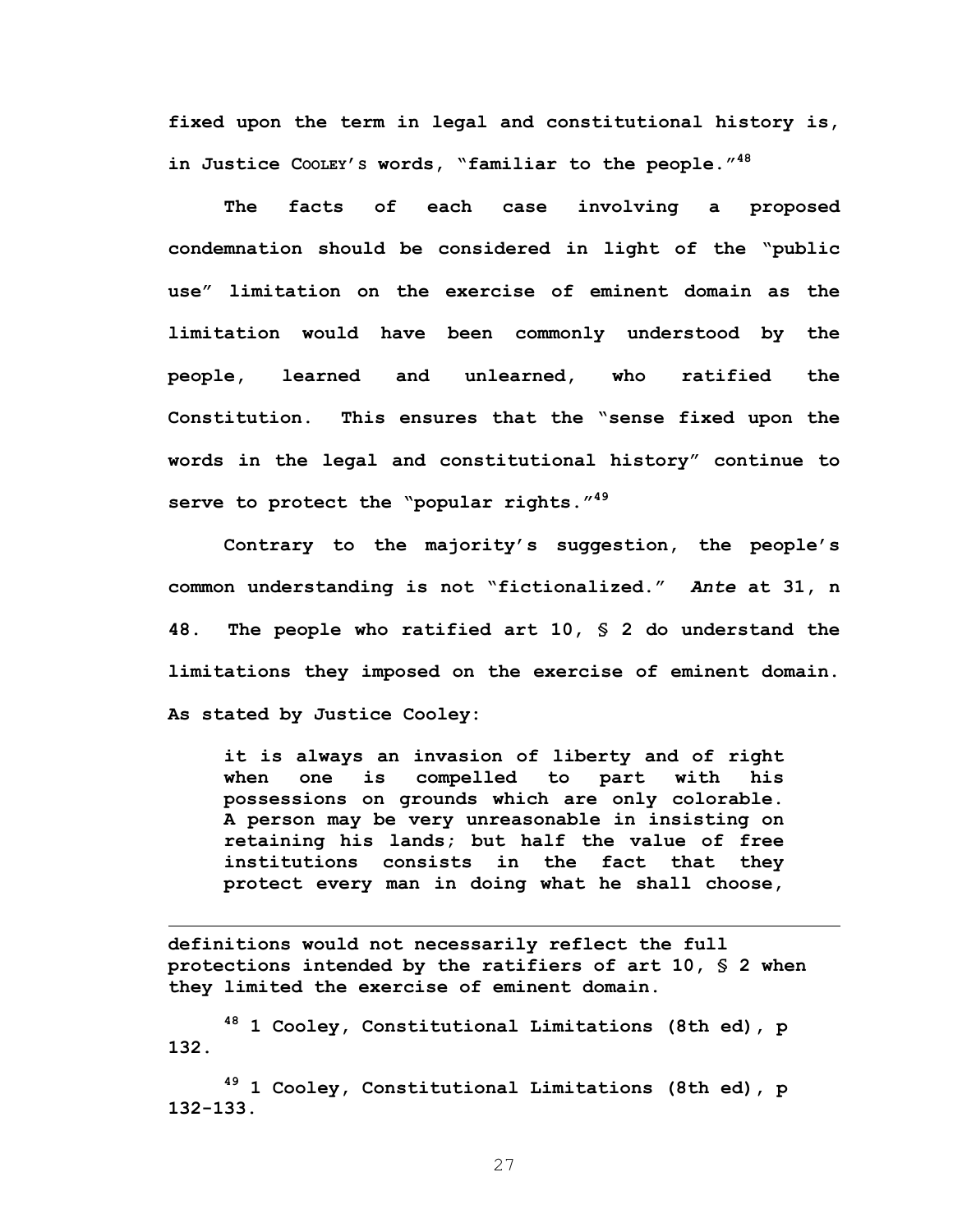**without liability to be called account for his reasons or motives, so long as he is doing only that which he has a right to do. [***Ryerson, supra*  **at 342.]** 

**Nevertheless, the majority substitutes the people's common understanding with that of those "sophisticated in the law." Apparently, the current majority does not share Justice COOLEY'S respect for every person's understanding of their most basic and established constitutional protections.** 

## **IV. Conclusion**

**I agree with the majority's result and its decision to overrule** *Poletown. Poletown* **wrongly abandoned the express constitutional limitation on the exercise of eminent domain power when it held that land can be taken by the government and transferred to a private entity upon the mere showing that the economy will generally benefit from the condemnation. For the reasons stated by the majority, I agree that this decision should apply retroactively. Thus Wayne County may not condemn the properties of the defendants at issue.** 

**I dissent from the majority's reliance on its recently created and elitist rule of constitutional interpretation that gives constitutional terms the meaning that those**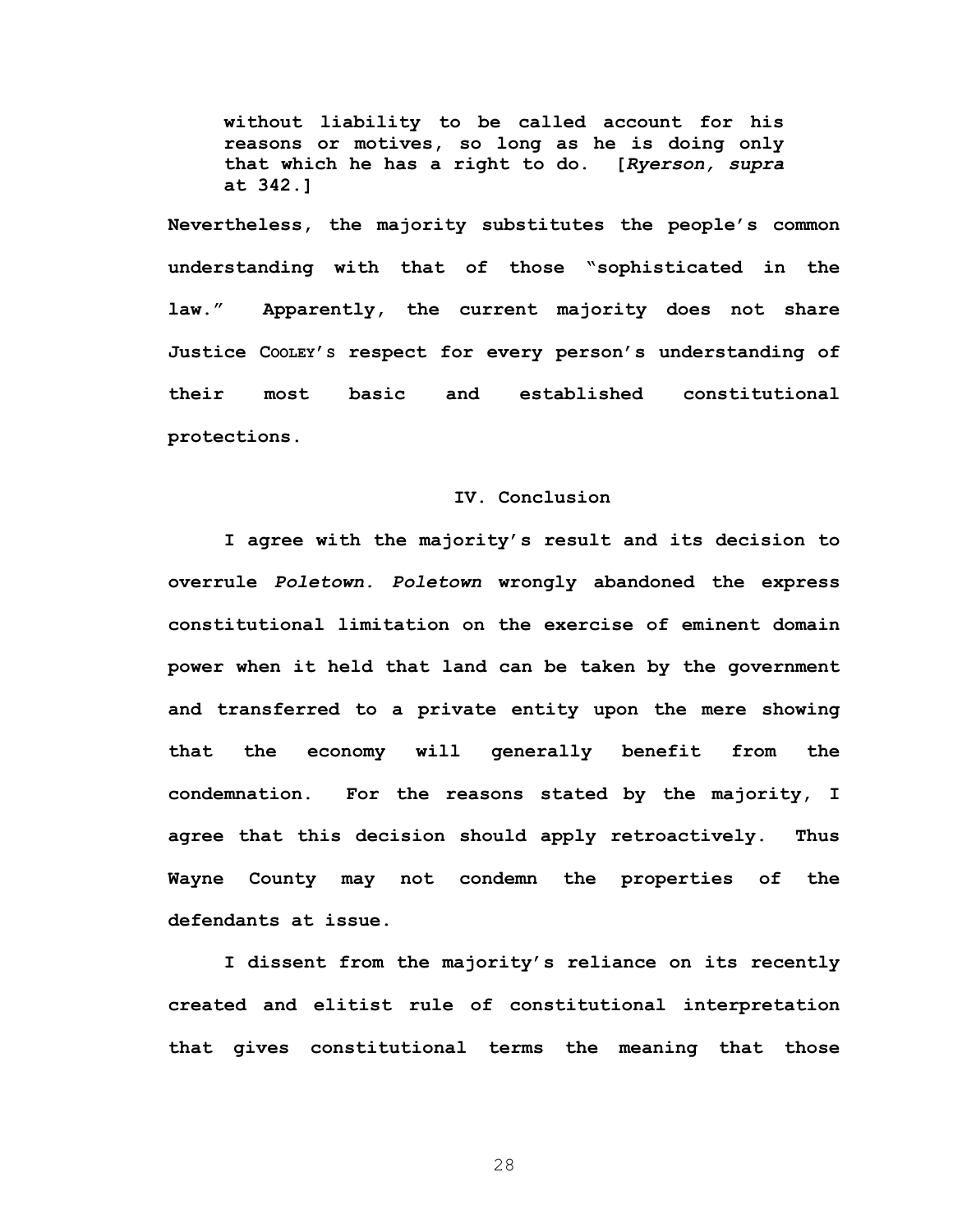**"versed" and "sophisticated in the law" would have given it at the time of the Constitution's ratification.** 

**I also dissent from the majority's application of this new rule to the facts of this case. While the majority's application of its method of interpretation reaches the correct result in this case, this new rule of constitutional interpretation perverts the long-established and primary rule that constitutional terms are to be interpreted as they are understood by the citizen ratifiers, the vast majority of whom are not lawyers or judges and are not "sophisticated in the law." The majority's new rule of constitutional interpretation opens the door, as Justice Cooley warned, for "interested subtlety and ingenious refinement" to be forced on the Constitution's language—constitutional language that the people framed and adopted for themselves "as a chart upon which every man, learned and unlearned, may be able to trace the leading principles of government."<sup>50</sup>**

**Where a legal and constitutional term is so embedded in our constitutional law and history and so familiar to the people as to be commonly understood, this Court should not redefine it through the eyes of those "sophisticated in** 

**<sup>50 1</sup> Cooley, Constitutional Limitations (8th ed), p 131-132.**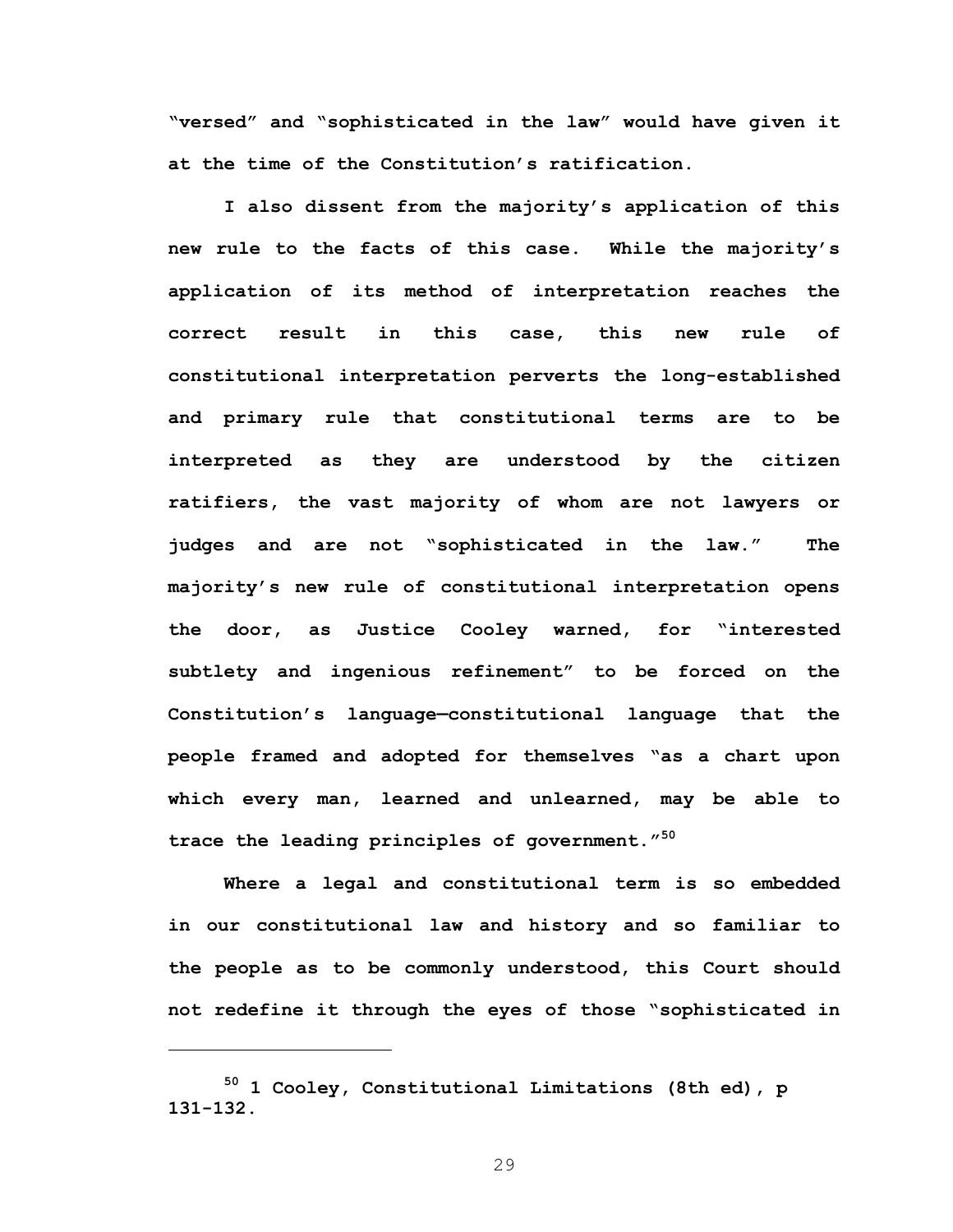**the law," but should give it the common understanding that the people who ratified the Constitution would have given the term.** 

**Elizabeth A. Weaver** 

**CAVANAGH, J.** 

 **I concur only with respect to section I.** 

**Michael F. Cavanagh**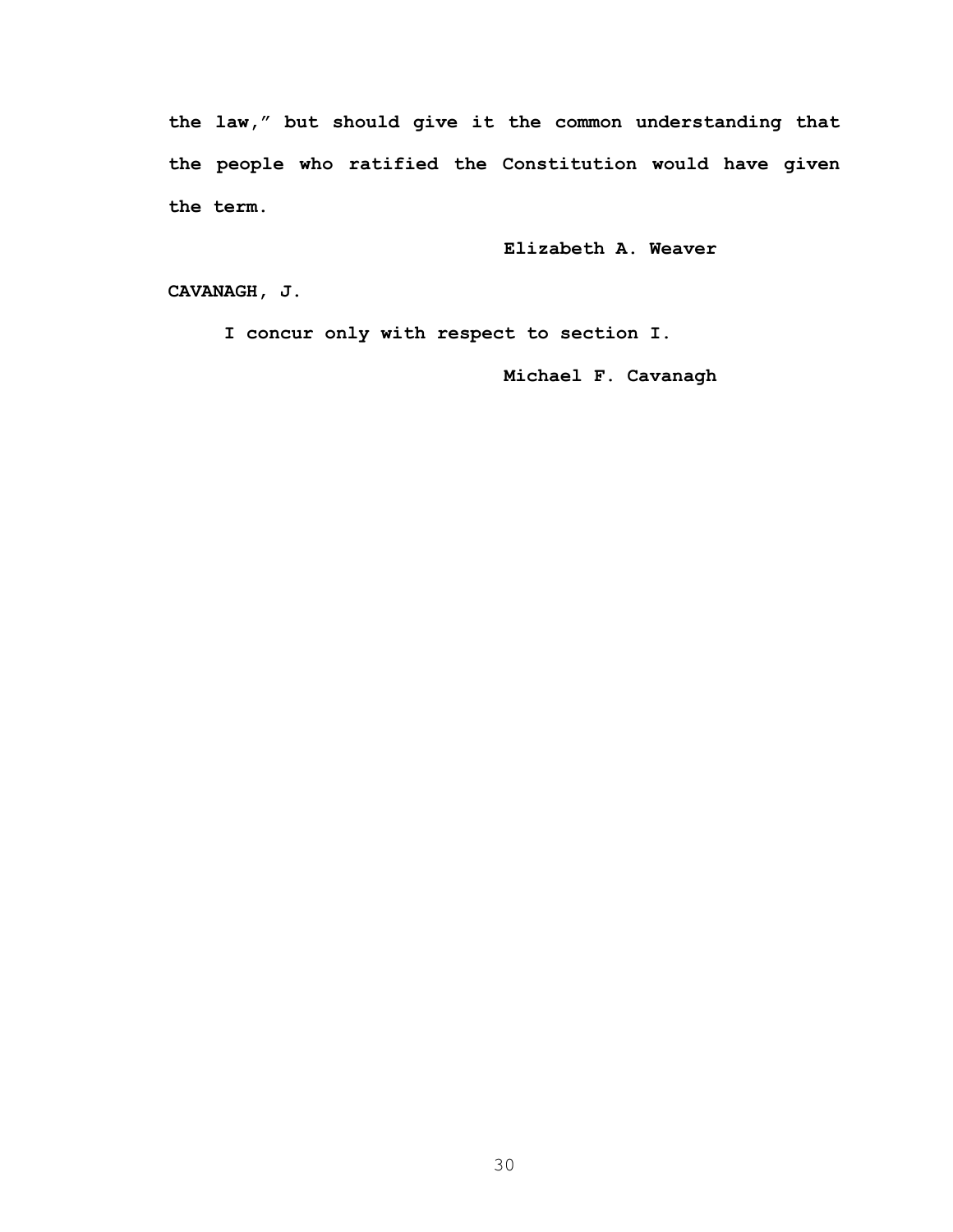## **SUPREME COURT**

**COUNTY OF WAYNE,** 

 **Plaintiff-Appellee,** 

**v No. 124070** 

**EDWARD HATHCOCK,** 

 **Defendant-Appellant.** 

**\_\_\_\_\_\_\_\_\_\_\_\_\_\_\_\_\_\_\_\_\_\_\_\_\_\_\_\_\_\_\_** 

**COUNTY OF WAYNE,** 

 **Plaintiff-Appellee,** 

**v** No. 124071

**AARON T. SPECK and DONALD E. SPECK,** 

 **Defendants-Appellants.** 

**\_\_\_\_\_\_\_\_\_\_\_\_\_\_\_\_\_\_\_\_\_\_\_\_\_\_\_\_\_\_\_** 

**COUNTY OF WAYNE,** 

 **Plaintiff-Appellee,** 

**v** No. 124072

**AUBINS SERVICE, INC AND DAVID R. YORK, Trustee of the DAVID R. YORK REVOCABLE LIVING TRUST,** 

 **Defendants-Appellants.** 

**\_\_\_\_\_\_\_\_\_\_\_\_\_\_\_\_\_\_\_\_\_\_\_\_\_\_\_\_\_\_\_** 

**COUNTY OF WAYNE,** 

 **Plaintiff-Appellee,**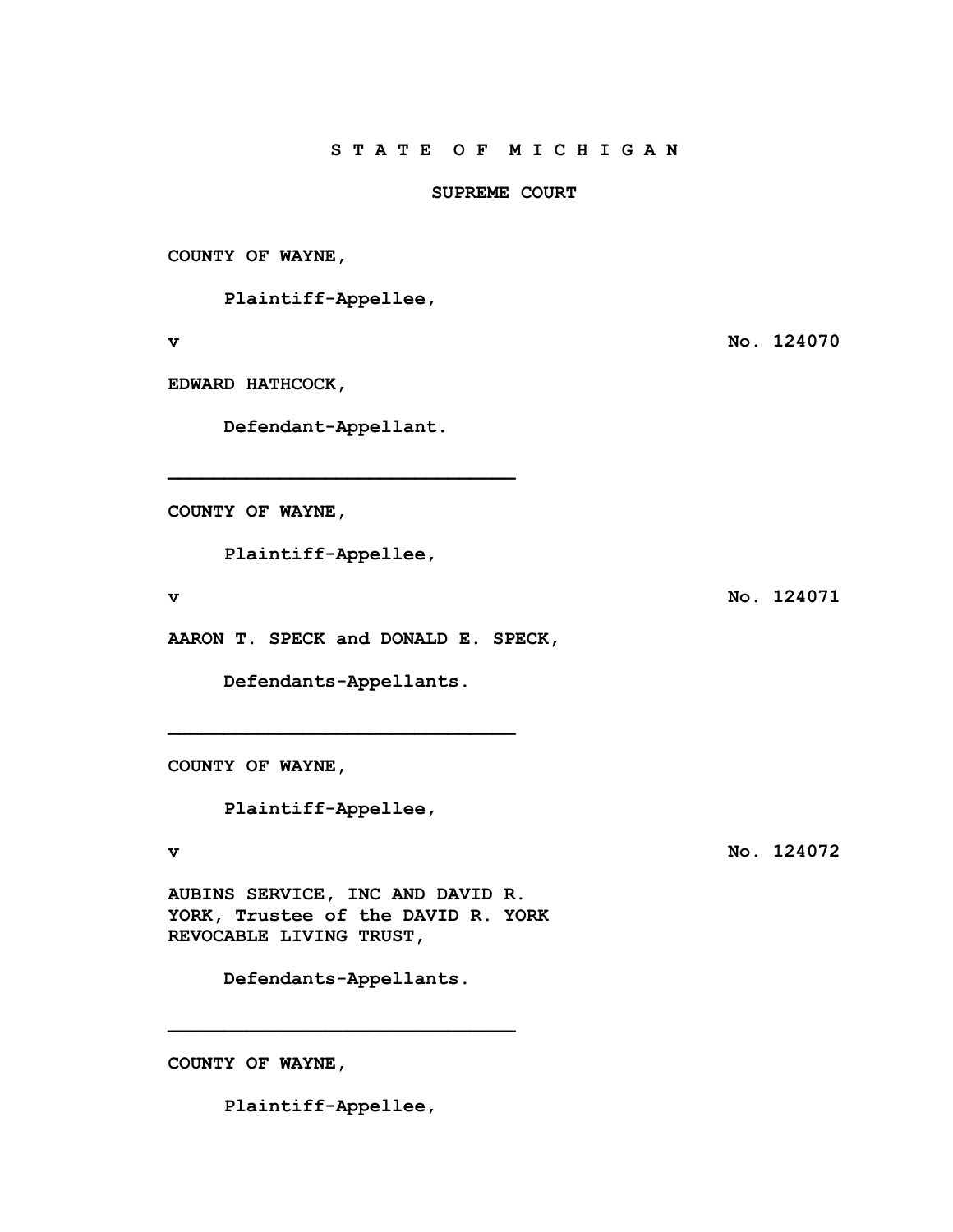**JEFFREY J. KOMISAR,** 

 **Defendant-Appellant.** 

**\_\_\_\_\_\_\_\_\_\_\_\_\_\_\_\_\_\_\_\_\_\_\_\_\_\_\_\_\_\_\_** 

**COUNTY OF WAYNE,** 

 **Plaintiff-Appellee,** 

**v** No. 124074

**ROBERT WARD and LELA WARD,** 

 **Defendants-Appellants,** 

**and** 

**HENRY Y. COOLEY,** 

**Defendant.** 

**COUNTY OF WAYNE,** 

 **Plaintiff-Appellee,** 

**\_\_\_\_\_\_\_\_\_\_\_\_\_\_\_\_\_\_\_\_\_\_\_\_\_\_\_\_\_\_\_** 

**v No. 124075** 

**MRS. JAMES GRIZZLE and MICHELLE A. BALDWIN,** 

 **Defendants-Appellants,** 

**\_\_\_\_\_\_\_\_\_\_\_\_\_\_\_\_\_\_\_\_\_\_\_\_\_\_\_\_\_\_\_** 

**and** 

**RAMIE FAKHOURY** 

 **Defendant.** 

**COUNTY OF WAYNE,**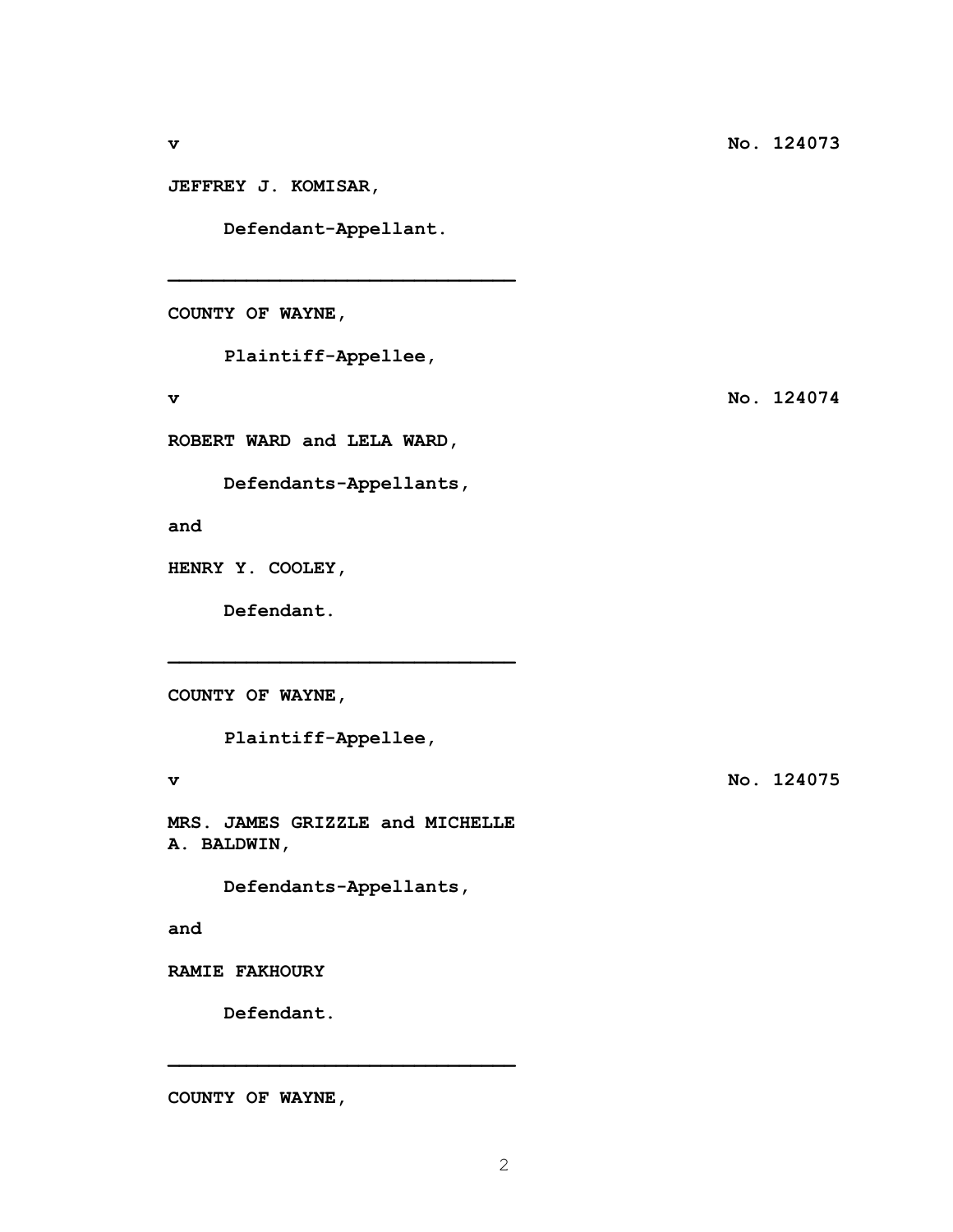**Plaintiff-Appellee,** 

**STEPHANIE A. KOMISAR,** 

 **Defendant-Appellant.** 

**\_\_\_\_\_\_\_\_\_\_\_\_\_\_\_\_\_\_\_\_\_\_\_\_\_\_\_\_\_\_\_** 

**COUNTY OF WAYNE,** 

 **Plaintiff-Appellee,** 

**v** No. 124077

**THOMAS L. GOFF, NORMA GOFF, MARK A. BARKER, JR., and KATHLEEN A. BARKER,** 

**\_\_\_\_\_\_\_\_\_\_\_\_\_\_\_\_\_\_\_\_\_\_\_\_\_\_\_\_\_\_\_** 

 **Defendants-Appellants.** 

**COUNTY OF WAYNE,** 

 **Plaintiff-Appellee,** 

**v** No. 124078

**VINCENT FINAZZO,** 

 **Defendant-Appellant,** 

**and** 

**AUBREY L. GREGORY and DULCINA GREGORY,** 

**\_\_\_\_\_\_\_\_\_\_\_\_\_\_\_\_\_\_\_\_\_\_\_\_\_\_\_\_\_\_\_** 

**Defendants.** 

**CAVANAGH, J. (***concurring in part and dissenting in part***).** 

**v** No. 124076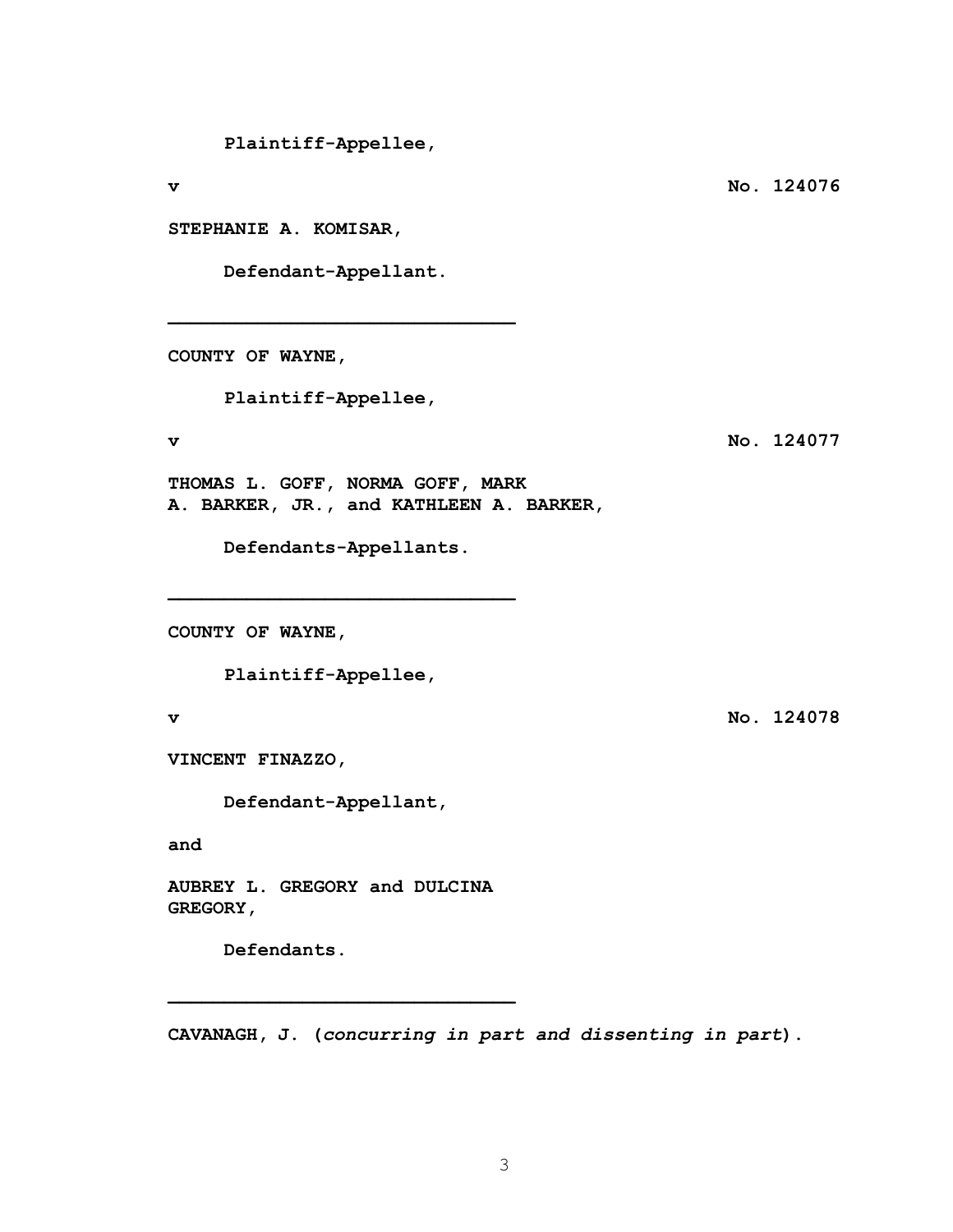**I concur with the majority that** *Poletown Neighborhood Council v Detroit***, 410 Mich 616; 304 NW2d 455 (1981), should be overruled. I also concur with section I of Justice Weaver's partial concurrence and partial dissent. I write separately, however, because I believe that the analysis offered by Justice Ryan in his dissent in** *Poletown* **offers the best rationale to explain why I believe** *Poletown* **should be overruled. Further, I dissent from the majority's conclusion that today's decision should be applied retroactively. Contrary to the majority, I would apply today's decision prospectively only.** 

**This Court has determined that various factors must be considered when determining whether a decision should have retroactive application. In** *Pohutski v City of Allen Park***, 465 Mich 675, 696; 641 NW2d 219 (2002), this Court stated that these "factors are: (1) the purpose to be served by the new rule, (2) the extent of reliance on the old rule, and (3) the effect of retroactivity on the administration of justice." This Court also "recognized an additional threshold question whether the decision clearly established a new principle of law."** *Id***. Further, this Court has adopted a thoughtful approach to retroactivity to minimize chaos and maximize justice. See** *Tebo v Havlik***, 418 Mich 350, 360, 361, 363; 343 NW2d 181 (1984) (opinion by**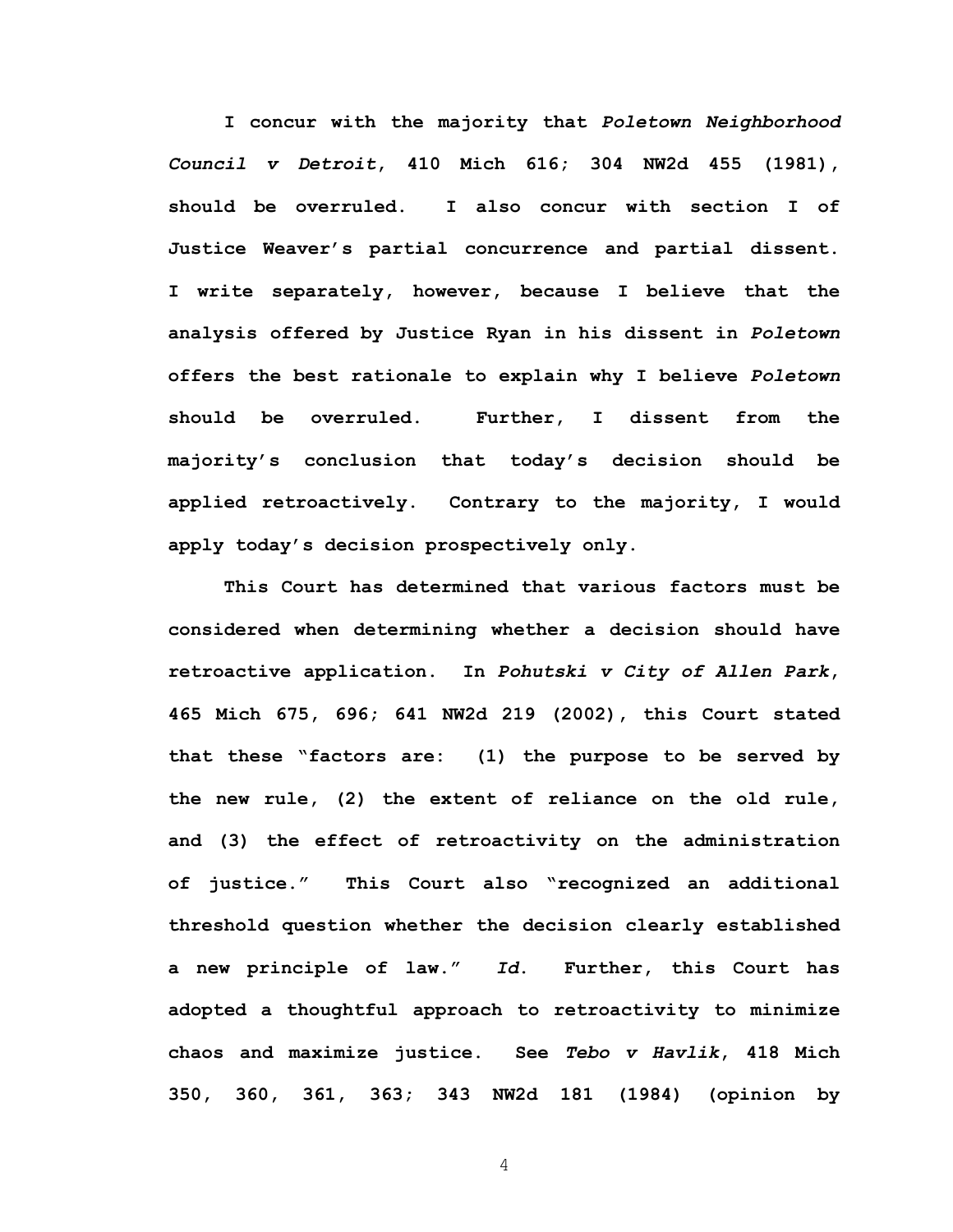**Brickley, J.;** *Lindsey v Harper Hosp***, 455 Mich 56, 68; 564 NW2d 861 (1997) ("Prospective application of a holding is appropriate when the holding overrules settled precedent . . . .").** 

**The key factors in this case are Wayne County's reliance on this Court's decision in** *Poletown* **and the effect retroactive application will have on Wayne County, as well as other communities that relied on** *Poletown***. In brief, Wayne County has spent approximately \$50 million on the project at issue in this case in reliance on this Court's decision in** *Poletown***. While I agree with the majority that** *Poletown* **improperly interpreted and applied the law, Wayne County's reliance on this Court's decision in** *Poletown* **is clear and I do not believe that Wayne County and its taxpayers should be penalized because the county followed this Court's guidance.** 

**The majority states that "Wayne County's course of conduct in the present case was no doubt shaped by**  *Poletown***'s disregard for constitutional limits on the exercise of the power of eminent domain and the license that opinion** *appeared to* **grant to state and local authorities."** *Ante* **at 48 (emphasis added). The** *Poletown* **opinion did not** *appear* **to grant power to state and local authorities, it actually did so. Although we now overrule**